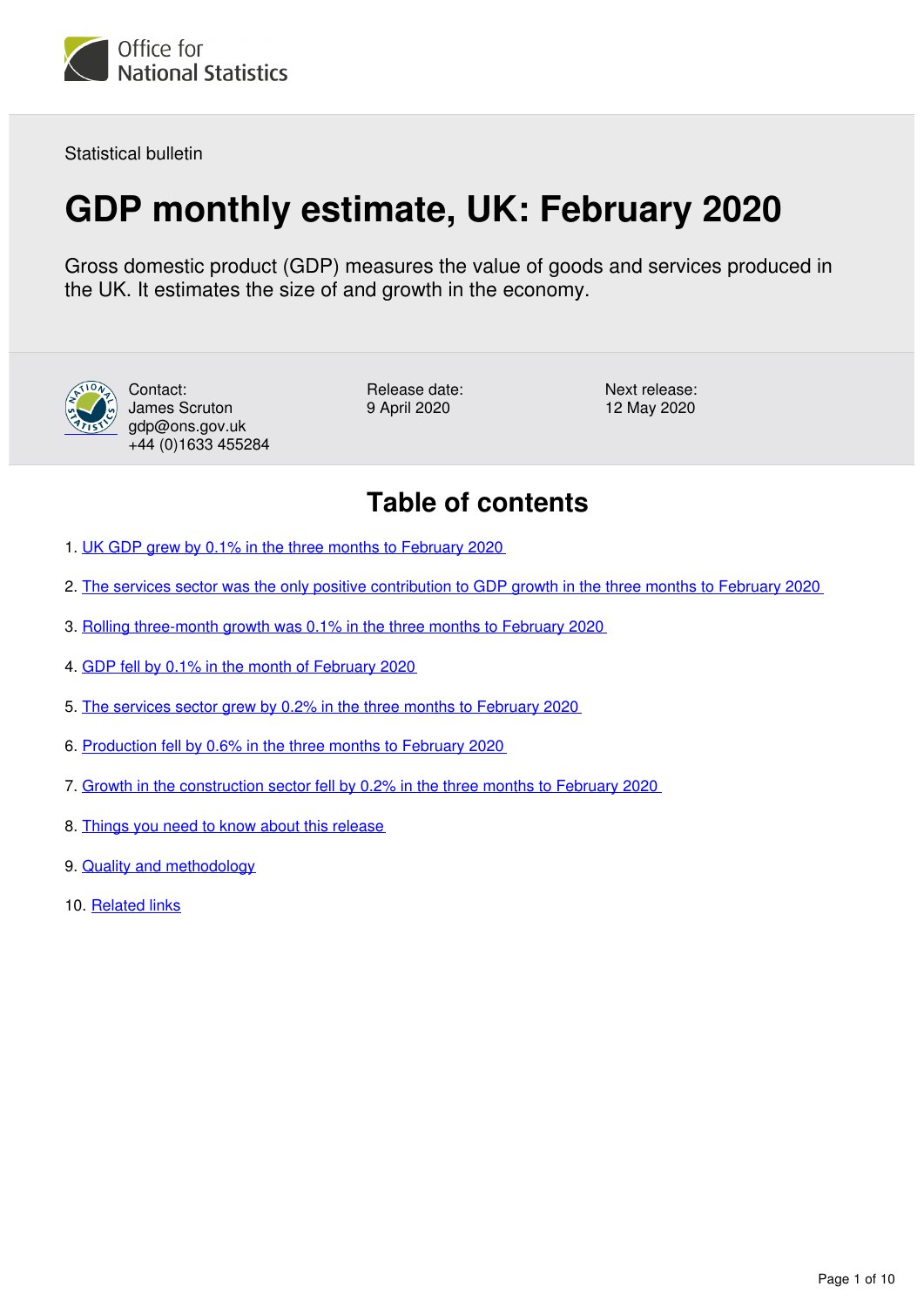## <span id="page-1-0"></span>**1 . UK GDP grew by 0.1% in the three months to February 2020**

**Figure 1: GDP grew by 0.1% in the three months to February 2020, following no growth in the three months to January 2020**

**UK gross domestic product (GDP) growth, Quarter 2 (Apr to June) 2018 until December 2019 to February 2020**

Figure 1: GDP grew by 0.1% in the three months growth in Quarter 4 (Oct to 2020, following no growth in the three months to **hamulay yo2023** 0.0%

UK gross domestic product (GDP) growth, Quarter 2 (Apr to June) 2018 until December 2019 to February 2020



#### **Source: Office for National Statistics – GDP monthly estimate**

#### **Notes:**

- 1. Q1 refers to Quarter 1 (Jan to Mar), Q2 refers to Quarter 2 (Apr to June), Q3 refers to Quarter 3 (July to Sept) and Q4 refers to Quarter 4 (Oct to Dec).
- 2. Rolling three-month estimates are calculated by comparing gross domestic product (GDP) in a three-month period with GDP in the previous three-month period. For example, GDP in December to February compared with the previous September to November.

The most recent month featured in this release is February 2020, which was before the full direct effects of the coronavirus (COVID-19) pandemic took hold. However, there was some anecdotal evidence that there were some small positive and negative indirect effects in the data collected, although the number of negative impacts was greater.

Although gross domestic product (GDP) and its top-level components were largely unaffected, some small negative impacts could be seen in certain industries, such as travel agents and tour operators within services and manufacture of transport equipment within production. The small impacts that can be seen within the production data can also be seen to some degree in the  $U<sub>K</sub>$  trade data, also released today.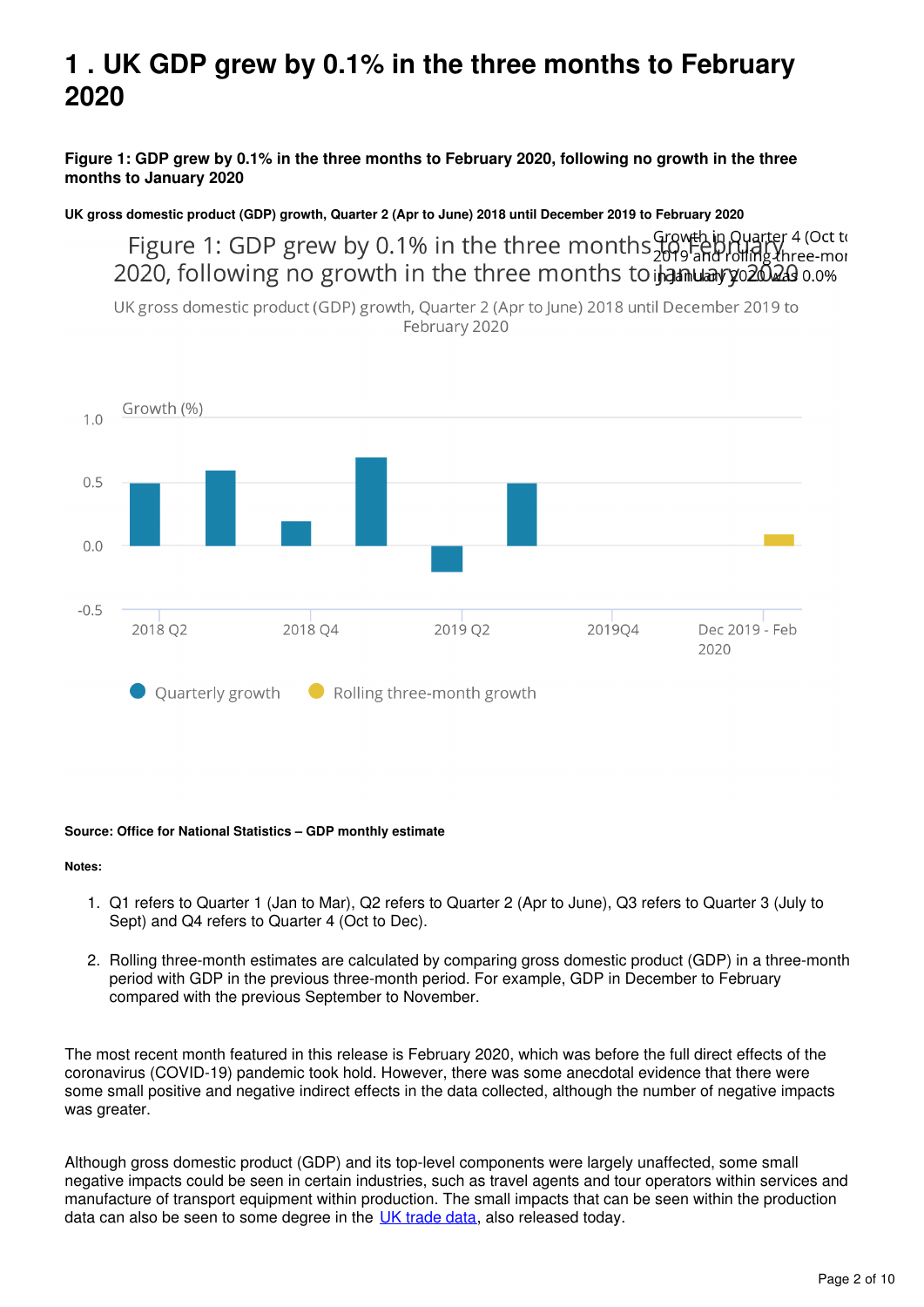For more information on these impacts, please see the Index of Services, Index of Production and UK trade bulletins in the **Related links section** of this bulletin.

### **Statistician's comment**

Commenting on today's GDP figures for the three months to February:

"Today's figures show that in the three months to February, which was before the full effects of Coronavirus took hold, the economy continued to show little to no growth.

"Most elements of the services sector grew, though manufacturing continued to decline. Construction saw a notable fall in February, as wet weather and flooding hampered housebuilding.

"The underlying trade balance moved into surplus in the latest 3-months, the first seen since comparable records began over 20 years ago. This surplus was caused by a large fall in goods imported from EU countries."

Rob Kent-Smith, Head of GDP, Office for National Statistics

### <span id="page-2-0"></span>**2 . The services sector was the only positive contribution to GDP growth in the three months to February 2020**

Table 1: Services provided the only positive contribution to rolling three-month GDP growth, while production and construction acted as a drag

### **Rolling three-month growth (%) Contribution to growth (percentage points)** Index of Services 0.2% 0.15pp

| INGEX OF SEIVICES U.Z%    |          | U. I ODD   |
|---------------------------|----------|------------|
| Index of Production -0.6% |          | $-0.08$ pp |
| Construction              | $-0.2\%$ | $-0.01$ pp |

Source: Office for National Statistics – GDP monthly estimate

**Notes** 

1. Rolling three-month estimates are calculated by comparing GDP in a three-month period with GDP in the previous three-month period. For example GDP in December to February compared with the previous September to November. [Back to table](#page-0-0)

The services sector made the only positive contribution to gross domestic product (GDP) growth in the three months to February 2020, growing by 0.2%. Meanwhile, the production and construction sectors fell by 0.6% and 0.2%, respectively, in the same period. This is the 10th consecutive rolling three-month decline in the production sector.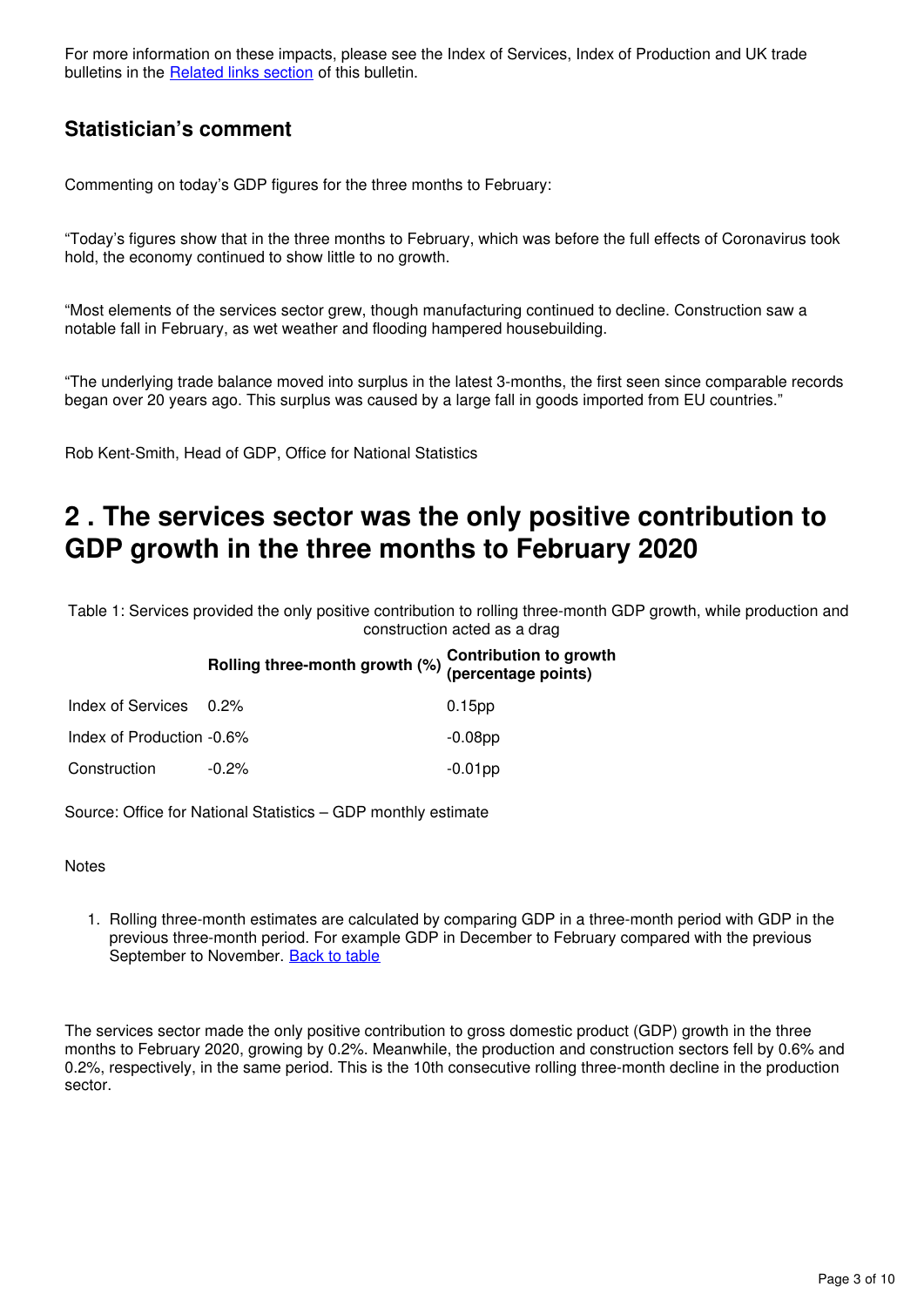### <span id="page-3-0"></span>**3 . Rolling three-month growth was 0.1% in the three months to February 2020**

#### **Figure 2: GDP grew by 0.1% in the three months to February, following two periods of flat output**

#### **Growth, three months on previous three months, UK, January to March 2019 until December 2019 to February 2020**

Figure 2: GDP grew by 0.1% in the three months to February, following two periods of flat output

Growth, three months on previous three months, UK, January to March 2019 until December 2019 to February 2020



#### **Source: Office for National Statistics – GDP monthly estimate**

#### **Notes:**

1. Rolling three-month estimates are calculated by comparing GDP in a three-month period with GDP in the previous three-month period. For example, GDP in December to February compared with the previous September to November.

Rolling three-month growth was 0.1% in February 2020, following two periods of flat output. This followed a period of volatility throughout 2019, in part linked to changes in the timing of activity around the two originally planned departure dates of the UK from the EU in March and October 2019.

Rolling three-month growth is based on output gross value added (GVA). There will therefore be discrepancies in the time series with our quarterly estimates of gross domestic product (GDP), which include information on the expenditure and income approaches to measuring GDP.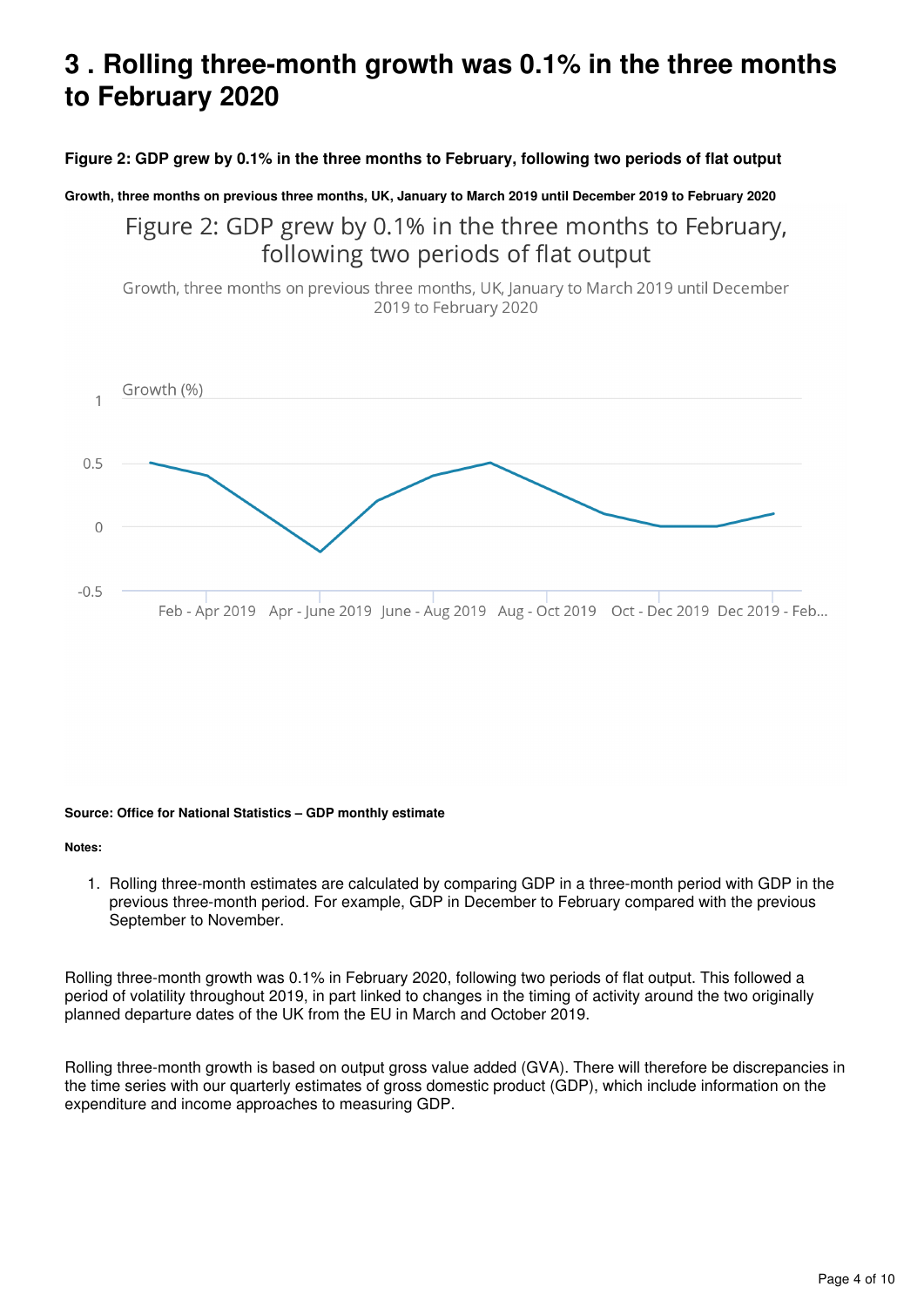## <span id="page-4-0"></span>**4 . GDP fell by 0.1% in the month of February 2020**

Table 2: Breakdown of GDP and its components' growth rates by month **December 2019 January 2020 February 2020**

| GDP                       | 0.2%    | 0.1%    | $-0.1%$ |
|---------------------------|---------|---------|---------|
| Index of Services         | 0.2%    | 0.1%    | 0.0%    |
| Index of Production -0.2% |         | 0.2%    | 0.1%    |
| Manufacturing             | 0.1%    | 0.4%    | 0.5%    |
| Construction              | $-0.2%$ | $-0.2%$ | $-1.7%$ |
| Agriculture               | 0.0%    | $-0.1%$ | $-0.1%$ |

Source: Office for National Statistics - GDP monthly estimate

Monthly gross domestic product (GDP) fell by 0.1% in February 2020. This contraction was caused by a large fall in the construction sector, despite a good performance from manufacturing for the second month in a row.

This release gives revisions to monthly GDP back to January 2019, bringing the months in line with the quarterly revisions that were released as part of the [quarterly national accounts on 31 March 2020](https://www.ons.gov.uk/economy/grossdomesticproductgdp/bulletins/quarterlynationalaccounts/octobertodecember2019). Alongside the small revisions throughout 2019, January 2020 has also been open to revision for the first time, to take on new survey returns. It is worth noting that there have been large upward revisions to the production and construction data in January, resulting in an upward revision to GDP in the month of January of 0.1 percentage points.

The monthly growth rate for GDP is volatile. It should therefore be used with caution and alongside other measures, such as the three-month growth rate, when looking for an indicator of the longer-term trend of the economy. However, it is useful in highlighting one-off changes that can be masked by three-month growth rates.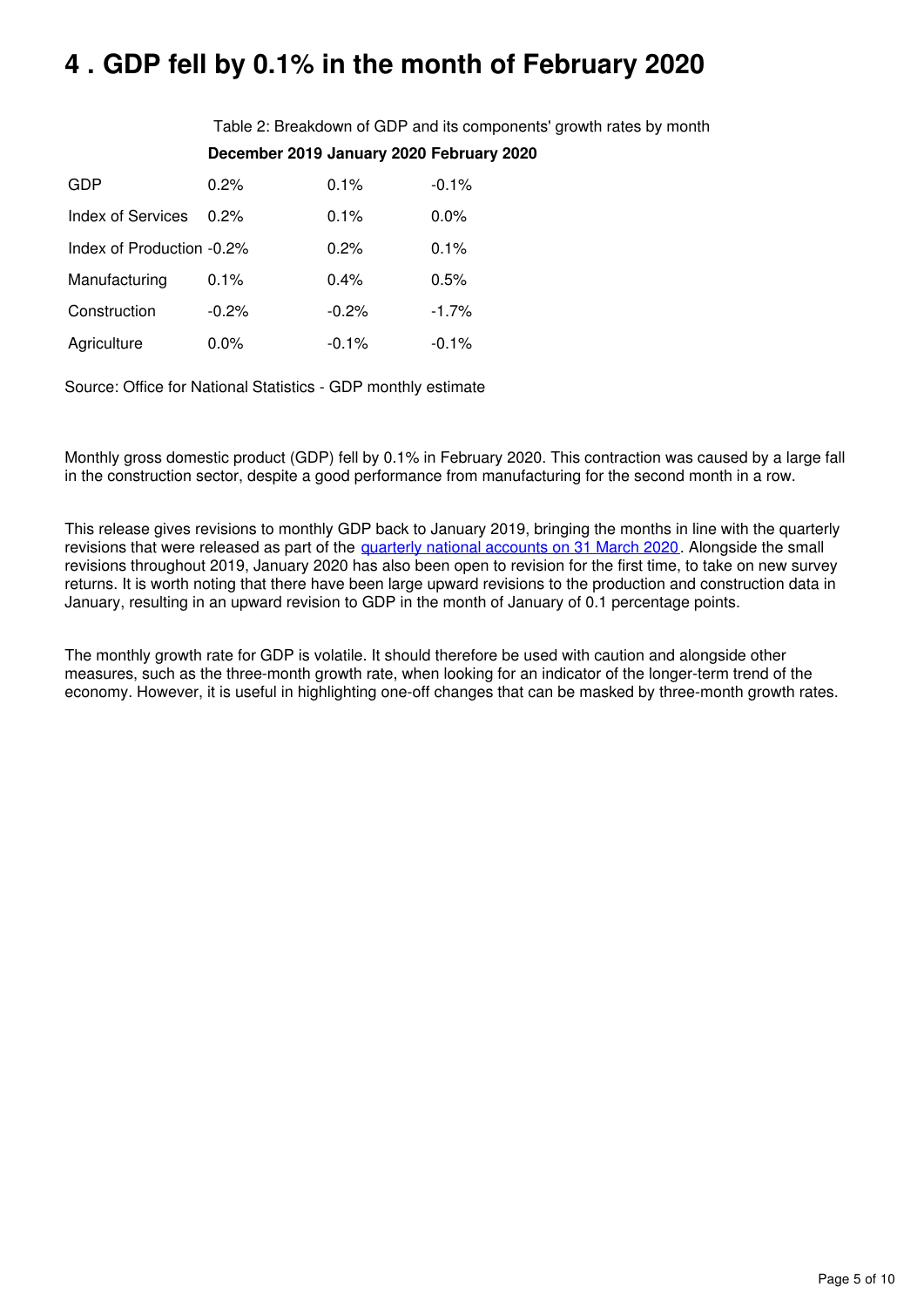### <span id="page-5-0"></span>**5 . The services sector grew by 0.2% in the three months to February 2020**

**Figure 3: Public sector-dominated services grew faster than private sector-dominated services over the last year**

**Rolling three-month index, UK, December 2018 to February 2019 until December 2019 to February 2020, December 2018 to February 2019 = 100**

Figure 3: Public sector-dominated services grew faster than private sector-dominated services over the last year

Rolling three-month index, UK, December 2018 to February 2019 until December 2019 to February 2020, December 2018 to February 2019 = 100



#### **Source: Office for National Statistics – GDP monthly estimate**

**Notes:**

- 1. Rolling three-month estimates are calculated by comparing gross domestic product (GDP) in a three-month period with GDP in the previous three-month period. For example, GDP in December to February compared with the previous September to November.
- 2. Public sector-dominated services comprise of public administration and defence, education, and human health and social work activities.
- 3. Private sector-dominated services comprise of all other services.

Rolling three-month services growth was 0.2% in February 2020, following zero growth in the three months to January 2020. Several sub-industries contributed to this growth, the largest of which was education. Public sectordominated industries such as education have shown strong growth over the last year, performing better than private sector-dominated services as a whole.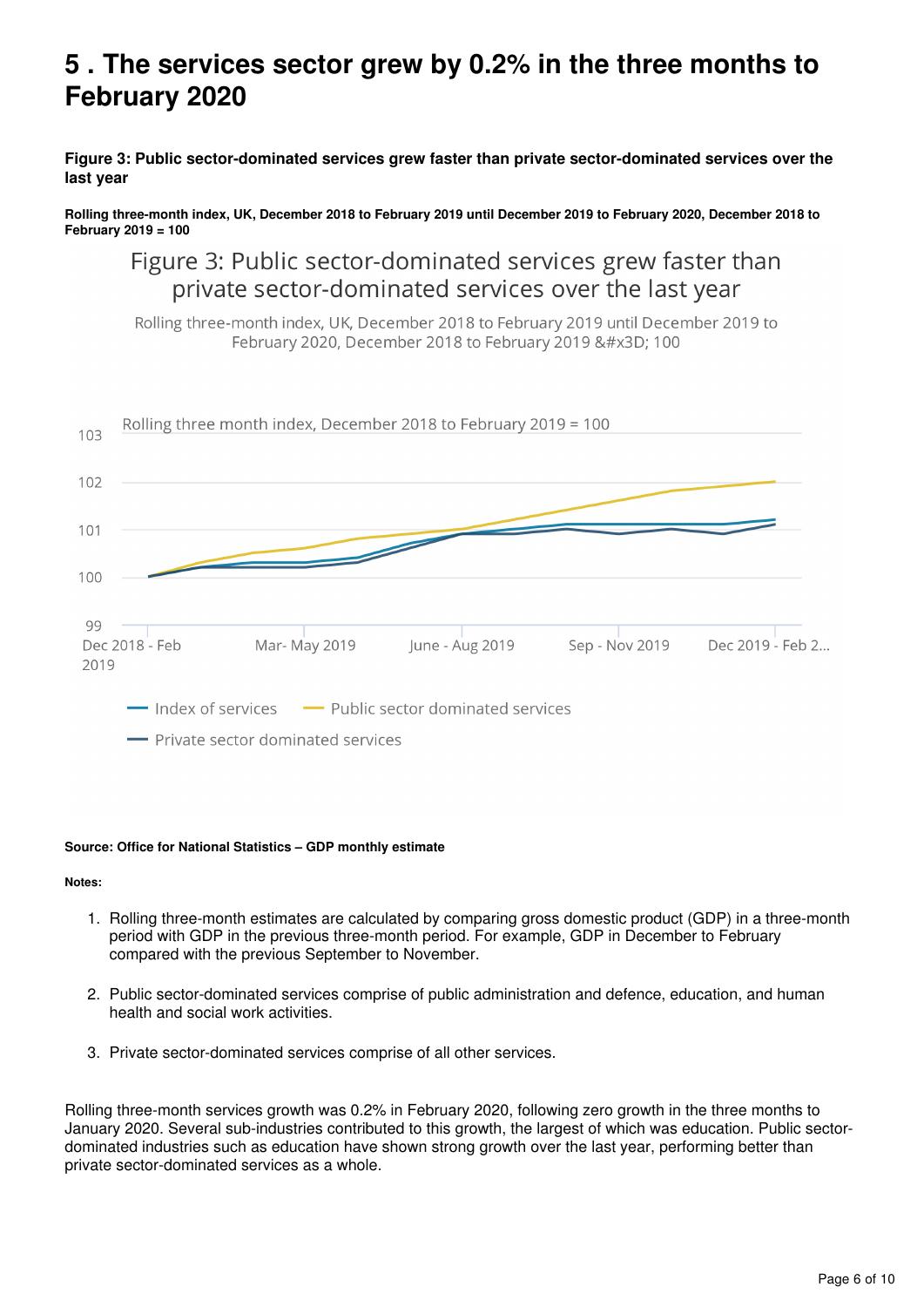In the month of February 2020, the services sector was flat, following growth of 0.1% in January 2020. Positive contributions from computer programming and accounting were offset by falls in both wholesale and warehousing.

## <span id="page-6-0"></span>**6 . Production fell by 0.6% in the three months to February 2020**

#### **Figure 4: Despite positive growth in the most recent two months, production and manufacturing have shown longer-term weakening**

**Monthly index, March 2018 until February 2020, March 2018 = 100**

### Figure 4: Despite positive growth in the most recent two months, production and manufacturing have shown longerterm weakening

Monthly index, March 2018 until February 2020, March 2018 = 100



#### **Source: Office for National Statistics – GDP monthly estimate**

Rolling three-month output in the production sector fell by 0.6% in February 2020, with manufacturing falling by 0.4%. There were widespread falls across manufacturing industries. The most notable were within the manufacture of transport equipment, which fell by 1.9% mainly because of weaker exports to China impacted by the coronavirus (COVID-19); and machinery and equipment not elsewhere classified, which fell by 3.4%. Elsewhere, energy production along with mining and quarrying fell, while water supply increased.

Production grew by 0.1% in the month of February 2020, following growth of 0.2% in January 2020. Within production, manufacturing grew by 0.5%. The largest cause of this increase was the often-volatile pharmaceutical sub-industry, which increased by 3.5%.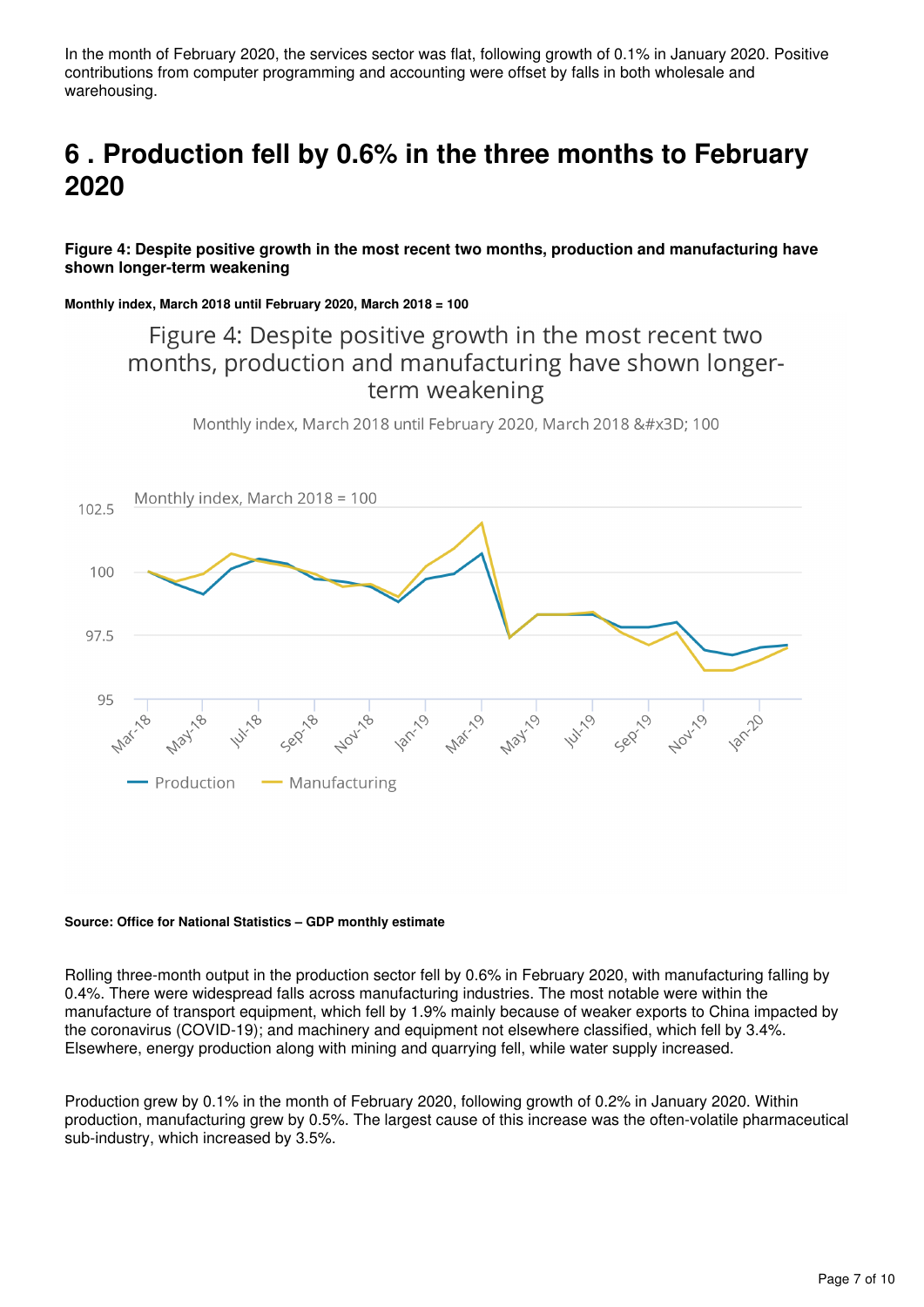## <span id="page-7-0"></span>**7 . Growth in the construction sector fell by 0.2% in the three months to February 2020**

**Figure 5: Repair and maintenance work consistently fell over the last six months, despite growth in new work over the same period**

**Growth, three months on previous three months, UK, March to May 2018 until December 2019 to February 2020**

Figure 5: Repair and maintenance work consistently fell over the last six months, despite growth in new work over the same period

Growth, three months on previous three months, UK, March to May 2018 until December 2019 to February 2020



#### **Source: Office for National Statistics, GDP monthly estimate and Construction output in Great Britain**

**Notes:**

1. Rolling three-month estimates are calculated by comparing GDP in a three-month period with GDP in the previous three-month period. For example, GDP in December to February compared with the previous September to November.

Rolling three-month growth in the construction sector was negative 0.2% in February 2020, following downwardly revised growth of 1.0% in January 2020. This fall was caused by private housing repair and maintenance, which fell by 5.6%.

Month-on-month output in construction fell by 1.7% in February 2020, following a fall of 0.2% in January 2020. The largest contributor to this monthly fall was private new housing, which fell by 7.7%. The monthly fall in construction is likely to have been in part impacted by the [adverse weather seen throughout February.](https://www.metoffice.gov.uk/binaries/content/assets/metofficegovuk/pdf/weather/learn-about/uk-past-events/summaries/uk_monthly_climate_summary_202002.pdf)

### <span id="page-7-1"></span>**8 . Things you need to know about this release**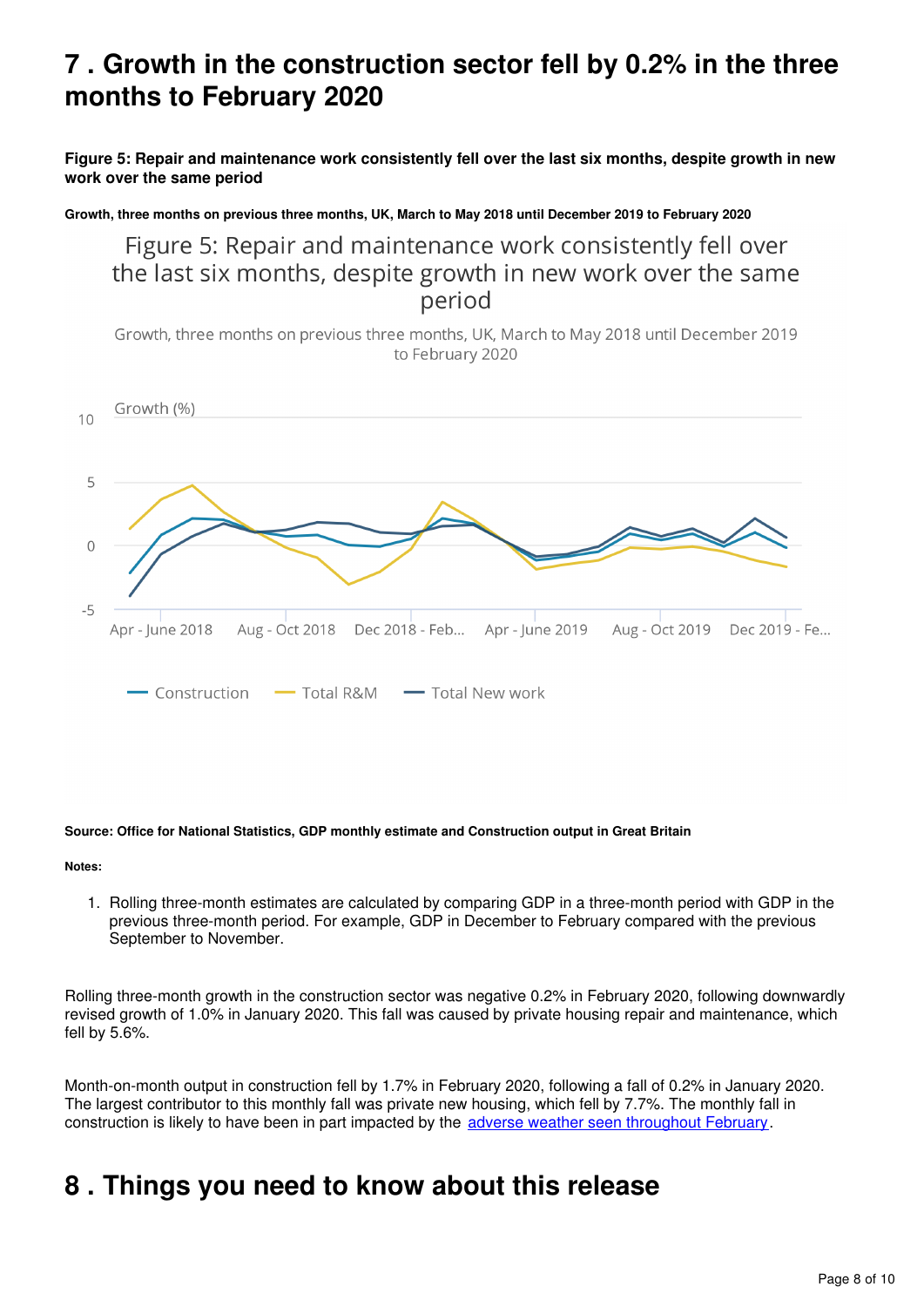### **Revisions**

This release incorporates revisions back to 2019 as published in the [March quarterly national accounts release](https://www.ons.gov.uk/economy/grossdomesticproductgdp/bulletins/quarterlynationalaccounts/octobertodecember2019) for the period January 2019 to December 2019. January 2020 is also open to revision, taking on updated survey data.

### **Coronavirus (COVID-19)**

In response to the developing coronavirus (COVID-19) pandemic, we are working to ensure that we continue to publish economic statistics. For more information, please see [COVID-19 and the production of statistics.](https://www.ons.gov.uk/news/statementsandletters/covid19andtheproductionofstatistics) In line with the current government guidelines, we are encouraging Office for National Statistics (ONS) staff to work from home and to avoid unnecessary travel and social contact. We have an established infrastructure to help mitigate these changes to ensure we continue to produce economic statistics. We will continue to review our mitigation as events unfold.

Data in this statistical bulletin and accompanying datasets relate to February 2020 and are largely unaffected by recent developments. Our latest data and analysis on the impact of COVID-19 on the UK economy and population is now available on a new webpage[.](https://www.ons.gov.uk/peoplepopulationandcommunity/healthandsocialcare/conditionsanddiseases) This will be the hub for all special virus-related publications, drawing on all available data.

To aid this interpretation, the ONS will publish an *[article](https://www.ons.gov.uk/releasecalendar)* (due for publication on 30 April) outlining the conceptual and practical challenges in producing gross domestic product (GDP) and its components.

### **Identifying recessions**

Early estimates of GDP are subject to uncertainty, with more mature estimates leading to revisions as we receive more comprehensive data from a wide range of survey and administrative sources. On 16 April, we will be publishing an article in the Economic Review that will outline our latest thinking and analysis on how we communicate the uncertainty associated with changes in the economy. Typically, most interest in the uncertainty associated with estimating GDP comes around turning points in the economy. As such, this will be a central focus of the paper.

## <span id="page-8-0"></span>**9 . Quality and methodology**

Quality and methodology information on strengths, limitations, appropriate uses, and how the data were created is available in the Gross domestic product (GDP) QMI.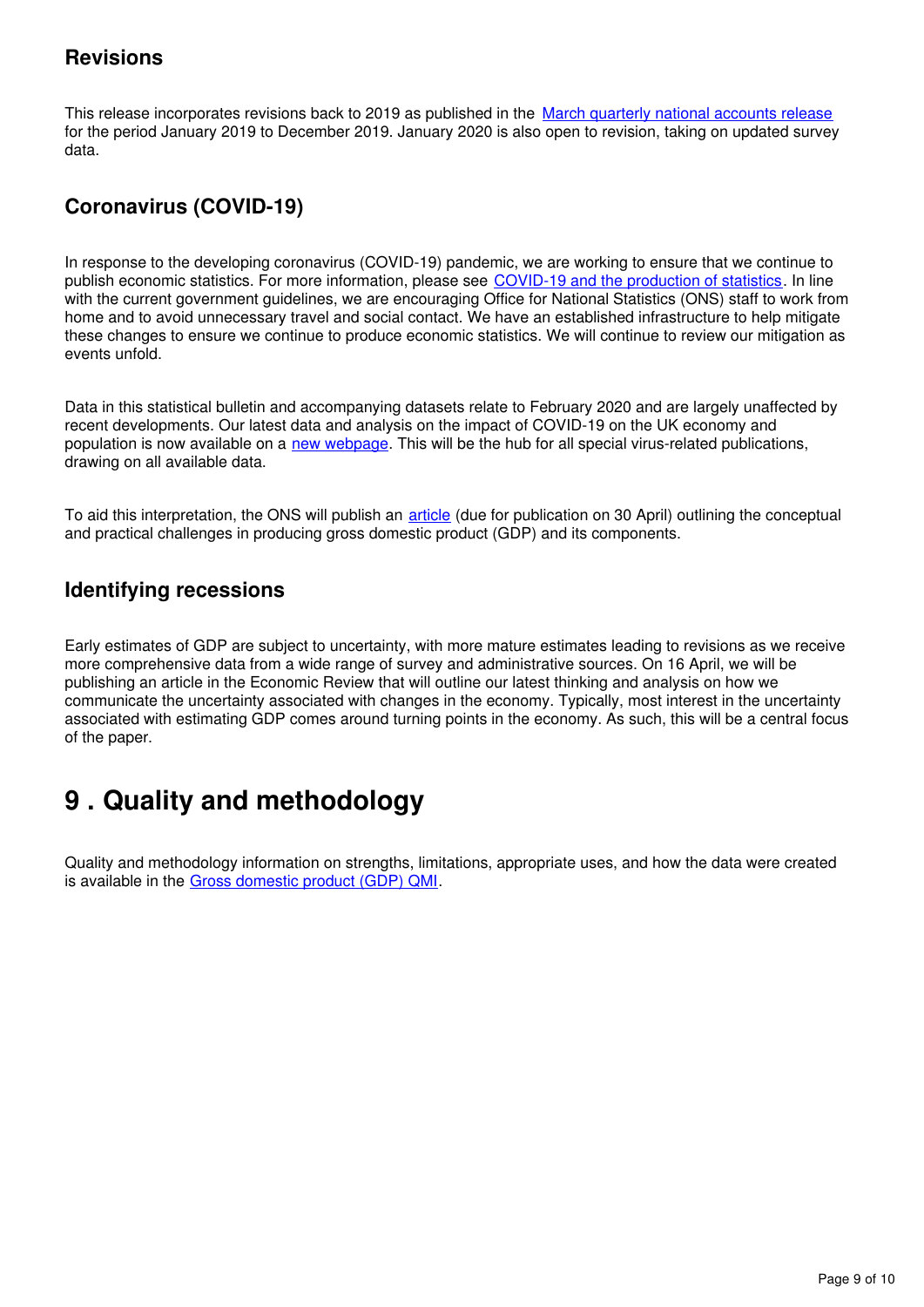## <span id="page-9-0"></span>**10 . Related links**

#### [Construction output in Great Britain: February 2020](https://www.ons.gov.uk/businessindustryandtrade/constructionindustry/bulletins/constructionoutputingreatbritain/february2020)

Bulletin | Released 9 April 2020

Short-term measures of output by the construction industry in Great Britain and contracts awarded for new construction work in Great Britain.

#### [Index of Production, UK: February 2020](https://www.ons.gov.uk/economy/economicoutputandproductivity/output/bulletins/indexofproduction/february2020/relateddata)

Bulletin | Released 9 April 2020 Movements in the volume of production for the UK production industries: manufacturing, mining and quarrying, energy supply, and water and waste management.

#### [Index of Services, UK: February 2020](https://www.ons.gov.uk/economy/economicoutputandproductivity/output/bulletins/indexofservices/february2020)

Bulletin | Released 9 April 2020 Monthly movements in output for the services industries.

#### [GDP quarterly national accounts, UK: October to December 2019](https://www.ons.gov.uk/economy/grossdomesticproductgdp/bulletins/quarterlynationalaccounts/octobertodecember2019)

Bulletin | Released 31 March 2020

Revised quarterly estimate of gross domestic product (GDP) for the UK. Uses additional data to provide a more precise indication of economic growth than the first estimate.

#### [UK Trade: February 2020](https://www.ons.gov.uk/economy/nationalaccounts/balanceofpayments/bulletins/uktrade/february2020)

Bulletin | Released 9 April 2020 Total value of UK exports and imports of goods and services in current prices, chained volume measures and implied deflators.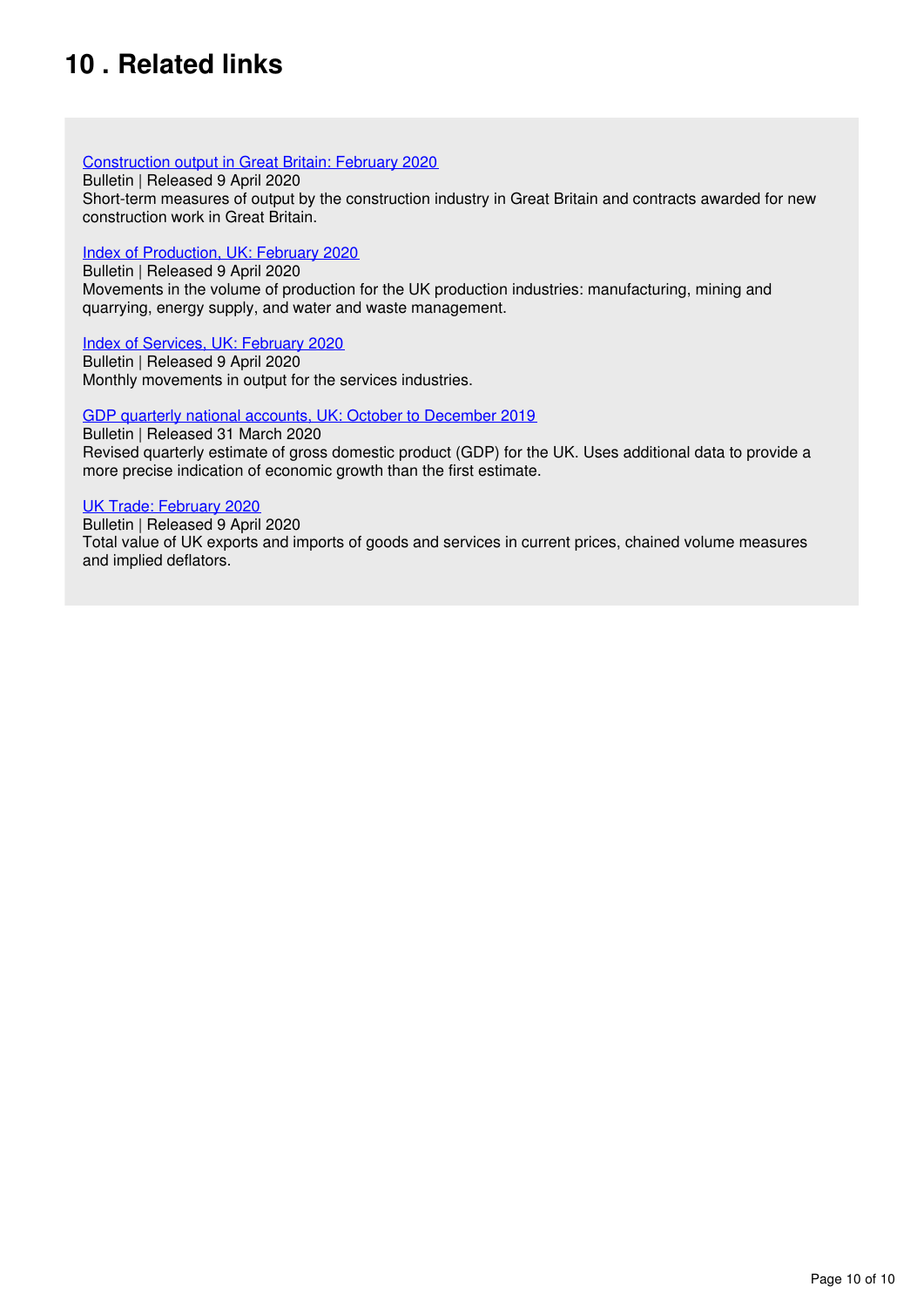**Monthly GDP based on GVA (Gross Value Added) <sup>1</sup>** GVA1 Monthly GDP based on GVA (Gross Value Added)<sup>1</sup><br>Chained volume indices of gross value added at basic prices <sup>2,3,4,5</sup>

| UVAI                                                    | Chained volume indices of gross value added at basic prices <sup>2,3,4,5</sup> |                                     |                     |                         |                          |                       |                   |                               |                    |                             |                |                            | seasonally adjusted 2016=100 |                             |                    |                             |                   |                            |                   |                                              |                         |                  |                                                          |
|---------------------------------------------------------|--------------------------------------------------------------------------------|-------------------------------------|---------------------|-------------------------|--------------------------|-----------------------|-------------------|-------------------------------|--------------------|-----------------------------|----------------|----------------------------|------------------------------|-----------------------------|--------------------|-----------------------------|-------------------|----------------------------|-------------------|----------------------------------------------|-------------------------|------------------|----------------------------------------------------------|
|                                                         |                                                                                |                                     |                     |                         |                          |                       |                   |                               |                    | Wholesale                   |                | Industry sections (SIC2007 |                              |                             |                    |                             |                   |                            |                   |                                              |                         |                  | Activities of                                            |
|                                                         | Total                                                                          |                                     |                     |                         |                          |                       | Water             |                               |                    | and retail:                 |                | Accommodation              |                              |                             |                    | Professional,               | Administrative    | Public                     |                   |                                              |                         |                  | households                                               |
|                                                         | GVA at<br>basic                                                                | Agriculture,<br>forestry and        | Total<br>production | Mining &                |                          | Electricity           | supply,           |                               | Total<br>service   | repair of<br>motor vehicles | Transport      | and food<br>service        | Information<br>and           | Financial                   | Real estate        | scientific                  | service           | and support administration |                   | Human health                                 | Arts,<br>entertainment  | Other<br>service | as employers.<br>undifferentiated                        |
|                                                         | prices                                                                         | fishing                             | industries          |                         | quarrying Manufacturing  | gas, steam<br>and air | sewerage          | etc Construction <sup>6</sup> | industries         | and motorcycles             | and storage    |                            | activities Communication     | and insurance<br>activities | activities         | and technical<br>activities | activities        | and                        | defence Education | and social<br>work activities and recreation |                         | activities       | goods and services                                       |
| Section                                                 | A-T                                                                            | A                                   | B-E                 | <b>B</b>                | C                        | D                     | E                 | - F                           | $G-T$              | G                           | H              |                            |                              | к                           |                    | м                           | $\mathsf{N}$      | $\circ$                    | P                 | Q                                            | R                       | - S              |                                                          |
| 2016 weights                                            | 1000<br><b>YBFR</b>                                                            | $\overline{7}$<br>L <sub>2</sub> KL | 138<br>L2KQ         | 10<br>L <sub>2</sub> KR | 100<br>L <sub>2</sub> KX | 17<br>L2MW            | 10<br><b>L2N2</b> | 60<br><b>L2N8</b>             | 796<br><b>L2NC</b> | 104<br>L <sub>2</sub> NE    | 43<br>L2NI     | 30<br>L <sub>2</sub> NQ    | 63<br>L <sub>2NT</sub>       | 73<br>L <sub>2</sub> O6     | 138<br><b>L2OC</b> | 75<br><b>L2OI</b>           | 48<br><b>L2OX</b> | 47<br><b>L2P8</b>          | 59<br>L2PA        | 75<br>L <sub>2</sub> PC                      | 15<br>L <sub>2</sub> PJ | 21<br>L2PP       | $\overline{\mathbf{4}}$<br>L <sub>2</sub> PT             |
| 2015                                                    | 98.1                                                                           | 105.9                               | 98.9                | 102.0                   | 99.8                     | 96.4                  | 93.3              | 96.2                          | 98.0               | 95.9                        | 101.3          | 98.5                       | 94.8                         | 96.3                        | 98.0               | 96.7                        | 98.1              | 102.0                      | 100.8             | 98.4                                         | 101.6                   | 106.5            | 84.0                                                     |
| 2016                                                    | 100.0                                                                          | 100.0                               | 100.0               | 100.0                   | 100.0                    | 100.0                 | 100.0             | 100.0                         | 100.0              | 100.0                       | 100.0          | 100.0                      | 100.0                        | 100.0                       | 100.0              | 100.0                       | 100.0             | 100.0                      | 100.0             | 100.0                                        | 100.0                   | 100.0            | 100.0                                                    |
| 2017<br>2018                                            | 102.0<br>103.7                                                                 | 105.7<br>102.5                      | 101.7<br>102.5      | 101.7<br>107.1          | 102.2<br>103.1           | 98.2<br>96.7          | 102.0<br>102.5    | 106.4<br>106.4                | 101.7<br>103.7     | 102.5<br>105.7              | 101.8<br>103.6 | 102.4<br>104.9             | 104.8<br>110.1               | 99.1<br>98.1                | 99.0<br>99.6       | 104.5<br>109.7              | 104.0<br>108.1    | 100.8<br>101.6             | 101.2<br>101.9    | 101.0<br>101.5                               | 103.2<br>104.6          | 101.1<br>101.6   | 101.6<br>105.4                                           |
| 2019                                                    | 105.1                                                                          | 101.3                               | 101.1               | 106.8                   | 101.4                    | 94.1                  | 103.9             | 108.9                         | 105.5              | 108.8                       | 106.0          | 107.0                      | 116.1                        | 95.1                        | 100.2              | 112.2                       | 111.2             | 103.8                      | 104.6             | 103.3                                        | 105.3                   | 101.3            | 95.5                                                     |
|                                                         | ECY <sub>2</sub>                                                               | ECY3                                | ECY4                | ECY5                    | ECY6                     | ECY7                  | ECY8              | ECY9                          | ECYC               | <b>ECYD</b>                 | <b>ECYG</b>    | <b>ECYH</b>                | <b>ECYI</b>                  | <b>ECYJ</b>                 | <b>ECYK</b>        | <b>ECYL</b>                 | <b>ECYP</b>       | <b>ECYQ</b>                | <b>ECYR</b>       | <b>ECYS</b>                                  | <b>ECYT</b>             | <b>ECYU</b>      | ECYV                                                     |
| 2018 Feb                                                | 102.7                                                                          | 103.1                               | 102.9               | 102.5                   | 103.6                    | 101.2                 | 99.6              | 105.5                         | 102.4              | 103.8                       | 101.4          | 102.1                      | 106.2                        | 99.4                        | 99.5               | 107.1                       | 105.9             | 100.8                      | 101.1             | 101.3                                        | 103.0                   | 100.5            | 102.1                                                    |
| Mar<br>Apr                                              | 102.7<br>103.1                                                                 | 102.7<br>102.5                      | 102.8<br>102.3      | 99.5<br>108.2           | 103.1<br>102.7           | 103.5<br>98.7         | 101.1<br>100.4    | 103.6<br>104.9                | 102.7<br>103.1     | 103.0<br>104.2              | 100.9<br>101.8 | 103.0<br>104.0             | 108.2<br>108.6               | 99.2<br>99.0                | 99.6<br>99.7       | 108.0<br>109.0              | 106.4<br>107.0    | 100.8<br>100.9             | 101.3<br>101.5    | 101.3<br>101.2                               | 103.9<br>104.6          | 102.5<br>102.1   | 104.5<br>104.9                                           |
| May                                                     | 103.4                                                                          | 102.4                               | 101.9               | 106.5                   | 103.0                    | 91.7                  | 101.9             | 106.3                         | 103.5              | 106.2                       | 103.0          | 104.7                      | 108.8                        | 98.6                        | 99.8               | 109.0                       | 107.0             | 101.2                      | 101.7             | 101.1                                        | 104.7                   | 102.2            | 104.3                                                    |
| Jun                                                     | 103.7                                                                          | 101.9                               | 102.9               | 106.4                   | 103.8                    | 94.3                  | 104.6             | 107.1                         | 103.6              | 106.0                       | 104.0          | 105.3                      | 109.0                        | 98.2                        | 99.7               | 108.8                       | 108.6             | 101.7                      | 101.8             | 101.2                                        | 104.7                   | 102.9            | 105.3                                                    |
| Jul<br>Aug                                              | 104.0<br>104.1                                                                 | 101.7<br>101.8                      | 103.2<br>103.1      | 111.1<br>112.1          | 103.5<br>103.3           | 97.2<br>97.0          | 104.3<br>104.0    | 107.2<br>106.8                | 103.9<br>104.1     | 107.2<br>107.1              | 104.1<br>104.5 | 105.9<br>104.7             | 109.1<br>111.8               | 97.9<br>97.6                | 99.7<br>99.6       | 110.2<br>110.3              | 108.4<br>108.4    | 102.1<br>102.4             | 101.8<br>101.9    | 101.2<br>101.5                               | 103.4<br>103.9          | 102.5<br>102.6   | 106.5<br>107.7                                           |
| Sep                                                     | 104.1                                                                          | 102.4                               | 102.5               | 108.0                   | 103.0                    | 94.9                  | 104.3             | 107.6                         | 104.2              | 106.3                       | 104.6          | 105.1                      | 113.3                        | 97.4                        | 99.5               | 110.7                       | 108.0             | 102.3                      | 102.1             | 101.8                                        | 104.9                   | 101.0            | 107.6                                                    |
| Oct                                                     | 104.4                                                                          | 103.0                               | 102.4               | 111.4                   | 102.5                    | 96.2                  | 103.7             | 108.2                         | 104.5              | 106.9                       | 105.3          | 106.3                      | 112.1                        | 97.2                        | 99.8               | 111.4                       | 110.0             | 102.1                      | 102.4             | 101.9                                        | 106.4                   | 101.2            | 107.6                                                    |
| Nov<br>Dec                                              | 104.6                                                                          | 103.0<br>102.0                      | 102.2<br>101.6      | 107.9<br>107.3          | 102.6<br>102.1           | 95.7<br>94.6          | 103.2<br>102.9    | 107.8<br>105.7                | 104.8<br>104.5     | 107.8<br>106.6              | 105.5<br>105.6 | 107.2<br>106.8             | 112.9<br>113.8               | 96.9<br>96.4                | 99.7<br>99.8       | 112.0                       | 110.1<br>109.4    | 102.1                      | 102.7<br>103.1    | 102.0                                        | 105.6                   | 100.3<br>99.3    | 106.5                                                    |
| 2019 Jan                                                | 104.2<br>104.8                                                                 | 101.8                               | 102.5               | 105.2                   | 103.3                    | 96.4                  | 102.0             | 108.9                         | 104.8              | 108.2                       | 105.9          | 107.8                      | 115.3                        | 95.8                        | 99.9               | 110.9<br>109.7              | 110.6             | 102.5<br>103.0             | 103.3             | 102.2<br>102.3                               | 106.8<br>105.4          | 98.5             | 105.8<br>104.4                                           |
| Feb                                                     | 105.0                                                                          | 101.5                               | 102.7               | 107.5                   | 104.0                    | 92.4                  | 101.6             | 110.6                         | 105.0              | 108.1                       | 105.9          | 108.0                      | 115.3                        | 95.2                        | 99.9               | 111.1                       | 111.2             | 103.4                      | 103.6             | 102.5                                        | 105.0                   | 99.3             | 101.6                                                    |
| Mar                                                     | 105.1                                                                          | 101.4                               | 103.5               | 108.7                   | 105.1                    | 91.8                  | 102.0             | 109.0                         | 105.1              | 108.8                       | 106.1          | 107.1                      | 114.6                        | 94.8                        | 100.0              | 111.2                       | 111.4             | 103.6                      | 103.9             | 102.7                                        | 105.4                   | 99.3             | 96.7                                                     |
| Apr<br>May                                              | 104.5<br>104.8                                                                 | 101.2<br>101.1                      | 100.1<br>101.1      | 105.5<br>106.8          | 100.4<br>101.3           | 94.7<br>94.7          | 101.4<br>104.1    | 108.3<br>108.8                | 105.0<br>105.1     | 108.9<br>109.0              | 106.3<br>105.7 | 106.5<br>106.3             | 115.8<br>115.5               | 94.4<br>94.6                | 100.1<br>100.3     | 110.5<br>110.6              | 110.4<br>111.0    | 103.6<br>103.6             | 104.3<br>104.5    | 102.7<br>102.9                               | 103.8<br>103.4          | 99.0<br>100.1    | 95.1<br>93.6                                             |
| Jun                                                     | 105.0                                                                          | 101.1                               | 101.1               | 106.5                   | 101.3                    | 94.8                  | 104.4             | 107.3                         | 105.5              | 108.5                       | 105.1          | 108.8                      | 117.0                        | 95.0                        | 100.2              | 112.3                       | 110.6             | 103.5                      | 104.7             | 103.2                                        | 106.5                   | 100.5            | 95.8                                                     |
| Jul                                                     | 105.4                                                                          | 101.2                               | 101.0               | 105.8                   | 101.4                    | 94.0                  | 104.0             | 108.7                         | 105.9              | 109.0                       | 107.1          | 107.6                      | 117.5                        | 95.4                        | 100.2              | 112.9                       | 112.2             | 103.4                      | 104.8             | 103.5                                        | 104.5                   | 102.0            | 97.0                                                     |
| Aug                                                     | 105.2                                                                          | 101.3                               | 100.4               | 106.1                   | 100.6                    | 92.8                  | 105.2             | 108.6                         | 105.8              | 109.3                       | 106.0          | 106.5                      | 116.0                        | 95.7                        | 100.3              | 113.5                       | 111.1             | 103.4                      | 104.8             | 103.9                                        | 106.8                   | 102.6            | 97.0                                                     |
| Sep<br>Oct                                              | 105.3<br>105.5                                                                 | 101.3<br>101.3                      | 100.5<br>100.7      | 113.2<br>105.9          | 100.1<br>100.6           | 92.7<br>95.3          | 105.9<br>104.8    | 110.0<br>107.4                | 105.8<br>106.2     | 109.1<br>109.7              | 105.6<br>106.7 | 105.9<br>105.6             | 117.6<br>117.4               | 95.2<br>95.6                | 100.4<br>100.6     | 113.4<br>114.3              | 110.6<br>111.5    | 103.4<br>104.8             | 105.0<br>105.2    | 104.0<br>103.9                               | 104.3<br>104.2          | 103.2<br>103.6   | 94.6<br>90.7                                             |
| Nov                                                     | 105.2                                                                          | 101.3                               | 99.6                | 106.6                   | 99.1                     | 95.6                  | 105.1             | 109.9                         | 105.8              | 108.5                       | 105.5          | 106.7                      | 115.5                        | 94.6                        | 100.5              | 113.3                       | 112.0             | 104.8                      | 105.6             | 103.9                                        | 107.2                   | 103.7            | 88.9                                                     |
| Dec                                                     | 105.3                                                                          | 101.4                               | 99.4                | 103.9                   | 99.1                     | 93.8                  | 106.1             | 109.7                         | 106.0              | 108.4                       | 106.0          | 107.4                      | 116.4                        | 94.6                        | 100.7              | 114.0                       | 112.2             | 104.8                      | 105.8             | 103.9                                        | 107.1                   | 103.9            | 89.9                                                     |
| 2020 Jan<br>Feb                                         | 105.5<br>105.4                                                                 | 101.3<br>101.1                      | 99.7<br>99.8        | 105.1<br>104.0          | 99.5<br>100.0            | 91.6<br>90.8          | 107.4<br>106.0    | 109.5<br>107.6                | 106.2<br>106.2     | 109.5<br>108.8              | 107.5<br>105.3 | 107.6<br>107.3             | 114.1<br>115.0               | 94.9<br>95.2                | 100.9<br>101.1     | 113.6<br>114.8              | 112.8<br>111.8    | 104.9<br>105.0             | 106.2<br>106.3    | 103.9<br>104.0                               | 106.9<br>106.7          | 105.3<br>104.8   | 90.5<br>91.2                                             |
| Percentage change, latest year on previous year         |                                                                                |                                     |                     |                         |                          |                       |                   |                               |                    |                             |                |                            |                              |                             |                    |                             |                   |                            |                   |                                              |                         |                  |                                                          |
|                                                         | <b>GDPQ</b>                                                                    | L3BB                                | L3BG                | L3BH                    | L3BN                     | L3DM                  | L3DQ              | L3DW                          | L3E2               | <b>L3E4</b>                 | L3E8           | L3EG                       | L3EJ                         | L3EU                        | <b>L3F2</b>        | <b>L3F8</b>                 | L3FN              | L3FW                       | L3FY              | L3G2                                         | L3G9                    | L3GF             | L3GJ                                                     |
| 2015<br>2016                                            | 2.2<br>1.9                                                                     | 1.0<br>$-5.5$                       | 1.0<br>1.1          | 5.1<br>$-2.0$           | $-0.1$<br>0.2            | 2.2<br>3.7            | 4.6<br>7.1        | 4.0<br>3.9                    | 2.2<br>2.0         | 3.9<br>4.2                  | 0.9<br>$-1.3$  | 4.4<br>1.5                 | 5.6<br>5.4                   | $-3.8$<br>3.8               | 2.8<br>2.0         | 4.8<br>3.4                  | 5.0<br>1.9        | $-2.4$<br>$-1.9$           | 1.1<br>$-0.8$     | 1.7<br>1.6                                   | 0.8<br>$-1.6$           | 4.0<br>$-6.1$    | 0.3<br>19.0                                              |
| 2017                                                    | 2.0                                                                            | 5.7                                 | 1.7                 | 1.7                     | 2.2                      | $-1.8$                | 2.0               | 6.4                           | 1.7                | 2.5                         | 1.8            | 2.4                        | 4.8                          | $-0.9$                      | $-1.0$             | 4.5                         | 4.0               | 0.8                        | 1.2               | 1.0                                          | 3.2                     | 1.1              | 1.6                                                      |
| 2018                                                    | 1.6                                                                            | $-3.0$                              | 0.8                 | 5.3                     | 0.9                      | $-1.6$                | 0.5               | 0.0                           | 2.0                | 3.2                         | 1.8            | 2.5                        | 5.1                          | $-1.1$                      | 0.6                | 4.9                         | 3.9               | 0.9                        | 0.7               | 0.4                                          | 1.4                     | 0.4              | 3.7                                                      |
| 2019                                                    | 1.4                                                                            | $-1.2$                              | $-1.4$              | $-0.3$                  | $-1.7$                   | $-2.7$                | 1.4               | 2.3                           | 1.8                | 2.9                         | 2.3            | 2.0                        | 5.5                          | $-3.0$                      | 0.6                | 2.3                         | 2.9               | 2.1                        | 2.7               | 1.8                                          | 0.6                     | $-0.2$           | $-9.4$                                                   |
| Percentage change, latest 3 months on previous 3 months | ED3H                                                                           | ED3I                                | ED3J                | ED3K                    | ED3L                     | ED3M                  | ED3N              | ED3O                          | ED3P               | ED3Q                        | ED3R           | ED3S                       | ED3T                         | ED3U                        | ED3V               | ED3W                        | ED3X              | ED3Y                       | ED3Z              | <b>ED42</b>                                  | <b>ED43</b>             | <b>ED44</b>      | ED9R                                                     |
| 2018 Feb                                                | 0.4                                                                            | $-1.8$                              | $-0.1$              | $-8.2$                  | 0.5                      | 1.1                   | $-1.5$            | 1.1                           | 0.5                | 0.2                         | $-0.2$         | 1.1                        | 0.7                          | 0.7                         | 0.4                | 1.4                         | 1.2               | 0.1                        | $-0.1$            | 0.5                                          | 0.3                     | $-0.9$           | $-0.3$                                                   |
|                                                         | 0.2                                                                            | $-2.0$                              | $-0.1$              | 1.5                     | $-0.2$                   | 1.6                   | $-1.8$            | $-1.8$                        | 0.4                | 0.3                         | $-0.5$         | 0.7                        | 0.1                          | 1.1                         | 0.4                | 1.4                         | 0.2               | $-0.1$                     | 0.1               | 0.6                                          | $-0.3$                  | 0.4              | 1.8                                                      |
| Apr                                                     | 0.0                                                                            | $-1.9$                              | $-0.2$              | 3.6                     | $-0.8$                   | 3.2                   | $-0.7$            | $-2.9$                        | 0.3                | 0.5                         | $-0.6$         | 0.2                        | 0.3                          | 0.8                         | 0.4                | 0.6                         | $-0.7$            | $-0.1$                     | 0.3               | 0.3                                          | 0.0                     | 0.6              | $2.4$<br>$2.7$<br>$1.9$<br>$1.5$                         |
| May<br>Jun                                              | 0.2<br>0.6                                                                     | $-1.4$<br>$-1.0$                    | $-0.5$<br>$-0.4$    | 6.9<br>4.8              | $-1.0$<br>$-0.4$         | $-1.1$<br>$-5.1$      | 0.8<br>2.2        | $-2.2$<br>0.8                 | 0.5<br>0.8         | 1.0<br>1.9                  | 0.0<br>1.4     | 1.1<br>1.7                 | 1.2<br>$1.4\,$               | 0.1<br>$-0.6$               | 0.3<br>0.2         | 1.0<br>0.9                  | $-0.1$<br>0.8     | 0.1<br>0.4                 | 0.5<br>0.6        | 0.0<br>$-0.1$                                | 0.7<br>1.1              | 1.4<br>0.9       |                                                          |
| Jul                                                     | 0.9                                                                            | $-0.8$                              | 0.0                 | 4.4                     | 0.3                      | $-6.7$                | 3.2               | 2.1                           | 0.9                | 2.7                         | 2.3            | 2.2                        | 1.2                          | $-1.0$                      | 0.1                | 1.2                         | 1.4               | 0.8                        | 0.5               | 0.0                                          | 0.4                     | 0.8              |                                                          |
| Aug                                                     | 0.8                                                                            | $-0.7$                              | 0.7                 | 4.9                     | 0.5                      | $-1.8$                | 3.1               | 2.0                           | $0.8\,$            | 2.2                         | 2.2            | 1.4                        | 1.3                          | $-1.1$                      | 0.0                | 1.0                         | 1.5               | 1.1                        | 0.3               | 0.1                                          | $-0.4$                  | 0.4              | 1.9                                                      |
| Sep                                                     | 0.7                                                                            | -0.3                                | 0.6                 | 3.2                     | 0.1                      | 1.6                   | 1.8               | 1.1                           | 0.7                | 1.4                         | 1.4            | 0.5                        | $2.4\,$                      | $-1.0$                      | $-0.1$             | 1.3                         | 0.6               | 1.0                        | 0.3               | 0.3                                          | $-0.6$                  | $-0.4$           | 2.3<br>2.1<br>0.7<br>0.6<br>-2.0<br>-3.1<br>-5.3<br>-7.3 |
| Oct<br>Nov                                              | 0.5<br>0.4                                                                     | 0.4<br>$1.0$                        | 0.0<br>$-0.7$       | 2.3<br>$-0.7$           | $-0.5$<br>$-0.8$         | 1.7<br>$-0.6$         | 0.4<br>$-0.6$     | 0.7<br>0.8                    | 0.6<br>0.6         | 0.3<br>0.2                  | 1.0<br>0.9     | 0.0<br>0.9                 | 3.1                          | $-0.9$<br>$-0.8$            | $-0.1$<br>0.0      | 1.4<br>1.5                  | 0.7<br>0.9        | 0.6<br>0.1                 | 0.4<br>0.6        | 0.5<br>0.6                                   | 0.8<br>1.6              | $-0.9$<br>$-1.8$ |                                                          |
| Dec                                                     | 0.3                                                                            | 0.7                                 | $-0.9$              | $-1.4$                  | $-0.8$                   | $-0.9$                | $-0.9$            | 0.0                           | 0.5                | 0.2                         | 1.0            | 1.5                        | $\frac{2.5}{1.4}$            | $-0.8$                      | 0.1                | 1.0                         | 1.5               | 0.0                        | 0.8               | 0.5                                          | 2.1                     | $-1.7$           |                                                          |
| 2019 Jan                                                | 0.3                                                                            | $-0.2$                              | $-0.5$              | $-3.3$                  | $-0.3$                   | $-0.5$                | $-1.3$            | $-0.1$                        | 0.4                | 0.7                         | 0.8            | 1.8                        | $1.4$                        | $-1.1$                      | 0.1                | 0.1                         | 1.1               | 0.2                        | 0.9               | 0.5                                          | 0.8                     | $-2.2$           |                                                          |
| Feb                                                     | 0.3                                                                            | $-1.0$                              | $-0.1$              | $-2.2$                  | 0.4                      | $-1.2$                | $-1.5$            | 0.5                           | 0.3                | 0.6                         | 0.6            | 1.2                        | 1.8                          | $-1.4$                      | 0.2                | $-0.7$                      | 0.9               | 0.8                        | 0.9               | 0.4                                          | 0.1                     | $-1.8$           |                                                          |
| Mar<br>Apr                                              | $0.5\,$<br>0.4                                                                 | $-1.1$<br>$-0.9$                    | 0.9<br>0.0          | $-1.6$<br>0.4           | 1.7<br>0.5               | $-2.1$<br>$-2.8$      | $-1.4$<br>$-1.0$  | 2.1<br>1.7                    | 0.4<br>0.3         | 1.2<br>1.0                  | 0.5<br>0.4     | 0.8<br>0.0                 | 1.9<br>1.1                   | $-1.6$<br>$-1.6$            | 0.2<br>0.2         | $-0.7$<br>0.0               | 1.1<br>0.9        | 1.1<br>1.0                 | 0.9<br>0.9        | 0.5<br>0.4                                   | $-0.9$<br>$-1.1$        | $-1.3$<br>$-0.1$ |                                                          |
| May                                                     | 0.1                                                                            | $-0.5$                              | $-0.7$              | 0.3                     | $-0.9$                   | $-0.8$                | 0.3               | 0.3                           | 0.3                | 1.2                         | 0.2            | $-0.8$                     | 0.4                          | $-1.3$                      | 0.3                | 0.1                         | 0.5               | 0.6                        | 0.9               | 0.4                                          | $-1.5$                  | $0.5\,$          |                                                          |
| Jun                                                     | $-0.2$                                                                         | $-0.4$                              | $-2.1$              | $-0.7$                  | $-3.0$                   | 1.3                   | 1.4               | $-1.2$                        | 0.2                | 0.4                         | $-0.3$         | $-0.4$                     | 0.9                          | $-0.6$                      | 0.3                | 0.4                         | $-0.3$            | 0.2                        | 0.8               | 0.4                                          | $-0.7$                  | 0.9              | $-8.4$<br>$-6.0$<br>$-2.4$<br>$1.5$<br>$1.4$             |
| Jul                                                     | 0.2                                                                            | $-0.2$                              | $-1.0$              | $-0.8$                  | $-1.8$                   | 1.7                   | 2.5               | $-0.9$                        | 0.4                | 0.2                         | $-0.2$         | 0.3                        | 1.2                          | 0.2                         | 0.2                | 0.9                         | 0.3               | $-0.1$                     | 0.7               | 0.5                                          | 0.0                     | 1.7              |                                                          |
| Aug<br>Sep                                              | 0.4<br>0.5                                                                     | 0.0<br>0.1                          | $-0.7$<br>$-0.1$    | $-0.8$<br>2.0           | $-1.1$<br>$-0.3$         | 0.2<br>$-1.6$         | 2.0<br>1.7        | $-0.5$<br>0.9                 | 0.6<br>0.6         | 0.0<br>0.3                  | 0.0<br>0.5     | 0.9<br>$-0.5$              | 1.3<br>0.8                   | 0.8<br>0.8                  | 0.1<br>0.1         | 1.9<br>1.9                  | 0.3<br>0.6        | $-0.2$<br>$-0.1$           | 0.5<br>0.3        | 0.7<br>0.8                                   | 1.7<br>0.6              | $2.3\,$<br>2.7   |                                                          |
| Oct                                                     | 0.3                                                                            | 0.2                                 | $-0.5$              | 1.9                     | $-0.9$                   | $-1.0$                | 1.0               | 0.4                           | 0.4                | 0.5                         | 0.1            | $-1.4$                     | 0.3                          | 0.6                         | 0.2                | 1.6                         | $-0.2$            | 0.4                        | 0.3               | 0.7                                          | 0.3                     | $2.3\,$          |                                                          |
| Nov                                                     | 0.1                                                                            | 0.1                                 | $-0.6$              | 2.3                     | $-1.1$                   | 0.7                   | 0.7               | 0.9                           | 0.2                | 0.1                         | $-0.1$         | $-1.4$                     | 0.0                          | $-0.2$                      | 0.3                | 0.7                         | 0.1               | 0.9                        | 0.5               | 0.4                                          | $-0.6$                  | $1.8$            | $-1.4$<br>$-5.4$<br>$-6.6$                               |
| Dec                                                     | 0.0                                                                            | 0.1                                 | $-0.7$              | $-2.7$                  | $-1.1$                   | 1.8                   | 0.3               | $-0.1$                        | 0.2                | $-0.3$                      | $-0.1$         | 0.0                        | $-0.5$                       | $-0.5$                      | 0.3                | 0.5                         | 0.5               | 1.3                        | 0.6               | 0.1                                          | 1.0                     | 1.1              |                                                          |
| 2020 Jan<br>Feb                                         | 0.0<br>0.1                                                                     | 0.0<br>-0.1                         | $-1.0$<br>$-0.6$    | $-3.0$<br>$-3.9$        | $-1.2$<br>$-0.4$         | 0.1<br>$-2.6$         | 0.9<br>1.2        | 1.0<br>$-0.2$                 | 0.0<br>0.2         | $-0.6$<br>$-0.2$            | 0.2<br>0.3     | $1.2$<br>1.3               | $-1.4$<br>$-1.4$             | $-0.8$<br>$-0.3$            | 0.2<br>0.4         | $-0.1$<br>0.4               | 1.1<br>0.8        | 0.9<br>0.5                 | 0.8<br>0.8        | 0.0<br>0.0                                   | 1.9<br>1.6              | 1.1<br>1.1       | $-4.6$<br>$-1.0$                                         |
|                                                         |                                                                                |                                     |                     |                         |                          |                       |                   |                               |                    |                             |                |                            |                              |                             |                    |                             |                   |                            |                   |                                              |                         |                  |                                                          |

1 The GVA output is designated as a National Statistic.<br>2 Indices reflect values measured at basic prices, which exclude "taxes less<br>3 Istimates cannot be regarded as accurate to the last digit shown.<br>4 Any apparent incons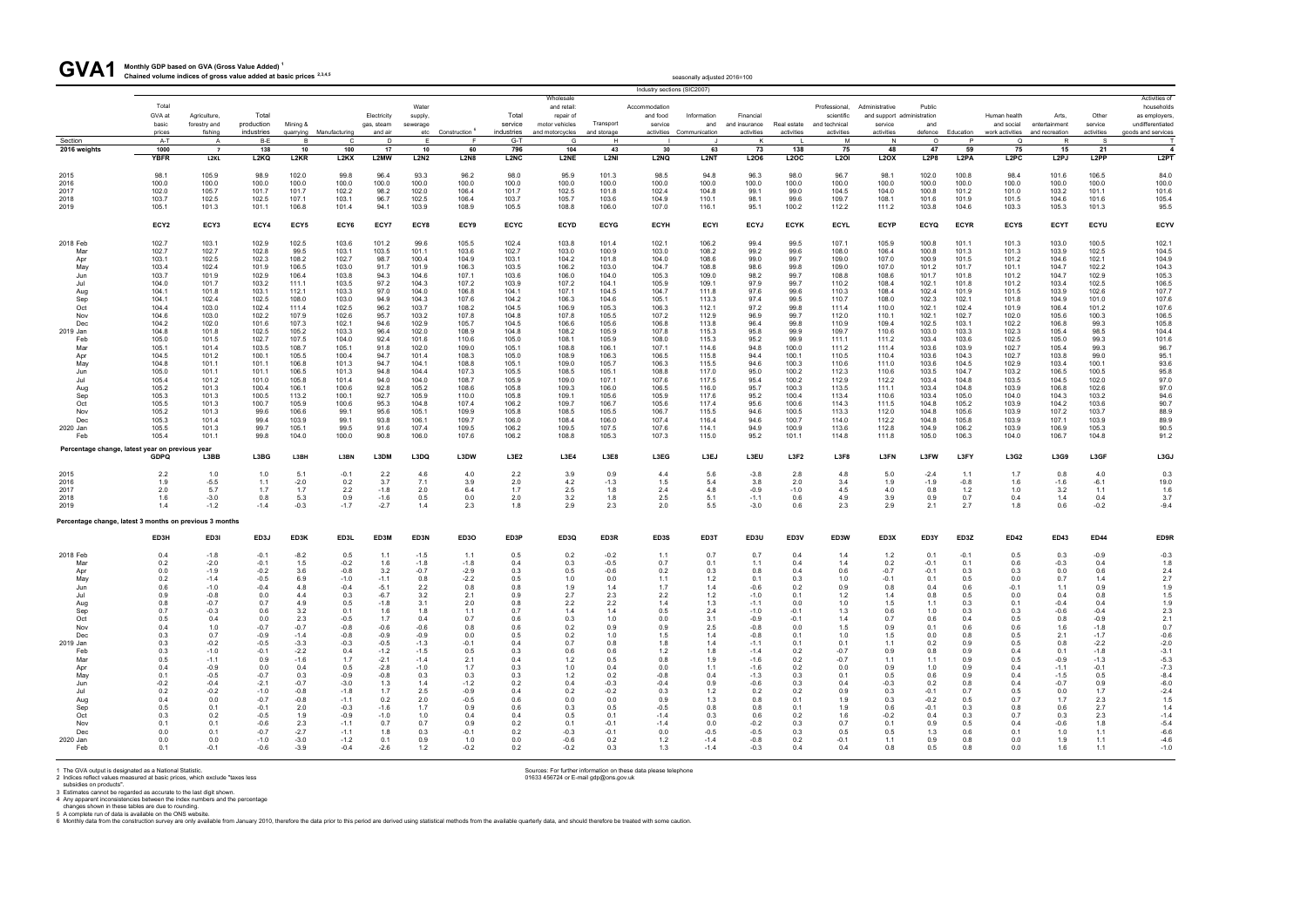#### **Monthly GDP based on GVA (Gross Value Added) <sup>1</sup>** GVA2 Monthly GDP based on GVA (Gross Value Added)<sup>1</sup><br>Chained volume indices of gross value added at basic prices <sup>2,3,4,5</sup>

| UVMZ                                                           | Chained volume indices of gross value added at basic prices 2,3,4,5 |                              |                     |                  |               |                           |                              |                  |                  |                                                         |             |                                      | seasonally adjusted 2016=100 |                            |               |                                              |                                                         |                   |                   |                            |                        |                  |                                                                  |
|----------------------------------------------------------------|---------------------------------------------------------------------|------------------------------|---------------------|------------------|---------------|---------------------------|------------------------------|------------------|------------------|---------------------------------------------------------|-------------|--------------------------------------|------------------------------|----------------------------|---------------|----------------------------------------------|---------------------------------------------------------|-------------------|-------------------|----------------------------|------------------------|------------------|------------------------------------------------------------------|
|                                                                |                                                                     |                              |                     |                  |               |                           |                              |                  |                  |                                                         |             | Industry sections (SIC2007)          |                              |                            |               |                                              |                                                         |                   |                   |                            |                        |                  |                                                                  |
|                                                                | Total<br>GVA at<br>basic                                            | Agriculture,<br>forestry and | Total<br>production | Mining &         |               | Electricity<br>gas, steam | Water<br>supply,<br>sewerage |                  | Total<br>service | Wholesale<br>and retail:<br>repair of<br>motor vehicles | Transport   | Accommodation<br>and food<br>service | Information<br>and           | Financial<br>and insurance | Real estate   | Professional,<br>scientific<br>and technical | Administrative<br>and support administration<br>service | Public<br>and     |                   | Human health<br>and social | Arts,<br>entertainment | Other<br>service | Activities of<br>households<br>as employers,<br>undifferentiated |
|                                                                | prices                                                              | fishing                      | industries          | quarrying        | Manufacturing | and air                   |                              | etc Construction | industries       | and motorcycles                                         | and storage | activities                           | Communication                | activities                 | activities    | activities                                   | activities                                              | defence           | Education         | work activities            | and recreation         | activities       | goods and services                                               |
| Section<br>2016 weights                                        | A-T<br>1000                                                         | A                            | B-E<br>138          | <b>B</b><br>10   | C.<br>100     | D<br>17                   | E<br>10                      | F<br>60          | G-T<br>796       | G<br>104                                                | H<br>43     | 30                                   | 63                           | K<br>73                    | 138           | M<br>75                                      | N<br>48                                                 | $\Omega$<br>47    | P<br>59           | $\Omega$<br>75             | R<br>15                | <b>S</b><br>21   | $\overline{4}$                                                   |
|                                                                |                                                                     | $\overline{7}$               |                     |                  |               |                           |                              |                  |                  |                                                         |             |                                      |                              |                            |               |                                              |                                                         |                   |                   |                            |                        |                  |                                                                  |
| Percentage change, latest 3 months on same 3 months a year ago |                                                                     |                              |                     |                  |               |                           |                              |                  |                  |                                                         |             |                                      |                              |                            |               |                                              |                                                         |                   |                   |                            |                        |                  |                                                                  |
|                                                                | ED9T                                                                | ED9U                         | ED9V                | ED9W             | <b>EDGQ</b>   | <b>EDGR</b>               | <b>EDGS</b>                  | <b>EDGT</b>      | <b>EDGU</b>      | <b>EDGV</b>                                             | <b>EDGW</b> | <b>EDGX</b>                          | <b>EDGY</b>                  | <b>EDGZ</b>                | <b>EDHA</b>   | <b>EDHB</b>                                  | <b>EDHC</b>                                             | <b>EDHD</b>       | <b>EDHE</b>       | <b>EDHF</b>                | <b>EDHG</b>            | <b>EDHH</b>      | <b>EDHI</b>                                                      |
| 2018 Feb                                                       | 1.4                                                                 | $-0.4$                       | 0.9                 | $-2.9$           | 1.8           | $-0.4$                    | $-2.9$                       | 2.1              | 1.4              | 1.5                                                     | 0.7         | 1.0                                  | 5.3                          | $-1.1$                     | $-0.4$        | 4.6                                          | 4.8                                                     | 0.7               | $-0.1$            | 0.4                        | 1.5                    | 1.0              | 4.9                                                              |
| Mar                                                            | 1.3                                                                 | $-2.2$                       | 1.5                 | 1.2              | 2.1           | 2.7                       | $-4.2$                       | $-0.7$           | 1.4              | 1.7                                                     | $-0.5$      | 0.7                                  | 5.6                          | $-0.7$                     | 0.2           | 4.7                                          | 3.8                                                     | 0.4               | $-0.4$            | 0.3                        | 0.4                    | 2.0              | 5.1                                                              |
| Apr                                                            | 1.3                                                                 | $-2.9$                       | 1.8                 | 3.3              | 1.9           | 5.1                       | $-2.9$                       | $-1.4$           | 1.5              | 1.6                                                     | $-0.7$      | 0.2                                  | 5.0                          | $-0.7$                     | 0.5           | 5.3                                          | 4.3                                                     | 0.2               | $-0.2$            | 0.1                        | 0.3                    | 1.6              | 4.2                                                              |
| May                                                            | 1.4                                                                 | $-3.1$                       | 1.6                 | 4.1              | 1.8           | 1.2                       | $-0.9$                       | $-1.3$           | 1.7              | 2.4                                                     | 0.0         | 1.1                                  | 5.0                          | $-0.9$                     | 0.7           | 5.5                                          | 4.3                                                     | 0.0               | 0.2               | $-0.2$                     | 0.6                    | 0.8              | 3.3                                                              |
| Jun                                                            | 1.6                                                                 | $-3.2$                       | 1.4                 | 5.0              | 1.8           | $-3.5$<br>$-4.4$          | 2.0                          | $-0.2$           | 1.9              | 3.2<br>4.1                                              | 1.5<br>2.4  | 2.0                                  | 3.9                          | $-1.0$                     | 0.8           | 5.4                                          | 5.0                                                     | 0.2               | 0.4<br>0.6        | $-0.3$                     | 1.6                    | 0.7              | 2.1                                                              |
| Jul                                                            | 1.8<br>2.0                                                          | $-3.6$<br>$-4.0$             | 1.5<br>1.7          | 4.9<br>6.5       | 1.9<br>1.8    | $-2.3$                    | 2.9<br>3.6                   | 0.9<br>0.8       | 2.0<br>2.1       | 4.0                                                     | 2.9         | 2.4<br>2.6                           | 3.7<br>4.2                   | $-1.2$<br>$-1.3$           | 0.9<br>0.8    | 5.0<br>5.0                                   | 4.3<br>4.4                                              | 0.7<br>1.2        | 0.7               | $-0.2$<br>0.1              | 1.9<br>1.7             | $1.2$<br>1.1     | 1.2<br>1.7                                                       |
| Aug<br>Sep                                                     | 1.9                                                                 | $-4.1$                       | 1.1                 | 6.9              | 1.0           | $-2.3$                    | 2.9                          | 0.8              | 2.2              | 4.0                                                     | 2.7         | 2.7                                  | 5.5                          | $-1.3$                     | 0.8           | 4.9                                          | 3.7                                                     | 1.6               | 0.8               | 0.4                        | 1.4                    | 0.0              | 2.3                                                              |
| Oct                                                            | 1.9                                                                 | $-3.6$                       | 0.3                 | 5.6              | 0.0           | $-2.1$                    | 2.5                          | 1.4              | 2.3              | 3.6                                                     | 2.8         | 3.6                                  | 5.8                          | $-1.1$                     | 0.8           | 4.9                                          | 3.6                                                     | 1.5               | 1.0               | 0.9                        | 1.8                    | $-0.8$           | 4.2                                                              |
| Nov                                                            | 1.9                                                                 | $-2.9$                       | $-0.5$              | 2.3              | $-0.7$        | $-2.4$                    | 1.8                          | 1.6              | 2.4              | 3.7                                                     | 3.0         | 4.5                                  | 5.8                          | $-1.1$                     | 0.7           | 5.0                                          | 3.4                                                     | 1.3               | 1.3               | 1.3                        | 2.2                    | $-1.0$           | 5.0                                                              |
| Dec                                                            | 1.8                                                                 | $-2.5$                       | $-0.9$              | 8.2              | $-1.4$        | $-3.1$                    | 1.3                          | 0.0              | 2.4              | 3.9                                                     | 3.3         | 4.5                                  | 5.5                          | $-1.3$                     | 0.6           | 4.8                                          | 3.1                                                     | 1.3               | 1.7               | 1.4                        | 2.3                    | $-0.8$           | 5.5                                                              |
| 2019 Jan                                                       | 1.6                                                                 | $-2.4$                       | $-0.7$              | 7.0              | $-1.2$        | $-2.5$                    | 1.6                          | $-0.3$           | 2.2              | 4.2                                                     | 3.6         | 4.3                                  | 6.2                          | $-2.1$                     | 0.5           | 3.2                                          | 2.7                                                     | 1.5               | 2.0               | 1.2                        | 2.1                    | $-1.7$           | 4.1                                                              |
| Feb                                                            | 1.7                                                                 | $-2.1$                       | $-0.5$              | 8.8              | $-0.8$        | $-4.6$                    | 1.8                          | 1.0              | 2.2              | 4.1                                                     | 3.9         | 4.6                                  | 7.1                          | $-3.1$                     | 0.5           | 2.8                                          | 3.2                                                     | 2.0               | 2.3               | 1.2                        | 2.0                    | $-1.8$           | 2.0                                                              |
| Mar                                                            | 2.1                                                                 | $-1.6$                       | 0.1                 | 4.9              | 0.5           | $-6.5$                    | 1.7                          | 4.0              | 2.3              | 4.8                                                     | 4.4         | 4.6                                  | 7.3                          | $-3.9$                     | 0.4           | 2.6                                          | 4.1                                                     | 2.5               | 2.5               | 1.2                        | 1.7                    | $-2.5$           | $-1.9$                                                           |
| Apr                                                            | 2.0                                                                 | $-1.4$                       | $-0.5$              | 3.7              | 0.1           | $-8.1$                    | 1.3                          | 4.4              | 2.3              | 4.8                                                     | 4.7         | 4.1                                  | 7.0                          | $-4.4$                     | 0.4           | 2.7                                          | 4.2                                                     | 2.7               | 2.6               | 1.4                        | 0.9                    | $-2.4$           | $-5.8$                                                           |
| May                                                            | 1.7                                                                 | $-1.3$                       | $-0.7$              | 2.2              | $-0.7$        | $-4.4$                    | 1.3                          | 3.6              | 2.0              | 4.3                                                     | 4.0         | 2.7                                  | 6.2                          | $-4.4$                     | 0.4           | 1.9                                          | 3.8                                                     | 2.6               | 2.7               | 1.5                        | $-0.2$                 | $-2.8$           | $-9.0$                                                           |
| Jun                                                            | 1.3                                                                 | $-1.1$                       | $-1.6$              | $-0.7$           | $-2.1$        | $-0.2$                    | 1.0                          | 1.9              | 1.8              | 3.2                                                     | 2.7         | 2.4                                  | 6.7                          | $-4.0$                     | 0.5           | 2.0                                          | 2.9                                                     | 2.3               | 2.8               | 1.7                        | $-0.1$                 | $-2.5$           | $-9.5$                                                           |
| Jul                                                            | 1.3                                                                 | $-0.8$                       | $-1.6$              | $-1.5$           | $-2.1$        | 0.1                       | 0.6                          | 1.3              | 1.8              | 2.3                                                     | 2.2         | 2.1                                  | 7.0                          | $-3.3$                     | 0.5           | 2.4                                          | 3.0                                                     | 1.8               | 2.8               | 2.0                        | 0.5                    | $-1.6$           | $-9.4$                                                           |
| Aug                                                            | 1.2                                                                 | $-0.6$                       | $-2.1$              | $-3.4$           | $-2.3$        | $-2.4$                    | 0.2                          | 1.1              | 1.8              | 2.1                                                     | 1.8         | 2.2                                  | 6.2                          | $-2.6$                     | 0.5           | 2.8                                          | 2.6                                                     | 1.4               | 2.9               | 2.2                        | 1.9                    | $-0.9$           | $-9.3$                                                           |
| Sep                                                            | 1.2                                                                 | $-0.7$                       | $-2.2$              | $-1.8$           | $-2.5$        | $-3.3$                    | 0.8                          | 1.7              | 1.7              | 2.1                                                     | 1.8         | 1.3                                  | 5.0                          | $-2.3$                     | 0.7           | 2.6                                          | 2.8                                                     | 1.1               | 2.8               | 2.3                        | 1.1                    | 0.6              | $-10.3$                                                          |
| Oct                                                            | 1.1                                                                 | $-1.1$                       | $-2.1$              | $-1.9$           | $-2.4$        | $-2.5$                    | 1.2                          | 1.0              | 1.6              | 2.5                                                     | 1.2         | 0.6                                  | 4.1                          | $-2.0$                     | 0.8           | 2.6                                          | 2.1                                                     | 1.6               | 2.8               | 2.2                        | 0.0                    | 1.5              | $-12.5$                                                          |
| Nov                                                            | 0.9                                                                 | $-1.4$                       | $-2.0$              | $-0.5$           | $-2.7$        | $-1.1$                    | 1.5                          | 1.1              | 1.4              | 2.0                                                     | 0.8         | $-0.1$                               | 3.6                          | $-2.1$                     | 0.8           | 2.1                                          | 1.8                                                     | 2.1               | 2.7               | 2.0                        | $-0.4$                 | 2.6              | $-14.7$                                                          |
| Dec                                                            | 0.9                                                                 | $-1.3$                       | $-2.1$              | $-3.1$           | $-2.7$        | $-0.6$                    | 2.0                          | 1.7              | 1.4              | 1.6                                                     | 0.6         | $-0.2$                               | 3.1                          | $-1.9$                     | 0.9           | 2.2                                          | 1.9                                                     | 2.5               | 2.7               | 1.8                        | $-0.1$                 | 3.5              | $-15.7$                                                          |
| 2020 Jan                                                       | 0.8                                                                 | $-0.9$                       | $-2.5$              | $-1.5$           | $-3.3$        | $-2.0$                    | 3.4                          | 2.1              | 1.2              | 1.1                                                     | 0.6         | 0.0                                  | 1.2                          | $-1.7$                     | 0.9           | 2.5                                          | 2.1                                                     | 2.3               | 2.7               | 1.7                        | 1.1                    | 5.0              | $-14.9$                                                          |
| Feb                                                            | 0.7                                                                 | $-0.5$                       | $-2.6$              | $-2.2$           | $-3.5$        | $-2.5$                    | 4.2                          | 0.5              | 1.3              | 1.1                                                     | 0.5         | $-0.1$                               | 0.3                          | $-1.0$                     | 1.1           | 3.2                                          | 1.7                                                     | 1.9               | 2.7               | 1.6                        | 1.1                    | 5.7              | $-12.9$                                                          |
| Percentage change, latest month on previous month              |                                                                     |                              |                     |                  |               |                           |                              |                  |                  |                                                         |             |                                      |                              |                            |               |                                              |                                                         |                   |                   |                            |                        |                  |                                                                  |
|                                                                | <b>ECYX</b>                                                         | ECYY                         | <b>ECYZ</b>         | ECZ <sub>2</sub> | <b>ECZA</b>   | <b>ECZC</b>               | <b>ECZD</b>                  | <b>ECZE</b>      | <b>ECZG</b>      | <b>ECZK</b>                                             | <b>ECZN</b> | <b>ECZT</b>                          | <b>ECZU</b>                  | ED <sub>2</sub> G          | ED2H          | ED <sub>21</sub>                             | ED <sub>2</sub> J                                       | ED <sub>2</sub> K | ED <sub>2</sub> L | ED <sub>2</sub> M          | ED2N                   | ED <sub>20</sub> | ED <sub>2</sub> P                                                |
| 2018 Feb                                                       | $-0.3$                                                              | $-0.8$                       | 0.2                 | $-1.7$           | $-0.5$        | 6.1                       | $-0.1$                       | $-1.2$           | $-0.3$           | 0.4                                                     | $-0.8$      | $-1.4$                               | $-1.0$                       | 0.6                        | 0.1           | $-1.4$                                       | $-1.7$                                                  | $-0.1$            | 0.1               | 0.0                        | $-0.7$                 | $-1.1$           | 0.1                                                              |
| Mar                                                            | 0.1                                                                 | $-0.4$                       | $-0.1$              | $-3.0$           | $-0.4$        | 2.3                       | 1.5                          | $-1.8$           | 0.3              | $-0.8$                                                  | $-0.5$      | 0.9                                  | 1.8                          | $-0.2$                     | 0.1           | 0.9                                          | 0.5                                                     | 0.0               | 0.2               | 0.0                        | 0.8                    | 2.1              | 2.3                                                              |
| Apr                                                            | 0.3                                                                 | $-0.2$                       | $-0.5$              | 8.8              | $-0.4$        | $-4.7$                    | $-0.7$                       | 1.3              | 0.4              | 1.1                                                     | 0.9         | 0.9                                  | 0.4                          | $-0.2$                     | 0.1           | 0.9                                          | 0.6                                                     | 0.1               | 0.2               | $-0.1$                     | 0.7                    | $-0.4$           | 0.4                                                              |
| May                                                            | 0.3                                                                 | $-0.2$                       | $-0.4$              | $-1.6$           | 0.4           | $-7.1$                    | 1.5                          | 1.3              | 0.4              | 1.9                                                     | 1.2         | 0.7                                  | 0.3                          | $-0.4$                     | 0.1           | 0.0                                          | 0.0                                                     | 0.3               | 0.2               | 0.0                        | 0.1                    | 0.1              | $-0.5$                                                           |
| Jun                                                            | 0.3                                                                 | $-0.4$                       | 1.0                 | $-0.1$           | 0.7           | 2.8                       | 2.6                          | 0.8              | 0.2              | $-0.1$                                                  | 0.9         | 0.6                                  | 0.1                          | $-0.4$                     | $-0.1$        | $-0.2$                                       | 1.5                                                     | 0.4               | 0.1               | 0.0                        | 0.0                    | 0.7              | 1.0                                                              |
| Jul                                                            | 0.3                                                                 | $-0.2$                       | 0.3                 | 4.4              | $-0.3$        | 3.1                       | $-0.3$                       | 0.1              | 0.3              | 1.1                                                     | 0.2         | 0.6                                  | 0.1                          | $-0.4$                     | 0.0           | 1.3                                          | $-0.2$                                                  | 0.4               | 0.1               | 0.0                        | $-1.2$                 | $-0.5$           | 1.1                                                              |
| Aug                                                            | 0.1                                                                 | 0.1                          | $-0.2$              | 0.9              | $-0.2$        | $-0.2$                    | $-0.2$                       | $-0.3$           | 0.2              | $-0.1$                                                  | 0.3         | $-1.2$                               | 2.5                          | $-0.2$                     | $-0.1$        | 0.1                                          | 0.0                                                     | 0.2               | 0.1               | 0.2                        | 0.5                    | 0.2              | 1.2                                                              |
| Sep                                                            | 0.0                                                                 | 0.6                          | $-0.6$              | $-3.6$           | $-0.2$        | $-2.2$                    | 0.2                          | 0.8              | 0.0              | $-0.7$                                                  | 0.1         | 0.4                                  | 1.3                          | $-0.3$                     | $-0.1$        | 0.3                                          | $-0.3$                                                  | $-0.1$            | 0.2               | 0.3                        | 0.9                    | $-1.6$           | $-0.1$                                                           |
| Oct                                                            | 0.3                                                                 | 0.6                          | $-0.1$              | 3.1              | $-0.5$        | 1.3                       | $-0.5$                       | 0.5              | 0.3              | 0.5                                                     | 0.7         | 1.1                                  | $-1.1$                       | $-0.1$                     | 0.2           | 0.7                                          | 1.8                                                     | $-0.2$            | 0.3               | 0.2                        | 1.4                    | 0.2              | 0.0                                                              |
| Nov<br>Dec                                                     | 0.1<br>$-0.4$                                                       | 0.0<br>$-1.0$                | $-0.2$<br>$-0.5$    | $-3.1$<br>$-0.6$ | 0.1<br>$-0.5$ | $-0.5$<br>$-1.2$          | $-0.6$<br>$-0.3$             | $-0.4$<br>$-1.9$ | 0.2<br>$-0.2$    | 0.9<br>$-1.1$                                           | 0.2<br>0.1  | 0.9<br>$-0.4$                        | 0.7<br>0.9                   | $-0.4$<br>$-0.5$           | $-0.1$<br>0.1 | 0.5<br>$-1.0$                                | 0.1<br>$-0.7$                                           | 0.0<br>0.3        | 0.3<br>0.3        | 0.1<br>0.1                 | $-0.7$<br>1.1          | $-0.9$<br>$-0.9$ | $-1.0$<br>$-0.7$                                                 |
| 2019 Jan                                                       | 0.5                                                                 | $-0.2$                       | 0.9                 | $-2.0$           | 1.2           | 2.0                       | $-0.9$                       | 3.0              | 0.3              | 1.4                                                     | 0.3         | 0.9                                  | 1.2                          | $-0.7$                     | 0.1           | $-1.1$                                       | 1.1                                                     | 0.5               | 0.3               | 0.2                        | $-1.3$                 | $-0.9$           | $-1.3$                                                           |
| Feb                                                            | 0.3                                                                 | $-0.2$                       | 0.2                 | 2.2              | 0.7           | $-4.2$                    | $-0.4$                       | 1.6              | 0.2              | 0.0                                                     | 0.0         | 0.3                                  | 0.0                          | $-0.6$                     | 0.0           | 1.3                                          | 0.5                                                     | 0.4               | 0.3               | 0.2                        | $-0.4$                 | 0.8              | $-2.6$                                                           |
| Mar                                                            | 0.1                                                                 | $-0.2$                       | 0.8                 | 1.1              | 1.0           | $-0.6$                    | 0.4                          | $-1.4$           | 0.1              | 0.6                                                     | 0.2         | $-0.8$                               | $-0.6$                       | $-0.5$                     | 0.2           | 0.1                                          | 0.2                                                     | 0.2               | 0.3               | 0.2                        | 0.3                    | 0.1              | $-4.8$                                                           |
| Apr                                                            | $-0.5$                                                              | $-0.2$                       | $-3.3$              | $-2.9$           | $-4.5$        | 3.2                       | $-0.6$                       | $-0.6$           | $-0.1$           | 0.1                                                     | 0.1         | $-0.5$                               | 1.1                          | $-0.3$                     | 0.1           | $-0.7$                                       | $-0.9$                                                  | 0.0               | 0.3               | 0.0                        | $-1.5$                 | $-0.3$           | $-1.7$                                                           |
| May                                                            | 0.2                                                                 | $-0.1$                       | 1.0                 | 1.3              | 0.9           | 0.0                       | 2.7                          | 0.5              | 0.1              | 0.1                                                     | -0.6        | $-0.2$                               | $-0.3$                       | 0.1                        | 0.2           | 0.2                                          | 0.6                                                     | $-0.1$            | 0.3               | 0.2                        | $-0.4$                 | 1.1              | $-1.6$                                                           |
| Jun                                                            | 0.2                                                                 | 0.0                          | 0.0                 | $-0.3$           | $0.0\,$       | 0.2                       | 0.3                          | $-1.4$           | 0.4              | $-0.5$                                                  | $-0.5$      | 2.4                                  | 1.3                          | 0.4                        | $-0.1$        | $1.5\,$                                      | $-0.4$                                                  | $-0.1$            | 0.2               | 0.3                        | 3.0                    | 0.4              |                                                                  |
| Jul                                                            | 0.4                                                                 | 0.1                          | $-0.1$              | $-0.7$           | 0.1           | $-0.8$                    | $-0.4$                       | 1.3              | 0.4              | 0.4                                                     | 1.9         | $-1.1$                               | 0.4                          | 0.4                        | 0.0           | 0.5                                          | 1.4                                                     | 0.0               | 0.0               | 0.3                        | $-1.9$                 | 1.4              | $2.3$<br>1.2                                                     |
| Aug                                                            | $-0.1$                                                              | 0.1                          | $-0.6$              | 0.3              | $-0.8$        | $-1.3$                    | 1.1                          | $-0.1$           | $-0.1$           | 0.3                                                     | $-1.1$      | $-1.0$                               | $-1.3$                       | 0.3                        | 0.1           | 0.5                                          | $-1.0$                                                  | 0.0               | 0.1               | 0.4                        | 2.2                    | 0.7              |                                                                  |
| Sep                                                            | 0.1                                                                 | 0.0                          | 0.0                 | 6.7              | $-0.5$        | $-0.1$                    | 0.7                          | 1.3              | 0.0              | $-0.2$                                                  | $-0.3$      | $-0.6$                               | 1.3                          | $-0.5$                     | 0.1           | $-0.1$                                       | $-0.5$                                                  | 0.0               | 0.2               | 0.1                        | $-2.3$                 | 0.5              |                                                                  |
| Oct                                                            | 0.2                                                                 | 0.0                          | 0.2                 | $-6.4$           | 0.5           | 2.8                       | $-1.1$                       | $-2.4$           | 0.4              | 0.6                                                     | 1.0         | $-0.2$                               | $-0.1$                       | 0.5                        | 0.2           | 0.8                                          | 0.9                                                     | 1.3               | 0.1               | -0.1                       | $-0.1$                 | 0.4              |                                                                  |
| Nov                                                            | $-0.3$                                                              | 0.0                          | $-1.0$              | 0.6              | $-1.5$        | 0.3                       | 0.3                          | 2.3              | $-0.4$           | $-1.1$                                                  | $-1.2$      | 1.0                                  | $-1.7$                       | $-1.0$                     | -0.1          | $-0.9$                                       | 0.4                                                     | 0.0               | 0.4               | 0.0                        | 2.9                    | 0.0              | $0.1 - 2.5 - 4.2 - 2.0 - 1.1$                                    |
| Dec                                                            | 0.2                                                                 | 0.0                          | $-0.2$              | $-2.5$           | 0.1           | $-1.8$                    | 0.9                          | $-0.2$           | 0.2              | $-0.1$                                                  | 0.5         | 0.7                                  | 0.8                          | $-0.1$                     | 0.2           | 0.6                                          | 0.2                                                     | 0.0               | 0.2               | 0.0                        | $-0.1$                 | 0.3              |                                                                  |
| 2020 Jan                                                       | 0.1                                                                 | $-0.1$                       | 0.2                 | 1.2              | 0.4           | $-2.4$                    | 1.2                          | $-0.2$           | 0.1              | 1.0                                                     | 1.4         | 0.2                                  | $-2.0$                       | 0.3                        | 0.2           | $-0.3$                                       | 0.5                                                     | 0.1               | 0.4               | 0.0                        | $-0.2$                 | 1.3              | $0.7\,$                                                          |
| Feb                                                            | $-0.1$                                                              | $-0.1$                       | 0.1                 | $-1.0$           | 0.5           | $-0.8$                    | $-1.3$                       | $-1.7$           | 0.0              | $-0.6$                                                  | $-2.0$      | $-0.4$                               | 0.8                          | 0.3                        | 0.2           | 1.1                                          | $-0.9$                                                  | 0.1               | 0.1               | 0.1                        | $-0.2$                 | $-0.4$           | $0.8\,$                                                          |
|                                                                |                                                                     |                              |                     |                  |               |                           |                              |                  |                  |                                                         |             |                                      |                              |                            |               |                                              |                                                         |                   |                   |                            |                        |                  |                                                                  |
|                                                                |                                                                     |                              |                     |                  |               |                           |                              |                  |                  |                                                         |             |                                      |                              |                            |               |                                              |                                                         |                   |                   |                            |                        |                  |                                                                  |

1 The GVA output is designated as a National Statistic.<br>2 Indices reflect values measured at basic prices, which exclude "taxes less<br>3 Istimates cannot be regarded as accurate to the last digit shown.<br>4 Any apparent incons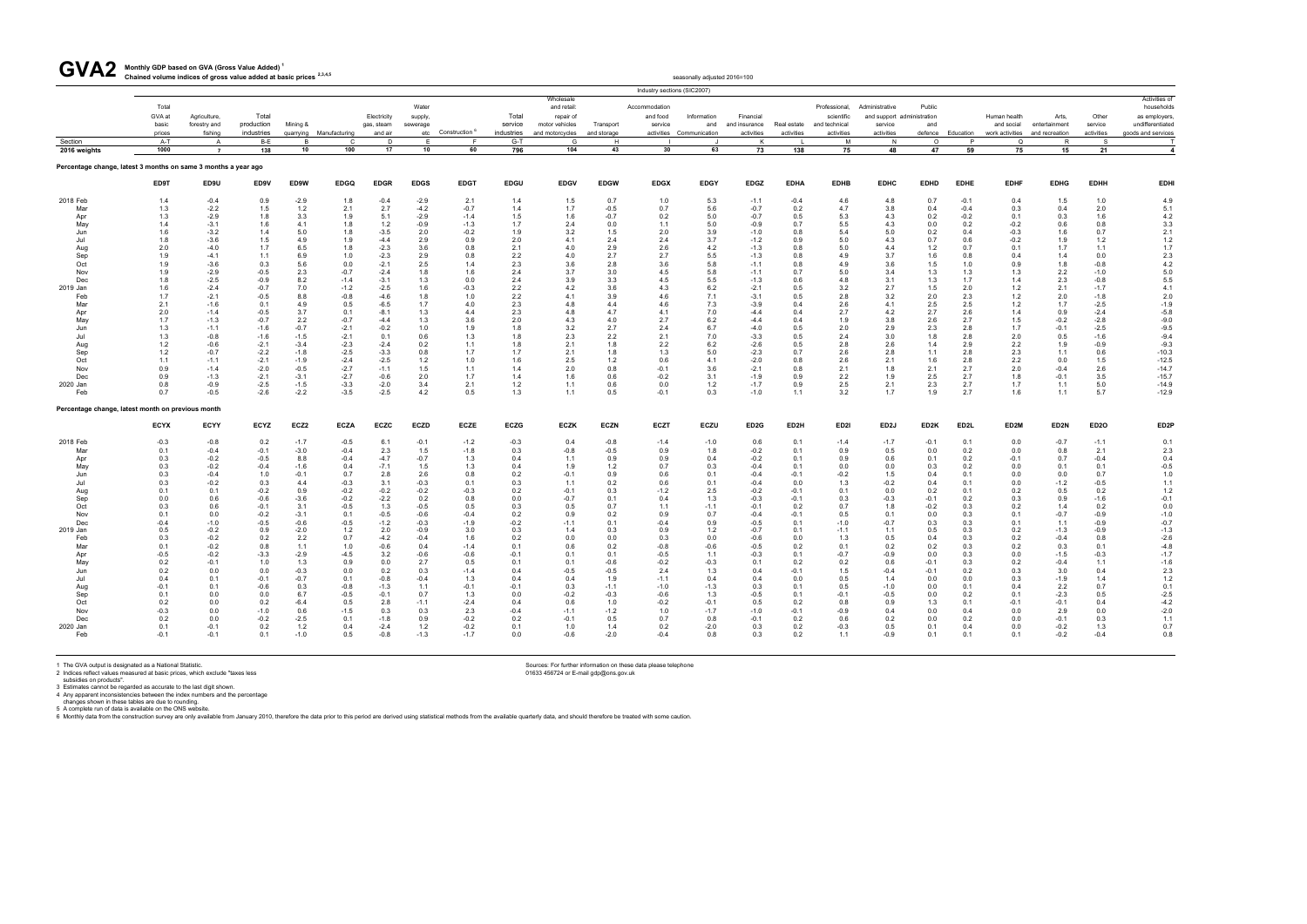#### **Monthly GDP based on GVA (Gross Value Added) <sup>1</sup>** GVA3 Monthly GDP based on GVA (Gross Value Added)<sup>1</sup><br>Chained volume indices of gross value added at basic prices <sup>2,3,4,5</sup>

| <b>UVAJ</b>                                              | Chained volume indices of gross value added at basic prices 2,3,4,5 |                                         |                                   |                  |                         |                                      |                     |                   |                                |                                                |                          |                             | seasonally adjusted 2016=100                   |                                          |                           |                                           |                                                     |            |                   |                            |                                                         |                                |                                                        |
|----------------------------------------------------------|---------------------------------------------------------------------|-----------------------------------------|-----------------------------------|------------------|-------------------------|--------------------------------------|---------------------|-------------------|--------------------------------|------------------------------------------------|--------------------------|-----------------------------|------------------------------------------------|------------------------------------------|---------------------------|-------------------------------------------|-----------------------------------------------------|------------|-------------------|----------------------------|---------------------------------------------------------|--------------------------------|--------------------------------------------------------|
|                                                          |                                                                     |                                         |                                   |                  |                         |                                      |                     |                   |                                |                                                |                          | Industry sections (SIC2007) |                                                |                                          |                           |                                           |                                                     |            |                   |                            |                                                         |                                |                                                        |
|                                                          | Total                                                               |                                         |                                   |                  |                         |                                      | Water               |                   |                                | Wholesale<br>and retail:                       |                          | Accommodation               |                                                |                                          |                           | Professional.                             | Administrative                                      | Public     |                   |                            |                                                         |                                | Activities of<br>households                            |
|                                                          | GVA at<br>basic<br>prices                                           | Agriculture,<br>forestry and<br>fishing | Total<br>production<br>industries | Mining &         | quarrying Manufacturing | Electricity<br>gas, steam<br>and air | supply,<br>sewerage | etc Construction  | Total<br>service<br>industries | repair of<br>motor vehicles<br>and motorcycles | Transport<br>and storage | and food<br>service         | Information<br>and<br>activities Communication | Financial<br>and insurance<br>activities | Real estate<br>activities | scientific<br>and technical<br>activities | and support administration<br>service<br>activities | and        | defence Education | Human health<br>and social | Arts<br>entertainment<br>work activities and recreation | Other<br>service<br>activities | as employers<br>undifferentiated<br>goods and services |
| Section                                                  | A-T                                                                 |                                         | $B-E$                             |                  |                         | <sub>D</sub>                         |                     |                   | $G-T$                          | G                                              | H                        |                             |                                                |                                          |                           | M                                         |                                                     | $\Omega$   | D                 | $\Omega$                   |                                                         | <b>S</b>                       |                                                        |
| 2016 weights                                             | 1000                                                                | $\overline{7}$                          | 138                               | 10               | 100                     | 17                                   | 10                  | 60                | 796                            | 104                                            | 43                       | 30                          | 63                                             | 73                                       | 138                       | 75                                        | 48                                                  | 47         | 59                | 75                         | 15                                                      | 21                             |                                                        |
| Percentage change, latest month on same month a year ago |                                                                     |                                         |                                   |                  |                         |                                      |                     |                   |                                |                                                |                          |                             |                                                |                                          |                           |                                           |                                                     |            |                   |                            |                                                         |                                |                                                        |
|                                                          | ED <sub>2R</sub>                                                    | ED2S                                    | ED <sub>2</sub> T                 | ED <sub>2U</sub> | ED <sub>2V</sub>        | ED2W                                 | ED <sub>2</sub> X   | ED <sub>2</sub> Y | ED <sub>2</sub> Z              | ED32                                           | <b>ED33</b>              | <b>ED34</b>                 | <b>ED35</b>                                    | <b>ED36</b>                              | <b>ED37</b>               | <b>ED38</b>                               | ED39                                                | ED3A       | ED3B              | ED3C                       | ED3D                                                    | ED3E                           | ED3F                                                   |
| 2018 Feb                                                 | 1.3                                                                 | $-2.6$                                  | 1.7                               | 3.1              | 2.1                     | 3.6                                  | $-4.4$              | 0.0               | 1.3                            | 2.0                                            | $-0.7$                   | $-0.9$                      | 4.7                                            | $-0.4$                                   | 0.2                       | 4.6                                       | 3.6                                                 | 0.4        | $-0.5$            | 0.3                        | 0.6                                                     | 2.1                            | 4.4                                                    |
| Mar                                                      | 1.2                                                                 | $-3.2$                                  | 2.3                               | $-1.5$           | 2.2                     | 10.4                                 | $-3.9$              | $-2.6$            | 1.3                            | 0.9                                            | $-1.4$                   | 0.9                         | 5.9                                            | $-0.8$                                   | 0.6                       | 5.0                                       | 2.7                                                 | 0.2        | $-0.1$            | 0.1                        | 0.0                                                     | 2.3                            | 4.8                                                    |
| Apr                                                      | 1.5                                                                 | $-3.0$                                  | 1.6                               | 8.3              | 1.4                     | 1.6                                  | $-0.2$              | $-1.6$            | 1.8                            | 1.9                                            | 0.2                      | 0.5                         | 4.5                                            | $-0.9$                                   | 0.7                       | 6.5                                       | 6.6                                                 | $-0.2$     | 0.2               | $-0.2$                     | 0.3                                                     | 0.3                            | 3.4                                                    |
| Mav                                                      | 1.6                                                                 | $-3.1$                                  | 0.9                               | 5.5              | 1.8                     | $-8.0$                               | 1.5                 | 0.1               | 1.9                            | 4.4                                            | 1.3                      | 1.8                         | 4.7                                            | $-1.0$                                   | 0.8                       | 5.1                                       | 3.6                                                 | 0.0        | 0.5               | $-0.4$                     | 1.5                                                     | $-0.1$                         | 1.9                                                    |
| Jun                                                      | 1.8                                                                 | $-3.6$                                  | 1.8                               | 1.3              | 2.2                     | $-4.1$                               | 4.7                 | 1.0               | 1.9                            | 3.2                                            | 3.2                      | 3.6                         | 2.4                                            | $-1.1$                                   | 0.9                       | 4.5                                       | 4.8                                                 | 0.6        | 0.6               | $-0.3$                     | 2.9                                                     | 1.8                            | 1.0                                                    |
|                                                          | 2.1                                                                 | $-4.1$                                  | 1.9                               | 7.9              | 1.8                     | $-1.1$                               | 2.6                 | 1.5               | 2.3                            | 4.8                                            | 2.8                      | 1.8                         | 4.1                                            | $-1.5$                                   | 0.9                       | 5.5                                       | 4.4                                                 | 1.4        | 0.8               | 0.1                        | 1.2                                                     | 1.8                            | 0.8                                                    |
| Aug                                                      | 2.0                                                                 | $-4.3$                                  | 1.6                               | 10.3             | 1.2                     | $-1.7$                               | 3.5                 | $-0.1$            | 2.3                            | 4.0                                            | 2.8                      | 2.4                         | 5.9                                            | $-1.3$                                   | 0.7                       | 4.9                                       | 4.0                                                 | 1.7        | 0.8               | 0.4                        | 0.9                                                     | $-0.4$                         | 3.4                                                    |
| Sep                                                      | 1.7                                                                 | $-3.9$                                  | $-0.2$                            | 2.5              | $-0.1$                  | $-4.1$                               | 2.5                 | 1.0               | 2.1                            | 3.1                                            | 2.6                      | 3.9                         | 6.5                                            | $-1.2$                                   | 0.8                       | 4.3                                       | 2.8                                                 | 1.6        | 0.9               | 0.7                        | 2.1                                                     | $-1.5$                         | 2.8                                                    |
| Oct                                                      | 2.1                                                                 | $-2.5$                                  | $-0.6$                            | 4.3              | $-1.2$                  | $-0.5$                               | 1.5                 | 3.3               | 2.5                            | 3.7                                            | 2.9                      | 4.5                         | 5.1                                            | $-0.8$                                   | 0.8                       | 5.6                                       | 4.1                                                 | 1.3        |                   | 1.6                        | 2.4                                                     | $-0.5$                         | 6.6                                                    |
| Nov                                                      | 1.9                                                                 | $-2.2$                                  | $-0.8$                            | 0.0              | $-0.9$                  | $-2.6$                               | 1.3                 | 0.7               | 2.5                            | 4.4                                            | 3.6                      | 4.9                         | 5.9                                            | $-1.3$                                   | 0.5                       | 5.1                                       | 3.4                                                 | 1.1        | 1.7               | 1.4                        | 2.2                                                     | $-0.8$                         | 5.7                                                    |
| Dec                                                      | 1.2                                                                 | $-2.8$                                  | $-1.1$                            | 23.2             | $-2.0$                  | $-6.0$                               | 1.1                 | $-3.6$            | 2.1                            | 3.7                                            | 3.6                      | 4.0                         | 5.3                                            | $-1.9$                                   | 0.6                       | 3.6                                       | 1.9                                                 | 1.4        | 2.0               | 1.2                        | 2.4                                                     | $-1.2$                         | 4.3                                                    |
| 2019 Jan                                                 | 1.7                                                                 | $-2.1$                                  | $-0.2$                            | 0.8              | $-0.7$                  | 1.1                                  | 2.3                 | 2.0               | 2.0                            | 4.6                                            | 3.5                      | 4.1                         | 7.4                                            | $-3.1$                                   | 0.5                       | 1.0                                       | 2.7                                                 | 2.1        | 2.4               | 1.1                        | 1.6                                                     | $-3.0$                         | 2.3                                                    |
| Feb                                                      | 2.3                                                                 | $-1.5$                                  | $-0.2$                            | 4.8              | 0.5                     | $-8.7$                               | 2.0                 | 4.8               | 2.6                            | 4.1                                            | 4.5                      | 5.8                         | 8.5                                            | $-4.2$                                   | 0.4                       | 3.8                                       | 4.9                                                 | 2.6        | 2.5               | 1.2                        | 1.9                                                     | $-1.2$                         | $-0.5$                                                 |
| Mar                                                      | 2.3<br>1.4                                                          | $-1.3$<br>$-1.3$                        | 0.7<br>$-2.1$                     | 9.2<br>$-2.5$    | 1.9<br>$-2.2$           | $-11.4$                              | 0.9<br>1.0          | 5.2<br>3.2        | 2.4                            | 5.6<br>4.5                                     | 5.2<br>4.4               | 4.0<br>2.5                  | 5.9<br>6.7                                     | $-4.5$<br>$-4.6$                         | 0.4<br>0.4                | 2.9                                       | 4.6<br>3.1                                          | 2.8<br>2.7 | 2.6<br>2.7        | 1.4                        | 1.5<br>$-0.8$                                           | $-3.1$                         | $-7.4$<br>$-9.3$                                       |
| Apr                                                      | 1.3                                                                 | $-1.2$                                  |                                   |                  | $-1.7$                  | $-4.1$<br>3.2                        | 2.2                 | 2.4               | 1.9<br>1.6                     | 2.7                                            | 2.6                      | 1.5                         | 6.1                                            |                                          | 0.5                       | 1.3<br>1.5                                | 3.8                                                 | 2.3        | 2.8               | 1.5<br>1.7                 | $-1.3$                                                  | $-3.0$<br>$-2.1$               | $-10.3$                                                |
| May<br>Jun                                               | 1.2                                                                 | $-0.8$                                  | $-0.8$<br>$-1.8$                  | 0.4<br>0.1       | $-2.4$                  | 0.6                                  | $-0.2$              | 0.2               | 1.8                            | 2.4                                            | 1.1                      | 3.3                         | 7.4                                            | $-4.1$<br>$-3.3$                         | 0.5                       | 3.2                                       | 1.8                                                 | 1.8        | 2.9               | 2.0                        | 1.8                                                     | $-2.4$                         | $-9.0$                                                 |
| Jul                                                      | 1.3                                                                 | $-0.5$                                  | $-2.1$                            | $-4.8$           | $-2.0$                  | $-3.3$                               | $-0.2$              | 1.4               | 1.9                            | 1.7                                            | 2.8                      | 1.6                         | 7.7                                            | $-2.5$                                   | 0.5                       | 2.5                                       | 3.5                                                 | 1.3        | 2.9               | 2.2                        | 1.1                                                     | $-0.5$                         | $-8.9$                                                 |
| Aug                                                      | 1.1                                                                 | $-0.5$                                  | $-2.5$                            | $-5.3$           | $-2.6$                  | $-4.3$                               | 1.1                 | 1.6               | 1.6                            | 2.1                                            | 1.5                      | 1.7                         | 3.8                                            | $-2.0$                                   | 0.6                       | 2.8                                       | 2.6                                                 | 1.0        | 2.8               | 2.4                        | 2.7                                                     | 0.0                            | $-9.9$                                                 |
| Sep                                                      | 1.1                                                                 | $-1.1$                                  | $-2.0$                            | 4.9              | $-2.8$                  | $-2.3$                               | 1.6                 | 2.2               | 1.6                            | 2.6                                            | 1.0                      | 0.7                         | 3.8                                            | $-2.2$                                   | 0.8                       | 2.5                                       | 2.4                                                 | 1.1        | 2.8               | 2.2                        | $-0.6$                                                  | 2.2                            | $-12.1$                                                |
| Oct                                                      | 1.0                                                                 | $-1.6$                                  | $-1.7$                            | $-4.9$           | $-1.9$                  | $-0.9$                               | 1.0                 | $-0.8$            | 1.7                            | 2.7                                            | 1.3                      | $-0.6$                      | 4.8                                            | $-1.6$                                   | 0.9                       | 2.6                                       | 1.4                                                 | 2.6        | 2.7               | 1.9                        | $-2.0$                                                  | 2.4                            | $-15.7$                                                |
| Nov                                                      | 0.6                                                                 | $-1.6$                                  | $-2.5$                            | $-1.3$           | $-3.4$                  | $-0.1$                               | 1.9                 | 2.0               | 1.0                            | 0.6                                            | 0.0                      | $-0.5$                      | 2.3                                            | $-2.3$                                   | 0.8                       | 1.1                                       | 1.7                                                 | 2.6        | 2.8               | 1.8                        | 1.6                                                     | 3.4                            | $-16.5$                                                |
| Dec                                                      | 1.1                                                                 | $-0.6$                                  | $-2.1$                            | $-3.2$           | $-2.9$                  | $-0.8$                               | 3.1                 | 3.8               |                                | 1.6                                            | 0 <sub>4</sub>           | 0.6                         | 2.3                                            | $-1.9$                                   | 0.9                       | 2.8                                       | 2.6                                                 | 2.3        | 2.7               | 1.7                        | 0.3                                                     | 4.6                            | $-15.0$                                                |
| 2020 Jan                                                 | 0.7                                                                 | $-0.5$                                  | $-2.8$                            | $-0.1$           | $-3.7$                  | $-5.0$                               | 5.3                 | 0.5               | 1.3                            | 1.2                                            | 1.5                      | $-0.1$                      | $-1.0$                                         | $-0.9$                                   | 1.0                       | 3.6                                       | 2.0                                                 | 1.9        | 2.8               | 1.5                        | 1.4                                                     | 6.9                            | $-13.3$                                                |
| Feb                                                      | 0.3                                                                 | $-0.4$                                  | $-2.8$                            | $-3.2$           | $-3.9$                  | $-1.7$                               | 4.3                 | $-2.7$            | 1.1                            | 0.6                                            | $-0.6$                   | $-0.7$                      | $-0.2$                                         | $-0.1$                                   | 1.3                       | 3.3                                       | 0.6                                                 | 1.5        | 2.6               | 1.4                        | 1.6                                                     | 5.6                            | $-10.2$                                                |
|                                                          |                                                                     |                                         |                                   |                  |                         |                                      |                     |                   |                                |                                                |                          |                             |                                                |                                          |                           |                                           |                                                     |            |                   |                            |                                                         |                                |                                                        |

1 The GVA output is designated as a National Statistic.<br>2 Indices reflect values measured at basic prices, which exclude "taxes less<br>3 Istimates cannot be regarded as accurate to the last digit shown.<br>4 Any apparent incons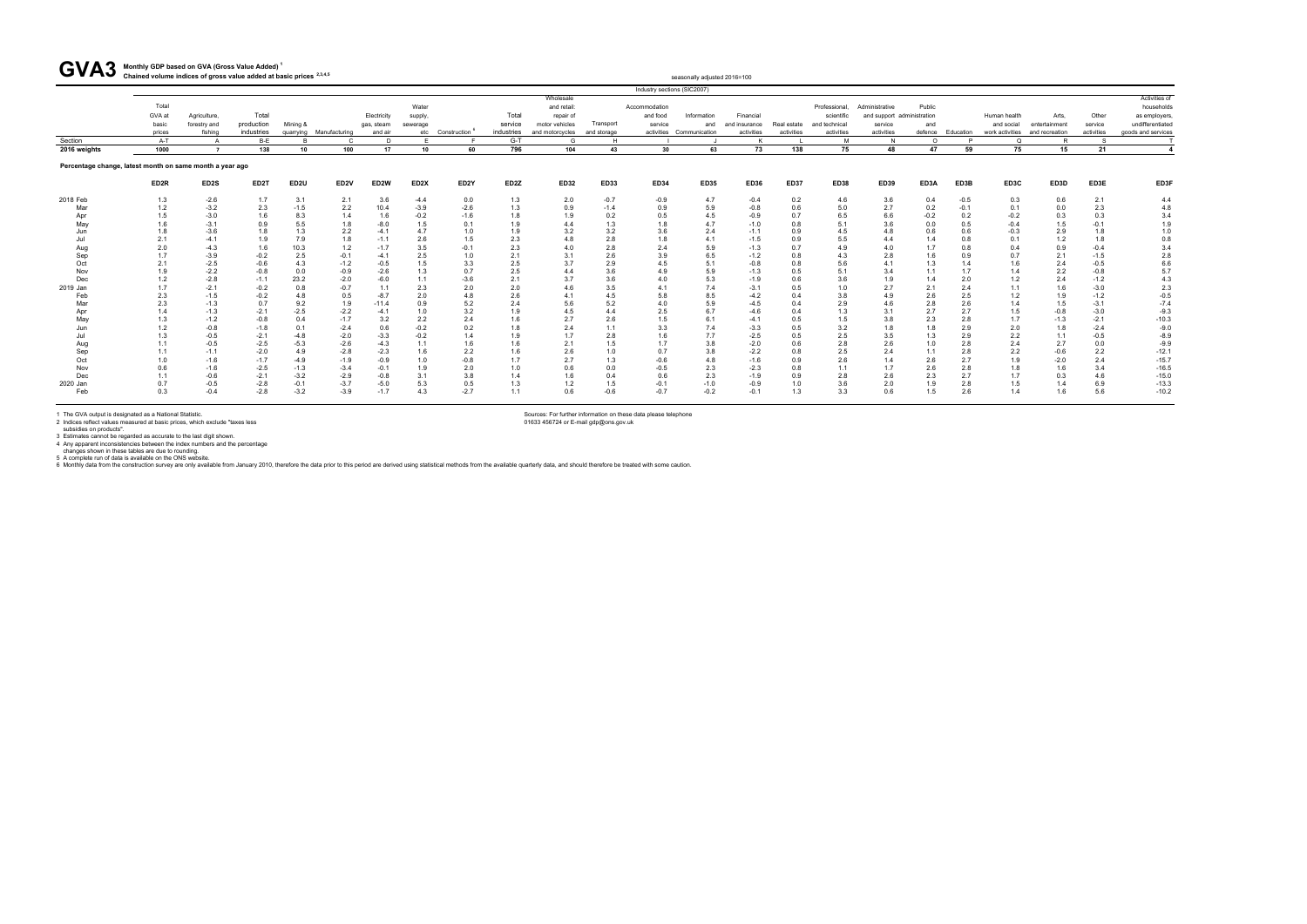| seasonally adjusted 2016=100 | Periods open for revision: 2019 Jan - 2020 Jan |  |
|------------------------------|------------------------------------------------|--|

| <b>REV1</b> | Monthly GDP based on GVA (Gross Value Added) <sup>1</sup>             |
|-------------|-----------------------------------------------------------------------|
|             | Revisions to growth of gross value added at basic prices <sup>2</sup> |

|                                                                              |                 |                              |                  |               |                         |                           |                     |                               |               |                             |                  | Industry sections (SIC2007) |                          |                            |               |                             |                                       |               |                  |                            |                        |                  |                                  |
|------------------------------------------------------------------------------|-----------------|------------------------------|------------------|---------------|-------------------------|---------------------------|---------------------|-------------------------------|---------------|-----------------------------|------------------|-----------------------------|--------------------------|----------------------------|---------------|-----------------------------|---------------------------------------|---------------|------------------|----------------------------|------------------------|------------------|----------------------------------|
|                                                                              |                 |                              |                  |               |                         |                           |                     |                               |               | Wholesale                   |                  |                             |                          |                            |               |                             |                                       |               |                  |                            |                        |                  | Activities of                    |
|                                                                              | Total<br>GVA at |                              | Total            |               |                         |                           | Water               |                               | Total         | and retail:                 |                  | Accommodation               |                          |                            |               | Professional,               | Administrative                        | Public        |                  |                            |                        |                  | households                       |
|                                                                              | basic           | Agriculture,<br>forestry and | production       | Mining &      |                         | Electricity<br>gas, steam | supply,<br>sewerage |                               | service       | repair of<br>motor vehicles | Transport        | and food<br>service         | Information<br>and       | Financial<br>and insurance | Real estate   | scientific<br>and technical | and support administration<br>service | and           |                  | Human health<br>and social | Arts,<br>entertainment | Other<br>service | as employers<br>undifferentiated |
|                                                                              | prices          | fishing                      | industries       |               | quarrying Manufacturing | and air                   |                     | etc Construction <sup>4</sup> | industries    | and motorcycles             | and storage      |                             | activities Communication | activities                 | activities    | activities                  | activities                            | defence       | Education        | work activities            | and recreation         | activities       | goods and services               |
| Section                                                                      | A-T             | A                            | B-E              | <b>B</b>      | C                       | D                         | E                   | E.                            | G-T           | G                           | H                |                             |                          | к                          |               | M                           | N                                     | $\Omega$      | P                | $\Omega$                   | $\mathsf{R}$           | S.               |                                  |
| 2016 weights                                                                 | 1000            | $\overline{7}$               | 138              | 10            | 100                     | 17                        | 10                  | 60                            | 796           | 104                         | 43               | 30                          | 63                       | 73                         | 138           | 75                          | 48                                    | 47            | 59               | 75                         | 15                     | 21               | 4                                |
| Percentage change, latest 3 months on previous 3 months 35                   |                 |                              |                  |               |                         |                           |                     |                               |               |                             |                  |                             |                          |                            |               |                             |                                       |               |                  |                            |                        |                  |                                  |
| 2018 Jan                                                                     | 0.0             | 0.0                          | 0.0              | 0.0           | 0.0                     | 0.0                       | 0.0                 | 0.0                           | 0.0           | 0.0                         | 0.0              | 0.0                         | 0.0                      | 0.0                        | 0.0           | 0.0                         | 0.0                                   | 0.0           | 0.0              | 0.0                        | 0.0                    | 0.0              | 0.0                              |
| Feb                                                                          | 0.0             | 0.0                          | 0.0              | 0.0           | 0.0                     | 0.0                       | 0.0                 | 0.0                           | 0.0           | 0.0                         | 0.0              | 0.0                         | 0.0                      | 0.0                        | 0.0           | 0.0                         | 0.0                                   | 0.0           | 0.0              | 0.0                        | 0.0                    | 0.0              | 0.0                              |
| Mar                                                                          | 0.0             | 0.0                          | 0.0              | 0.0           | 0.0                     | 0.0                       | 0.0                 | 0.0                           | 0.0           | 0.0                         | 0.0              | 0.0                         | 0.0                      | 0.0                        | 0.0           | 0.0                         | 0.0                                   | 0.0           | 0.0              | 0.0                        | 0.0                    | 0.0              | 0.0                              |
| Apr<br>May                                                                   | 0.0<br>0.0      | 0.0<br>0.0                   | 0.0<br>0.0       | 0.0<br>0.0    | 0.0<br>0.0              | 0.0<br>0.0                | 0.0<br>0.0          | 0.0<br>0.0                    | 0.0<br>0.0    | 0.0<br>0.0                  | 0.0<br>0.0       | 0.0<br>0.0                  | 0.0<br>0.0               | 0.0<br>0.0                 | 0.0<br>0.0    | 0.0<br>0.0                  | 0.0<br>0.0                            | 0.0<br>0.0    | 0.0<br>0.0       | 0.0<br>0.0                 | 0.0<br>0.0             | 0.0<br>0.0       | 0.0<br>0.0                       |
| Jun                                                                          | 0.0             | 0.0                          | 0.0              | 0.0           | 0.0                     | 0.0                       | 0.0                 | 0.0                           | 0.0           | 0.0                         | 0.0              | 0.0                         | 0.0                      | 0.0                        | 0.0           | 0.0                         | 0.0                                   | 0.0           | 0.0              | 0.0                        | 0.0                    | 0.0              | 0.0                              |
| Jul                                                                          | 0.0             | 0.0                          | 0.0              | 0.0           | 0.0                     | 0.0                       | 0.0                 | 0.0                           | 0.0           | 0.0                         | 0.0              | 0.0                         | 0.0                      | 0.0                        | 0.0           | 0.0                         | 0.0                                   | 0.0           | 0.0              | 0.0                        | 0.0                    | 0.0              | 0.0                              |
| Aug                                                                          | 0.0             | 0.0                          | 0.0              | 0.0           | 0.0                     | 0.0                       | 0.0                 | 0.0                           | 0.0           | 0.0                         | 0.0              | 0.0                         | 0.0                      | 0.0                        | 0.0           | 0.0                         | 0.0                                   | 0.0           | 0.0              | 0.0                        | 0.0                    | 0.0              | 0.0                              |
| Sep                                                                          | 0.0             | 0.0                          | 0.0              | 0.0           | 0.0                     | 0.0                       | 0.0                 | 0.0                           | 0.0           | 0.0                         | 0.0              | 0.0                         | 0.0                      | 0.0                        | 0.0           | 0.0                         | 0.0                                   | 0.0           | 0.0              | 0.0                        | 0.0                    | 0.0              | 0.0                              |
| Oct<br>Nov                                                                   | 0.0<br>0.0      | 0.0<br>0.0                   | 0.0<br>0.0       | 0.0<br>0.0    | 0.0<br>0.0              | 0.0<br>0.0                | 0.0<br>0.0          | 0.0<br>0.0                    | 0.0<br>0.0    | 0.0<br>0.0                  | 0.0<br>0.0       | 0.0<br>0.0                  | 0.0<br>0.0               | 0.0<br>0.0                 | 0.0<br>0.0    | 0.0<br>0.0                  | 0.0<br>0.0                            | 0.0<br>0.0    | 0.0<br>0.0       | 0.0<br>0.0                 | 0.0<br>0.0             | 0.0<br>0.0       | 0.0<br>0.0                       |
| Dec                                                                          | 0.0             | 0.0                          | 0.0              | 0.0           | 0.0                     | 0.0                       | 0.0                 | 0.0                           | 0.0           | 0.0                         | 0.0              | 0.0                         | 0.0                      | 0.0                        | 0.0           | 0.0                         | 0.0                                   | 0.0           | 0.0              | 0.0                        | 0.0                    | 0.0              | 0.0                              |
| 2019 Jan                                                                     | 0.0             | 0.0                          | 0.0              | 0.3           | $-0.1$                  | 0.1                       | $-0.1$              | 0.2                           | 0.0           | 0.0                         | $-0.1$           | 0.0                         | 0.1                      | $-0.1$                     | 0.0           | 0.0                         | 0.0                                   | 0.0           | 0.0              | 0.0                        | $-0.1$                 | 0.0              | $-0.1$                           |
| Feb                                                                          | 0.0             | 0.1                          | $-0.1$           | 0.1           | $-0.1$                  | 0.3                       | $-0.2$              | 0.2                           | 0.0           | 0.0                         | $-0.1$           | 0.0                         | 0.1                      | $-0.1$                     | 0.0           | 0.1                         | 0.1                                   | 0.1           | $-0.1$           | 0.0                        | $-0.3$                 | $-0.1$           | $-0.1$                           |
| Mar                                                                          | $-0.1$          | 0.1                          | $-0.1$           | $-0.2$        | $-0.1$                  | 0.2                       | $-0.4$              | 0.3                           | 0.0           | 0.1                         | $-0.2$           | 0.0                         | 0.0                      | $-0.1$                     | 0.0           | 0.2                         | 0.1                                   | 0.0           | $-0.1$           | 0.0                        | $-0.6$                 | $-0.2$           | $-0.3$                           |
| Apr                                                                          | 0.0             | 0.1                          | $-0.2$           | $-0.8$        | $-0.1$                  | 0.2                       | $-0.4$              | 0.0                           | $-0.1$        | 0.0                         | $-0.3$           | 0.2                         | $-0.3$                   | 0.1                        | $-0.1$        | 0.2                         | $-0.1$                                | 0.0           | $-0.1$           | 0.0                        | $-0.7$                 | $-0.2$           | $-0.5$                           |
| May<br>Jun                                                                   | $-0.1$<br>0.0   | 0.1<br>0.1                   | $-0.1$<br>$-0.1$ | $-0.4$<br>0.5 | $-0.1$<br>0.0           | $-0.2$<br>$-0.1$          | $-0.2$<br>0.1       | $-0.1$<br>$-0.3$              | 0.0<br>0.0    | 0.0<br>0.0                  | $-0.3$<br>$-0.1$ | 0.2<br>0.1                  | $-0.5$<br>$-0.3$         | 0.2<br>0.2                 | 0.0<br>0.0    | 0.1<br>0.0                  | $-0.2$<br>$-0.1$                      | 0.0<br>0.0    | 0.0<br>0.1       | 0.1<br>0.1                 | $-0.6$<br>$-0.3$       | $-0.4$<br>$-0.8$ | $-0.4$<br>$-0.1$                 |
| Jul                                                                          | 0.1             | 0.3                          | 0.0              | 0.9           | $-0.1$                  | $-0.1$                    | 0.3                 | $-0.2$                        | 0.0           | 0.0                         | 0.0              | 0.1                         | $-0.1$                   | $-0.2$                     | 0.0           | 0.0                         | 0.2                                   | $-0.1$        | 0.3              | 0.0                        | $-0.1$                 | $-0.8$           | 0.3                              |
| Aug                                                                          | 0.0             | 0.5                          | 0.0              | 0.7           | 0.0                     | 0.0                       | 0.4                 | $-0.2$                        | 0.0           | 0.0                         | 0.1              | 0.0                         | 0.0                      | $-0.5$                     | 0.0           | 0.1                         | 0.6                                   | $-0.1$        | 0.3              | $-0.1$                     | $-0.1$                 | $-0.6$           | 0.6                              |
| Sep                                                                          | 0.0             | 0.5                          | 0.0              | 0.3           | $-0.1$                  | 0.0                       | 0.5                 | $-0.2$                        | 0.1           | 0.1                         | 0.2              | 0.4                         | $-0.1$                   | $-0.4$                     | 0.0           | 0.4                         | 0.8                                   | $-0.1$        | 0.0              | $-0.1$                     | $-0.2$                 | 0.1              | 0.6                              |
| Oct                                                                          | 0.1             | 0.4                          | 0.1              | 0.1           | $-0.1$                  | 0.1                       | 0.4                 | $-0.3$                        | 0.1           | 0.1                         | 0.2              | 0.5                         | $-0.1$                   | 0.0                        | 0.0           | 0.4                         | 0.7                                   | 0.4           | $-0.1$           | $-0.3$                     | $-0.1$                 | 0.5              | 0.4                              |
| Nov                                                                          | 0.1             | 0.2                          | 0.0              | 0.1           | 0.0                     | 0.2                       | 0.2                 | $-0.4$                        | 0.2           | 0.0                         | 0.2              | 0.5                         | $-0.1$                   | 0.4                        | 0.0           | 0.3                         | 0.5                                   | 0.9           | $-0.2$           | $-0.4$                     | 0.8                    | 0.8              | 0.1                              |
| Dec<br>2020 Jan                                                              | 0.0<br>0.0      | 0.3<br>0.5                   | 0.1<br>0.0       | 0.1<br>$-0.1$ | 0.0<br>0.0              | 0.0<br>0.4                | $-0.2$<br>$-0.1$    | $-0.6$<br>$-0.4$              | 0.1<br>0.0    | 0.1<br>0.1                  | $-0.1$<br>$-0.2$ | 0.3<br>0.2                  | $-0.3$<br>$-0.4$         | $-0.2$<br>$-0.6$           | 0.0<br>0.0    | 0.2<br>0.2                  | 0.1<br>0.0                            | 1.3<br>0.9    | $-0.1$<br>0.0    | $-0.4$<br>$-0.3$           | 1.4<br>2.0             | 0.5<br>0.5       | 0.0<br>0.1                       |
| Percentage change, latest 3 months on same 3 months a year ago <sup>35</sup> |                 |                              |                  |               |                         |                           |                     |                               |               |                             |                  |                             |                          |                            |               |                             |                                       |               |                  |                            |                        |                  |                                  |
|                                                                              |                 |                              |                  |               |                         |                           |                     |                               |               |                             |                  |                             |                          |                            |               |                             |                                       |               |                  |                            |                        |                  |                                  |
| 2018 Jan<br>Feb                                                              | 0.0<br>0.0      | 0.0<br>0.0                   | 0.0<br>0.0       | 0.0<br>0.0    | 0.0<br>0.0              | 0.0<br>0.0                | 0.0<br>0.0          | 0.0<br>0.0                    | 0.0<br>0.0    | 0.0<br>0.0                  | 0.0<br>0.0       | 0.0<br>0.0                  | 0.0<br>0.0               | 0.0<br>0.0                 | 0.0<br>0.0    | 0.0<br>0.0                  | 0.0<br>0.0                            | 0.0<br>0.0    | 0.0<br>0.0       | 0.0<br>0.0                 | 0.0<br>0.0             | 0.0<br>0.0       | 0.0<br>0.0                       |
| Mar                                                                          | 0.0             | 0.0                          | 0.0              | 0.0           | 0.0                     | 0.0                       | 0.0                 | 0.0                           | 0.0           | 0.0                         | 0.0              | 0.0                         | 0.0                      | 0.0                        | 0.0           | 0.0                         | 0.0                                   | 0.0           | 0.0              | 0.0                        | 0.0                    | 0.0              | 0.0                              |
| Apr                                                                          | 0.0             | 0.0                          | 0.0              | 0.0           | 0.0                     | 0.0                       | 0.0                 | 0.0                           | 0.0           | 0.0                         | 0.0              | 0.0                         | 0.0                      | 0.0                        | 0.0           | 0.0                         | 0.0                                   | 0.0           | 0.0              | 0.0                        | 0.0                    | 0.0              | 0.0                              |
| May                                                                          | 0.0             | 0.0                          | 0.0              | 0.0           | 0.0                     | 0.0                       | 0.0                 | 0.0                           | 0.0           | 0.0                         | 0.0              | 0.0                         | 0.0                      | 0.0                        | 0.0           | 0.0                         | 0.0                                   | 0.0           | 0.0              | 0.0                        | 0.0                    | 0.0              | 0.0                              |
| Jun                                                                          | 0.0             | 0.0                          | 0.0              | 0.0           | 0.0                     | 0.0                       | 0.0                 | 0.0                           | 0.0           | 0.0                         | 0.0              | 0.0                         | 0.0                      | 0.0                        | 0.0           | 0.0                         | 0.0                                   | 0.0           | 0.0              | 0.0                        | 0.0                    | 0.0              | 0.0                              |
| Jul                                                                          | 0.0<br>0.0      | 0.0<br>0.0                   | 0.0<br>0.0       | 0.0<br>0.0    | 0.0<br>0.0              | 0.0<br>0.0                | 0.0<br>0.0          | 0.0<br>0.0                    | 0.0<br>0.0    | 0.0<br>0.0                  | 0.0<br>0.0       | 0.0<br>0.0                  | 0.0<br>0.0               | 0.0<br>0.0                 | 0.0<br>0.0    | 0.0<br>0.0                  | 0.0<br>0.0                            | 0.0<br>0.0    | 0.0<br>0.0       | 0.0<br>0.0                 | 0.0<br>0.0             | 0.0<br>0.0       | 0.0<br>0.0                       |
| Aug<br>Sep                                                                   | 0.0             | 0.0                          | 0.0              | 0.0           | 0.0                     | 0.0                       | 0.0                 | 0.0                           | 0.0           | 0.0                         | 0.0              | 0.0                         | 0.0                      | 0.0                        | 0.0           | 0.0                         | 0.0                                   | 0.0           | 0.0              | 0.0                        | 0.0                    | 0.0              | 0.0                              |
| Oct                                                                          | 0.0             | 0.0                          | 0.0              | 0.0           | 0.0                     | 0.0                       | 0.0                 | 0.0                           | 0.0           | 0.0                         | 0.0              | 0.0                         | 0.0                      | 0.0                        | 0.0           | 0.0                         | 0.0                                   | 0.0           | 0.0              | 0.0                        | 0.0                    | 0.0              | 0.0                              |
| Nov                                                                          | 0.0             | 0.0                          | 0.0              | 0.0           | 0.0                     | 0.0                       | 0.0                 | 0.0                           | 0.0           | 0.0                         | 0.0              | 0.0                         | 0.0                      | 0.0                        | 0.0           | 0.0                         | 0.0                                   | 0.0           | 0.0              | 0.0                        | 0.0                    | 0.0              | 0.0                              |
| Dec                                                                          | 0.0             | 0.0                          | 0.0              | 0.0           | 0.0                     | 0.0                       | 0.0                 | 0.0                           | 0.0           | 0.0                         | 0.0              | 0.0                         | 0.0                      | 0.0                        | 0.0           | 0.0                         | 0.0                                   | 0.0           | 0.0              | 0.0                        | 0.0                    | 0.0              | 0.0                              |
| 2019 Jan                                                                     | 0.0             | 0.0                          | 0.0              | 0.3           | 0.0                     | 0.1                       | 0.0                 | 0.2                           | 0.0           | 0.0                         | 0.0              | 0.0                         | 0.1                      | $-0.1$                     | 0.0           | 0.0                         | 0.1                                   | 0.0           | $-0.1$           | 0.0                        | $-0.1$                 | 0.0              | 0.0                              |
| Feb<br>Mar                                                                   | $-0.1$<br>0.0   | 0.2<br>0.2                   | 0.0<br>$-0.1$    | 0.0<br>$-0.3$ | $-0.1$<br>$-0.2$        | 0.3<br>0.3                | $-0.2$<br>$-0.4$    | 0.2<br>0.3                    | 0.0<br>$-0.1$ | 0.0<br>0.0                  | 0.0<br>$-0.2$    | 0.0<br>0.0                  | 0.1<br>0.0               | $-0.1$<br>$-0.1$           | 0.0<br>$-0.1$ | 0.1<br>0.2                  | 0.1<br>0.1                            | 0.0<br>0.0    | $-0.1$<br>$-0.1$ | 0.0<br>0.0                 | $-0.3$<br>$-0.6$       | $-0.1$<br>$-0.2$ | $-0.1$<br>$-0.3$                 |
| Apr                                                                          | $-0.1$          | 0.1                          | $-0.1$           | $-0.6$        | $-0.1$                  | 0.3                       | $-0.4$              | 0.1                           | 0.0           | 0.1                         | $-0.3$           | 0.1                         | $-0.3$                   | 0.0                        | $-0.1$        | 0.3                         | $-0.1$                                | 0.0           | $-0.2$           | 0.1                        | $-0.9$                 | $-0.2$           | $-0.5$                           |
| May                                                                          | 0.0             | 0.1                          | $-0.1$           | $-0.3$        | $-0.2$                  | 0.1                       | $-0.4$              | 0.1                           | 0.0           | 0.1                         | $-0.3$           | 0.3                         | $-0.4$                   | 0.1                        | $-0.1$        | 0.2                         | $-0.2$                                | 0.0           | $-0.1$           | 0.1                        | $-1.0$                 | $-0.5$           | $-0.6$                           |
| Jun                                                                          | $-0.1$          | 0.2                          | $-0.2$           | 0.1           | $-0.2$                  | 0.2                       | $-0.2$              | 0.0                           | 0.0           | 0.0                         | $-0.2$           | 0.1                         | $-0.4$                   | 0.1                        | 0.0           | 0.2                         | 0.0                                   | 0.0           | 0.0              | 0.1                        | $-0.9$                 | $-0.9$           | $-0.4$                           |
| Jul                                                                          | 0.0             | 0.4                          | $-0.2$           | 0.4           | $-0.3$                  | 0.2                       | $-0.1$              | $-0.1$                        | 0.0           | 0.1                         | $-0.2$           | 0.2                         | $-0.4$                   | $-0.2$                     | 0.0           | 0.3                         | 0.1                                   | 0.0           | 0.1              | 0.1                        | $-0.9$                 | $-1.0$           | $-0.2$                           |
| Aug                                                                          | 0.0             | 0.6                          | $-0.1$           | 0.4           | $-0.2$                  | 0.1                       | 0.0                 | $-0.1$                        | 0.0           | 0.2                         | $-0.2$           | 0.3                         | $-0.4$                   | $-0.4$                     | $-0.1$        | 0.3                         | 0.5                                   | 0.0           | 0.2              | 0.1                        | $-1.1$                 | $-1.1$           | 0.0                              |
| Sep<br>Oct                                                                   | 0.0<br>0.1      | 0.8<br>0.8                   | $-0.1$<br>$-0.2$ | 0.4<br>0.4    | $-0.3$<br>$-0.2$        | 0.2<br>0.3                | 0.2<br>0.2          | $-0.3$<br>$-0.4$              | 0.0<br>0.1    | 0.1<br>0.2                  | 0.0<br>$-0.1$    | 0.5<br>0.7                  | $-0.4$<br>$-0.4$         | $-0.4$<br>$-0.2$           | 0.0<br>0.0    | 0.6<br>0.6                  | 0.7<br>0.9                            | $-0.1$<br>0.4 | 0.0<br>0.0       | 0.0<br>$-0.1$              | $-1.1$<br>$-1.0$       | $-0.8$<br>$-0.7$ | 0.1<br>0.2                       |
| Nov                                                                          | 0.0             | 0.9                          | $-0.1$           | 0.5           | $-0.2$                  | 0.4                       | 0.2                 | $-0.6$                        | 0.1           | 0.2                         | 0.1              | 0.7                         | $-0.4$                   | $-0.1$                     | $-0.1$        | 0.7                         | 1.0                                   | 0.8           | $-0.1$           | $-0.3$                     | $-0.4$                 | $-0.5$           | 0.1                              |
| Dec                                                                          | 0.0             | 1.1                          | $-0.1$           | 0.6           | $-0.2$                  | 0.2                       | 0.0                 | $-0.8$                        | 0.1           | 0.2                         | $-0.2$           | 0.8                         | $-0.7$                   | $-0.4$                     | 0.0           | 0.8                         | 0.9                                   | 1.2           | 0.0              | $-0.4$                     | 0.2                    | $-0.3$           | 0.1                              |
| 2020 Jan                                                                     | 0.0             | 1.3                          | $-0.1$           | 0.1           | $-0.1$                  | 0.5                       | 0.2                 | $-1.0$                        | 0.1           | 0.3                         | $-0.2$           | 0.9                         | $-0.9$                   | $-0.7$                     | $-0.1$        | 0.9                         | 0.9                                   | 1.3           | 0.0              | $-0.4$                     | 1.1                    | $-0.1$           | 0.2                              |
|                                                                              |                 |                              |                  |               |                         |                           |                     |                               |               |                             |                  |                             |                          |                            |               |                             |                                       |               |                  |                            |                        |                  |                                  |

1 The GVA output is designated as a National Statistic. Sources: For further information on these data please telephone<br>2 Estimates cannot be regarded as accurate to the last digit shown. Sources: For further information o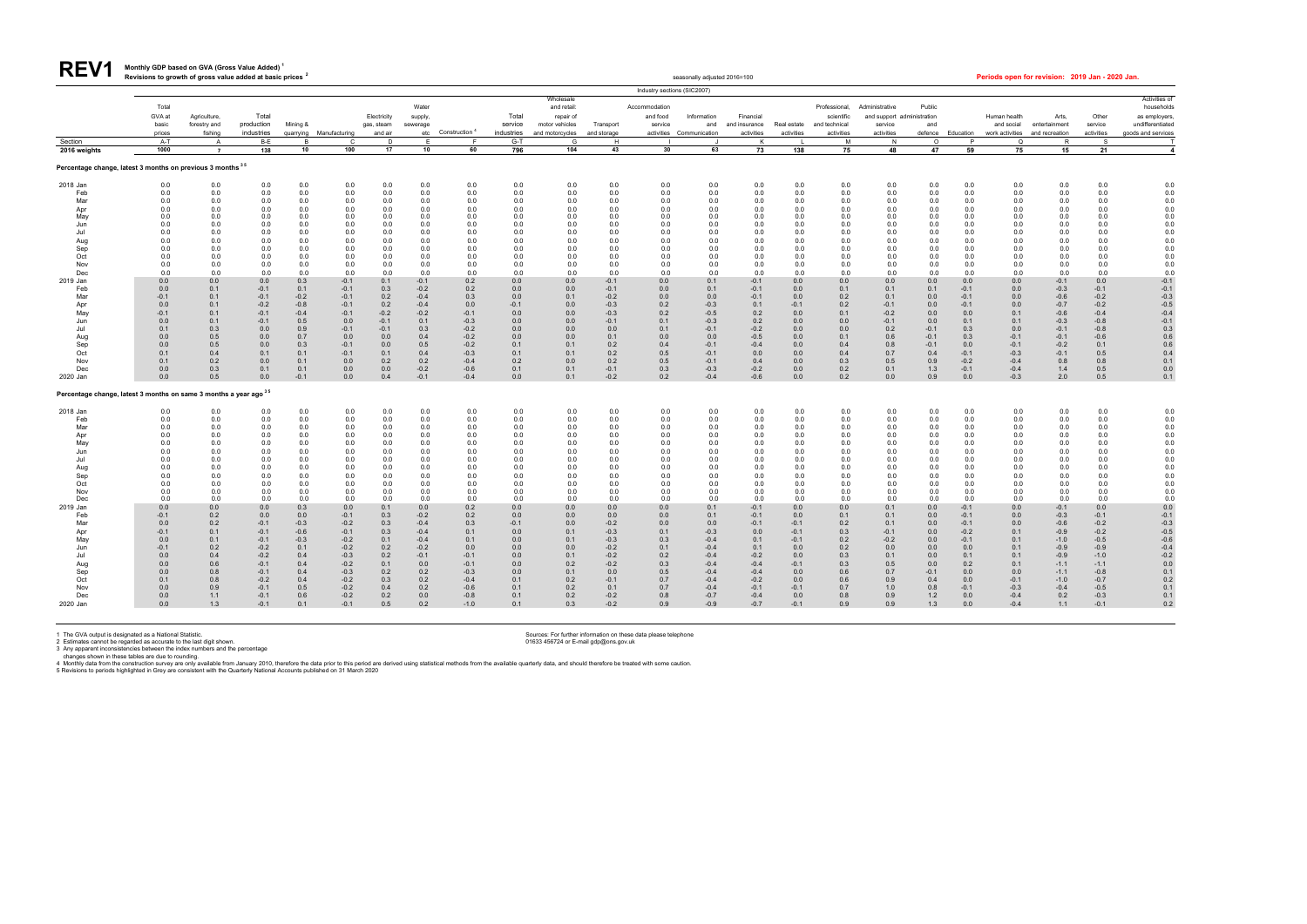| Revisions to growth of gross value added at basic prices $^{2,3}$ | ੧easonallv adiusted 2016=100 | Periods open for revision: 2019 Jan - 2020 Jan. |
|-------------------------------------------------------------------|------------------------------|-------------------------------------------------|

| REV <sub>2</sub> | Monthly GDP based on GVA (Gross Value Added) <sup>1</sup> |
|------------------|-----------------------------------------------------------|
|                  | Revisions to growth of gross value added at basic prices  |

|                                                                        |                  |                  |                  |               |                         |               |                  |                               |               |                          |                  | Industry sections (SIC2007) |                          |                  |               |                             |                                              |               |               |                  |                  |                  |                            |
|------------------------------------------------------------------------|------------------|------------------|------------------|---------------|-------------------------|---------------|------------------|-------------------------------|---------------|--------------------------|------------------|-----------------------------|--------------------------|------------------|---------------|-----------------------------|----------------------------------------------|---------------|---------------|------------------|------------------|------------------|----------------------------|
|                                                                        | Total            |                  |                  |               |                         |               | Water            |                               |               | Wholesale                |                  |                             |                          |                  |               |                             |                                              |               |               |                  |                  |                  | Activities of              |
|                                                                        | GVA at           | Agriculture,     | Total            |               |                         | Electricity   | supply,          |                               | Total         | and retail:<br>repair of |                  | Accommodation<br>and food   | Information              | Financial        |               | Professional,<br>scientific | Administrative<br>and support administration | Public        |               | Human health     | Arts,            | Other            | households<br>as employers |
|                                                                        | basic            | forestry and     | production       | Mining &      |                         | gas, steam    | sewerage         |                               | service       | motor vehicles           | Transport        | service                     | and                      | and insurance    | Real estate   | and technical               | service                                      | and           |               | and social       | entertainment    | service          | undifferentiated           |
|                                                                        | prices           | fishing          | industries       |               | quarrying Manufacturing | and air       |                  | etc Construction <sup>4</sup> | industries    | and motorcycles          | and storage      |                             | activities Communication | activities       | activities    | activities                  | activities                                   | defence       | Education     | work activities  | and recreation   | activities       | goods and services         |
| Section                                                                | A-T              | $\mathsf{A}$     | B-E              | <b>B</b>      | $\mathsf{C}$            | D             | E                | F.                            | $G-T$         | G                        | H                |                             |                          | K                |               | M                           | N                                            | $\circ$       | P             | $\Omega$         | R                | -S               |                            |
| 2016 weights                                                           | 1000             | $\overline{7}$   | 138              | 10            | 100                     | 17            | 10               | 60                            | 796           | 104                      | 43               | 30                          | 63                       | 73               | 138           | 75                          | 48                                           | 47            | 59            | 75               | 15               | 21               | 4                          |
| Percentage change, latest month on previous month <sup>35</sup>        |                  |                  |                  |               |                         |               |                  |                               |               |                          |                  |                             |                          |                  |               |                             |                                              |               |               |                  |                  |                  |                            |
| 2018 Jan                                                               | 0.0              | 0.0              | 0.0              | 0.0           | 0.0                     | 0.0           | 0.0              | 0.0                           | 0.0           | 0.0                      | 0.0              | 0.0                         | 0.0                      | 0.0              | 0.0           | 0.0                         | 0.0                                          | 0.0           | 0.0           | 0.0              | 0.0              | 0.0              | 0.0                        |
| Feb<br>Mar                                                             | 0.0<br>0.0       | 0.0<br>0.0       | 0.0<br>0.0       | 0.0<br>0.0    | 0.0<br>0.0              | 0.0<br>0.0    | 0.0<br>0.0       | 0.0<br>0.0                    | 0.0<br>0.0    | 0.0                      | 0.0<br>0.0       | 0.0<br>0.0                  | 0.0<br>0.0               | 0.0<br>0.0       | 0.0<br>0.0    | 0.0<br>0.0                  | 0.0<br>0.0                                   | 0.0<br>0.0    | 0.0<br>0.0    | 0.0<br>0.0       | 0.0<br>0.0       | 0.0<br>0.0       | 0.0<br>0.0                 |
| Apr                                                                    | 0.0              | 0.0              | 0.0              | 0.0           | 0.0                     | 0.0           | 0.0              | 0.0                           | 0.0           | 0.0<br>0.0               | 0.0              | 0.0                         | 0.0                      | 0.0              | 0.0           | 0.0                         | 0.0                                          | 0.0           | 0.0           | 0.0              | 0.0              | 0.0              | 0.0                        |
| May                                                                    | 0.0              | 0.0              | 0.0              | 0.0           | 0.0                     | 0.0           | 0.0              | 0.0                           | 0.0           | 0.0                      | 0.0              | 0.0                         | 0.0                      | 0.0              | 0.0           | 0.0                         | 0.0                                          | 0.0           | 0.0           | 0.0              | 0.0              | 0.0              | 0.0                        |
| Jun                                                                    | 0.0              | 0.0              | 0.0              | 0.0           | 0.0                     | 0.0           | 0.0              | 0.0                           | 0.0           | 0.0                      | 0.0              | 0.0                         | 0.0                      | 0.0              | 0.0           | 0.0                         | 0.0                                          | 0.0           | 0.0           | 0.0              | 0.0              | 0.0              | 0.0                        |
| Jul                                                                    | 0.0              | 0.0              | 0.0              | 0.0           | 0.0                     | 0.0           | 0.0              | 0.0                           | 0.0           | 0.0                      | 0.0              | 0.0                         | 0.0                      | 0.0              | 0.0           | 0.0                         | 0.0                                          | 0.0           | 0.0           | 0.0              | 0.0              | 0.0              | 0.0                        |
| Aug<br>Sep                                                             | 0.0<br>0.0       | 0.0<br>0.0       | 0.0<br>0.0       | 0.0<br>0.0    | 0.0<br>0.0              | 0.0<br>0.0    | 0.0<br>0.0       | 0.0<br>0.0                    | 0.0<br>0.0    | 0.0<br>0.0               | 0.0<br>0.0       | 0.0<br>0.0                  | 0.0<br>0.0               | 0.0<br>0.0       | 0.0<br>0.0    | 0.0<br>0.0                  | 0.0<br>0.0                                   | 0.0<br>0.0    | 0.0<br>0.0    | 0.0<br>0.0       | 0.0<br>0.0       | 0.0<br>0.0       | 0.0<br>0.0                 |
| Oct                                                                    | 0.0              | 0.0              | 0.0              | 0.0           | 0.0                     | 0.0           | 0.0              | 0.0                           | 0.0           | 0.0                      | 0.0              | 0.0                         | 0.0                      | 0.0              | 0.0           | 0.0                         | 0.0                                          | 0.0           | 0.0           | 0.0              | 0.0              | 0.0              | 0.0                        |
| Nov                                                                    | 0.0              | 0.0              | 0.0              | 0.0           | 0.0                     | 0.0           | 0.0              | 0.0                           | 0.0           | 0.0                      | 0.0              | 0.0                         | 0.0                      | 0.0              | 0.0           | 0.0                         | 0.0                                          | 0.0           | 0.0           | 0.0              | 0.0              | 0.0              | 0.0                        |
| Dec                                                                    | 0.0              | 0.0              | 0.0              | 0.0           | 0.0                     | 0.0           | 0.0              | 0.0                           | 0.0           | 0.0                      | 0.0              | 0.0                         | 0.0                      | 0.0              | 0.0           | 0.0                         | 0.0                                          | 0.0           | 0.0           | 0.0              | 0.0              | 0.0              | 0.0                        |
| 2019 Jan                                                               | 0.0              | 0.2              | 0.0              | 0.8           | $-0.1$                  | 0.3           | $-0.3$           | 0.4                           | 0.0           | 0.0                      | 0.0              | 0.0                         | 0.2                      | $-0.2$           | 0.0           | 0.0                         | 0.2                                          | 0.0           | 0.0           | 0.0              | $-0.3$           | $-0.1$           | 0.0                        |
| Feb<br>Mar                                                             | 0.0              | 0.1              | 0.0              | $-1.4$        | 0.0                     | 0.4           | $-0.3$           | $-0.2$                        | 0.0           | 0.0                      | 0.0              | 0.0<br>0.2                  | $-0.3$                   | 0.0              | $-0.1$        | 0.3<br>0.1                  | $-0.2$                                       | 0.0           | 0.0           | 0.1              | $-0.3$           | $-0.1$<br>0.0    | $-0.2$                     |
| Apr                                                                    | 0.0<br>0.0       | $-0.1$<br>$-0.1$ | $-0.1$<br>0.0    | $-0.4$<br>0.7 | $-0.1$<br>$-0.1$        | $-0.6$<br>0.4 | 0.0<br>0.1       | 0.2<br>$-0.3$                 | 0.0<br>0.0    | 0.0<br>0.0               | $-0.4$<br>0.1    | 0.1                         | $-0.4$<br>0.0            | 0.1<br>0.2       | 0.1<br>0.0    | $-0.1$                      | 0.0<br>$-0.2$                                | 0.0<br>0.0    | 0.0<br>0.0    | 0.2<br>0.0       | $-0.5$<br>0.1    | $-0.2$           | $-0.4$<br>0.1              |
| May                                                                    | 0.0              | 0.0              | 0.0              | 0.6           | 0.0                     | $-0.1$        | 0.1              | 0.1                           | 0.0           | 0.0                      | 0.2              | 0.1                         | 0.0                      | 0.0              | 0.0           | 0.1                         | 0.1                                          | 0.0           | 0.2           | 0.0              | 0.2              | $-0.5$           | 0.0                        |
| Jun                                                                    | 0.0              | 0.2              | 0.0              | 0.1           | 0.0                     | 0.0           | 0.1              | $-0.1$                        | 0.0           | 0.0                      | $-0.2$           | $-0.2$                      | 0.1                      | $-0.4$           | 0.0           | $-0.1$                      | 0.4                                          | $-0.1$        | 0.2           | 0.0              | $-0.1$           | $-0.6$           | 0.2                        |
| Jul                                                                    | 0.0              | 0.3              | $-0.1$           | 0.0           | $-0.1$                  | 0.0           | 0.0              | 0.0                           | 0.1           | 0.0                      | 0.1              | 0.2                         | $-0.1$                   | $-0.4$           | $-0.1$        | 0.2                         | 0.1                                          | 0.0           | 0.0           | 0.0              | $-0.1$           | 0.7              | 0.4                        |
| Aug                                                                    | 0.1              | 0.2              | 0.1              | 0.0           | 0.1                     | 0.0           | 0.4              | $-0.1$                        | 0.0           | 0.1                      | 0.2              | 0.2                         | $-0.1$                   | 0.0              | 0.0           | 0.2                         | 0.4                                          | 0.0           | 0.0           | 0.0              | $-0.4$           | $-0.2$           | 0.0                        |
| Sep<br>Oct                                                             | 0.1<br>0.0       | $-0.1$<br>$-0.1$ | $-0.2$<br>0.1    | 0.0<br>0.2    | $-0.2$<br>0.2           | 0.1<br>0.2    | 0.3<br>$-0.6$    | $-0.2$<br>$-0.2$              | 0.1<br>0.1    | 0.0<br>0.2               | 0.0<br>$-0.2$    | 0.3<br>0.0                  | 0.0<br>$-0.1$            | 0.6<br>$-0.3$    | 0.0<br>0.0    | 0.1<br>$-0.1$               | 0.0<br>0.2                                   | 0.0<br>1.3    | $-0.2$<br>0.1 | $-0.2$<br>$-0.2$ | 0.5<br>0.2       | 0.4<br>0.2       | 0.0<br>$-0.1$              |
| Nov                                                                    | 0.0              | 0.2              | 0.1              | $-0.1$        | 0.1                     | 0.0           | 0.1              | $-0.1$                        | 0.0           | $-0.2$                   | 0.3              | $-0.3$                      | 0.0                      | 0.2              | $0.0\,$       | 0.0                         | 0.0                                          | 0.0           | 0.0           | $-0.1$           | 1.2              | 0.1              | 0.0                        |
| Dec                                                                    | $-0.1$           | 0.6              | $-0.3$           | 0.2           | $-0.2$                  | $-0.6$        | $-0.1$           | $-0.6$                        | $-0.1$        | 0.4                      | $-0.9$           | 0.7                         | $-0.7$                   | $-1.2$           | 0.1           | 0.3                         | $-0.4$                                       | 0.0           | 0.0           | 0.0              | $0.5\,$          | $-0.1$           | $-0.1$                     |
| 2020 Jan                                                               | 0.1              | $-0.2$           | 0.3              | $-0.7$        | 0.2                     | 1.8           | 0.2              | 0.6                           | 0.0           | 0.1                      | 0.5              | $-0.2$                      | 0.0                      | 0.1              | 0.0           | $-0.1$                      | 0.3                                          | 0.1           | 0.0           | $-0.1$           | 0.6              | 0.3              | $0.5\,$                    |
| Percentage change, latest month on same month a year ago <sup>35</sup> |                  |                  |                  |               |                         |               |                  |                               |               |                          |                  |                             |                          |                  |               |                             |                                              |               |               |                  |                  |                  |                            |
| 2018 Jan                                                               | 0.0              | 0.0              | 0.0              | 0.0           | 0.0                     | 0.0           | 0.0              | 0.0                           | 0.0           | 0.0                      | 0.0              | 0.0                         | 0.0                      | 0.0              | 0.0           | 0.0                         | 0.0                                          | 0.0           | 0.0           | 0.0              | 0.0              | 0.0              | 0.0                        |
| Feb                                                                    | 0.0              | 0.0              | 0.0              | 0.0           | 0.0                     | 0.0           | 0.0              | 0.0                           | 0.0           | 0.0                      | 0.0              | 0.0                         | 0.0                      | 0.0              | 0.0           | 0.0                         | 0.0                                          | 0.0           | 0.0           | 0.0              | 0.0              | 0.0              | 0.0                        |
| Mar                                                                    | 0.0              | 0.0              | 0.0              | 0.0           | 0.0                     | 0.0           | 0.0              | 0.0                           | 0.0           | 0.0                      | 0.0              | 0.0                         | 0.0                      | 0.0              | 0.0           | 0.0                         | 0.0                                          | 0.0           | 0.0           | 0.0              | 0.0              | 0.0              | 0.0                        |
| Apr                                                                    | 0.0              | 0.0              | 0.0              | 0.0           | 0.0                     | 0.0           | 0.0              | 0.0                           | 0.0           | 0.0                      | 0.0              | 0.0                         | 0.0                      | 0.0              | 0.0           | 0.0                         | 0.0                                          | 0.0           | 0.0           | 0.0              | 0.0              | 0.0              | 0.0                        |
| May                                                                    | 0.0              | 0.0              | 0.0              | 0.0           | 0.0                     | 0.0           | 0.0              | 0.0                           | 0.0           | 0.0                      | 0.0              | 0.0                         | 0.0                      | 0.0              | 0.0           | 0.0                         | 0.0                                          | 0.0           | 0.0           | 0.0              | 0.0              | 0.0              | 0.0                        |
| Jun<br>Jul                                                             | 0.0<br>0.0       | 0.0<br>0.0       | 0.0<br>0.0       | 0.0<br>0.0    | 0.0<br>0.0              | 0.0<br>0.0    | 0.0<br>0.0       | 0.0<br>0.0                    | 0.0<br>0.0    | 0.0<br>0.0               | 0.0<br>0.0       | 0.0<br>0.0                  | 0.0<br>0.0               | 0.0<br>0.0       | 0.0<br>0.0    | 0.0<br>0.0                  | 0.0<br>0.0                                   | 0.0<br>0.0    | 0.0<br>0.0    | 0.0<br>0.0       | 0.0<br>0.0       | 0.0<br>0.0       | 0.0<br>0.0                 |
| Aug                                                                    | 0.0              | 0.0              | 0.0              | 0.0           | 0.0                     | 0.0           | 0.0              | 0.0                           | 0.0           | 0.0                      | 0.0              | 0.0                         | 0.0                      | 0.0              | 0.0           | 0.0                         | 0.0                                          | 0.0           | 0.0           | 0.0              | 0.0              | 0.0              | 0.0                        |
| Sep                                                                    | 0.0              | 0.0              | 0.0              | 0.0           | 0.0                     | 0.0           | 0.0              | 0.0                           | 0.0           | 0.0                      | 0.0              | 0.0                         | 0.0                      | 0.0              | 0.0           | 0.0                         | 0.0                                          | 0.0           | 0.0           | 0.0              | 0.0              | 0.0              | 0.0                        |
| Oct                                                                    | 0.0              | 0.0              | 0.0              | 0.0           | 0.0                     | 0.0           | 0.0              | 0.0                           | 0.0           | 0.0                      | 0.0              | 0.0                         | 0.0                      | 0.0              | 0.0           | 0.0                         | 0.0                                          | 0.0           | 0.0           | 0.0              | 0.0              | 0.0              | 0.0                        |
| Nov                                                                    | 0.0              | 0.0<br>0.0       | 0.0<br>0.0       | 0.0           | 0.0<br>0.0              | 0.0<br>0.0    | 0.0<br>0.0       | 0.0<br>0.0                    | 0.0<br>0.0    | 0.0                      | 0.0<br>0.0       | 0.0<br>0.0                  | 0.0<br>0.0               | 0.0              | 0.0<br>0.0    | 0.0<br>0.0                  | 0.0<br>0.0                                   | 0.0<br>0.0    | 0.0           | 0.0<br>0.0       | 0.0<br>0.0       | 0.0<br>0.0       | 0.0<br>0.0                 |
| Dec<br>2019 Jan                                                        | 0.0<br>0.0       | 0.1              | 0.0              | 0.0<br>0.8    | $-0.1$                  | 0.3           | $-0.3$           | 0.5                           | 0.0           | 0.0<br>0.1               | $-0.1$           | 0.0                         | 0.3                      | 0.0<br>$-0.2$    | 0.0           | 0.0                         | 0.2                                          | 0.0           | 0.0<br>0.0    | 0.0              | $-0.3$           | 0.0              | 0.0                        |
| Feb                                                                    | 0.0              | 0.2              | $-0.1$           | $-0.6$        | $-0.1$                  | 0.6           | $-0.5$           | 0.1                           | 0.0           | 0.0                      | 0.0              | 0.0                         | 0.0                      | $-0.2$           | $-0.1$        | 0.3                         | 0.0                                          | 0.0           | $-0.2$        | $-0.1$           | $-0.6$           | $-0.1$           | $-0.3$                     |
| Mar                                                                    | 0.0              | 0.1              | $-0.2$           | $-1.0$        | $-0.2$                  | $-0.1$        | $-0.4$           | 0.3                           | 0.0           | 0.0                      | $-0.4$           | 0.2                         | $-0.4$                   | 0.0              | 0.0           | 0.2                         | 0.0                                          | 0.0           | $-0.2$        | 0.1              | $-1.0$           | $-0.2$           | $-0.6$                     |
| Apr                                                                    | $-0.1$           | 0.1              | $-0.1$           | $-0.3$        | $-0.2$                  | 0.3           | $-0.3$           | 0.0                           | $-0.1$        | 0.0                      | $-0.3$           | 0.2                         | $-0.4$                   | 0.2              | $-0.1$        | 0.2                         | $-0.3$                                       | 0.0           | $-0.2$        | 0.1              | $-1.0$           | $-0.4$           | $-0.5$                     |
| May                                                                    | $-0.1$           | 0.2              | $-0.2$           | 0.4           | $-0.2$                  | 0.2           | $-0.2$           | 0.0                           | 0.0           | 0.0                      | $-0.1$           | 0.3                         | $-0.4$                   | 0.1              | $-0.1$        | 0.2                         | $-0.1$                                       | 0.0           | 0.0           | 0.1              | $-0.9$           | $-0.9$           | $-0.5$                     |
| Jun<br>Jul                                                             | $-0.1$<br>$-0.1$ | 0.4<br>0.7       | $-0.2$<br>$-0.1$ | 0.4<br>0.4    | $-0.2$<br>$-0.2$        | 0.2<br>0.1    | $-0.2$<br>$-0.1$ | $-0.1$<br>$-0.1$              | $-0.1$<br>0.0 | 0.1<br>0.1               | $-0.3$<br>$-0.3$ | 0.0<br>0.3                  | $-0.2$<br>$-0.4$         | $-0.1$<br>$-0.5$ | 0.0<br>$-0.1$ | 0.1<br>0.4                  | 0.2<br>0.4                                   | 0.0<br>$-0.1$ | 0.2<br>0.2    | 0.1<br>0.1       | $-0.9$<br>$-1.0$ | $-1.5$<br>$-0.8$ | $-0.2$<br>0.1              |
| Aug                                                                    | 0.0              | 0.9              | 0.0              | 0.4           | $-0.2$                  | 0.2           | 0.3              | $-0.2$                        | 0.0           | 0.1                      | 0.1              | 0.5                         | $-0.4$                   | $-0.5$           | $-0.1$        | 0.6                         | 0.9                                          | $-0.1$        | 0.1           | 0.1              | $-1.5$           | $-1.0$           | 0.1                        |
| Sep                                                                    | 0.0              | 0.8              | $-0.2$           | 0.5           | $-0.4$                  | 0.2           | 0.6              | $-0.4$                        | 0.1           | 0.1                      | 0.0              | 0.8                         | $-0.4$                   | 0.1              | $-0.1$        | 0.8                         | 0.9                                          | $-0.1$        | $-0.1$        | $-0.1$           | $-0.9$           | $-0.6$           | 0.1                        |
| Oct                                                                    | 0.0              | 0.8              | $-0.1$           | 0.5           | $-0.2$                  | 0.4           | 0.0              | $-0.6$                        | 0.2           | 0.3                      | $-0.1$           | 0.8                         | $-0.5$                   | $-0.2$           | 0.0           | 0.7                         | 1.0                                          | 1.2           | 0.0           | $-0.4$           | $-0.6$           | $-0.4$           | 0.1                        |
| Nov                                                                    | 0.1              | 0.9              | 0.0              | 0.4           | $-0.1$                  | 0.4           | 0.1              | $-0.6$                        | 0.2           | 0.1                      | 0.2              | 0.5                         | $-0.4$                   | $-0.1$           | $-0.1$        | 0.6                         | 1.1                                          | 1.2           | 0.0           | $-0.4$           | 0.5              | $-0.2$           | 0.1                        |
| Dec                                                                    | $-0.1$           | 1.6              | $-0.3$           | 0.7           | $-0.4$                  | $-0.2$        | 0.0              | $-1.2$                        | 0.0<br>0.1    | 0.4                      | $-0.7$<br>$-0.1$ | $1.2$<br>1.0                | $-1.1$                   | $-1.2$           | 0.0           | 1.1                         | 0.7                                          | 1.2           | 0.0           | $-0.5$           | 1.0<br>1.9       | $-0.4$           | 0.0                        |
| 2020 Jan                                                               | 0.1              | 1.3              | 0.1              | $-0.9$        | $-0.1$                  | 1.3           | 0.6              | $-1.1$                        |               | 0.5                      |                  |                             | $-1.3$                   | $-0.9$           | 0.0           | 0.9                         | 0.8                                          | 1.3           | 0.1           | $-0.5$           |                  | 0.0              | 0.5                        |

1 The GVA output is designated as a National Statistic. Sources: For further information on these data please telephone<br>2 Estimates cannot be regarded as accurate to the last digit shown. Sources: For further information o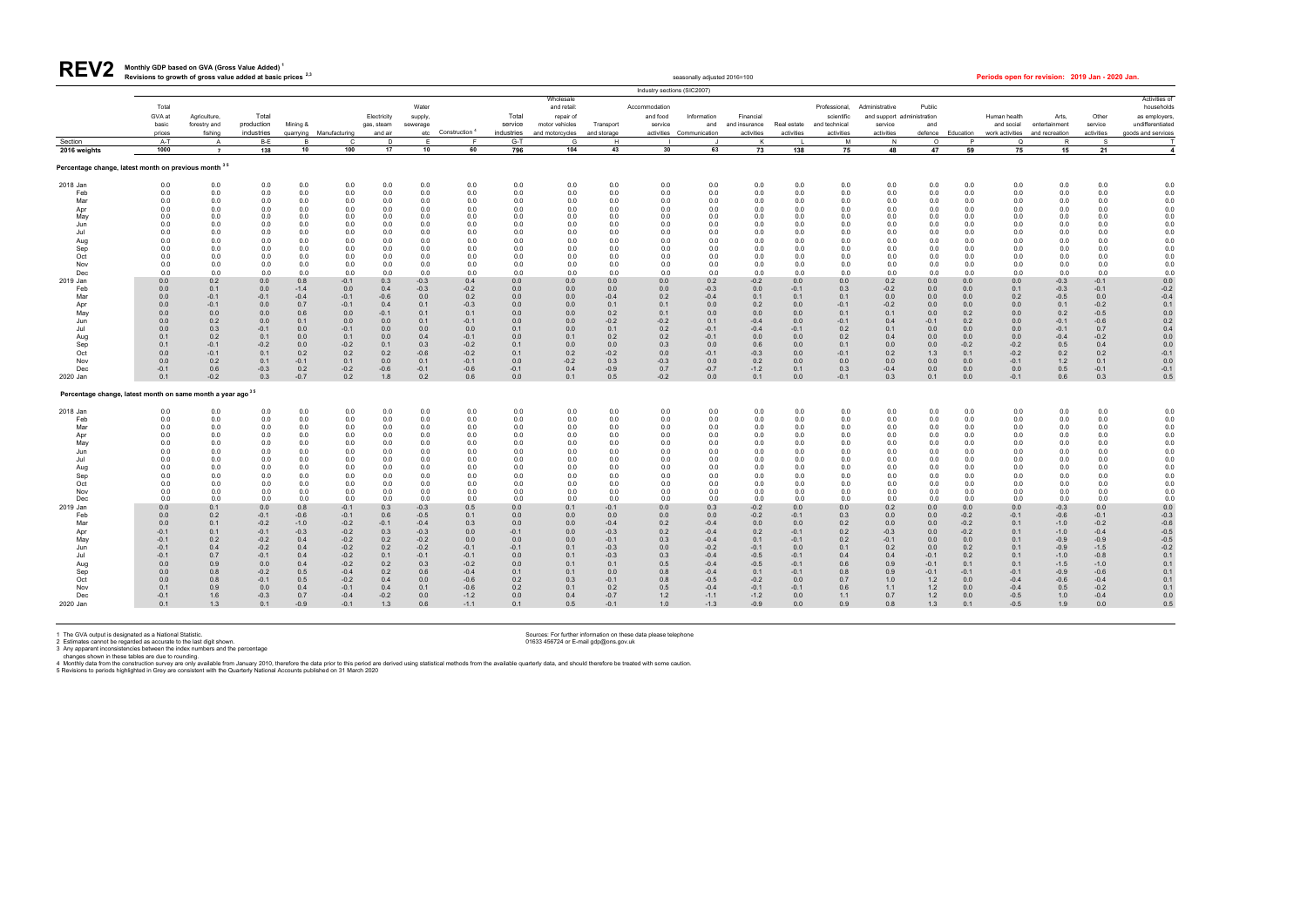seasonally adjusted 2016=100

1 The GVA output is designated as a National Statistic.<br>2 Estimates cannot be regarded as accurate to the last digit shown.<br>3 A complete run of data is available on the ONS website.<br>4 Contributions are based on output GVA

| <b>CONTRIB 1</b> Monthly GDP based on GVA (Gross Value Added) <sup>1</sup><br>Contributions to growth of gross value added at basic prices 2,3,4 |
|--------------------------------------------------------------------------------------------------------------------------------------------------|
|                                                                                                                                                  |

|         |                                                                     |             |                |             |             |                         |             |             |              |             |                 |             | Industry sections (SIC2007) |                          |               |             |               |                            |             |             |                 |                |              |                    |
|---------|---------------------------------------------------------------------|-------------|----------------|-------------|-------------|-------------------------|-------------|-------------|--------------|-------------|-----------------|-------------|-----------------------------|--------------------------|---------------|-------------|---------------|----------------------------|-------------|-------------|-----------------|----------------|--------------|--------------------|
|         |                                                                     |             |                |             |             |                         |             |             |              |             | Wholesale       |             |                             |                          |               |             |               |                            |             |             |                 |                |              | Activities of      |
|         |                                                                     | Total       |                |             |             |                         |             | Water       |              |             | and retail:     |             | Accommodation               |                          |               |             | Professional. | Administrative             | Public      |             |                 |                |              | households         |
|         |                                                                     | GVA at      | Agriculture,   | Total       |             |                         | Electricity | supply.     |              | Total       | repair of       |             | and food                    | Information              | Financial     |             | scientific    | and support administration |             |             | Human health    | Arts,          | Other        | as employers,      |
|         |                                                                     | basic       | forestry and   | production  | Mining &    |                         | gas, steam  | sewerage    |              | service     | motor vehicles  | Transport   | service                     | and                      | and insurance | Real estate | and technical | service                    | and         |             | and social      | entertainment  | service      | undifferentiated   |
|         |                                                                     | prices      | fishing        | industries  |             | quarrying Manufacturing | and air     | etc         | Construction | industries  | and motorcycles | and storage |                             | activities Communication | activities    | activities  | activities    | activities                 | defence     | Education   | work activities | and recreation | activities   | goods and services |
| Section |                                                                     | A-T         | A              | B-F         | <b>B</b>    | C                       | D           |             | - F          | $G-T$       | G               | H           |                             |                          | K             |             | M             | N                          | $\Omega$    | P           | $\Omega$        | R              | $\mathbf{s}$ |                    |
|         | 2016 weights                                                        | 1000        | $\overline{7}$ | 138         | 10          | 100                     | 17          | 10          | 60           | 796         | 104             | 43          | 30                          | 63                       | 73            | 138         | 75            | 48                         | 47          | 59          | 75              | 15             | 21           | $\overline{a}$     |
|         | Contribution to growth, latest 3 months on previous 3 months        |             |                |             |             |                         |             |             |              |             |                 |             |                             |                          |               |             |               |                            |             |             |                 |                |              |                    |
|         |                                                                     | <b>EDMB</b> | <b>EDMC</b>    | <b>EDMD</b> | <b>EDME</b> | <b>EDMF</b>             | <b>EDMG</b> | <b>EDMH</b> | <b>EDMI</b>  | <b>EDMJ</b> | <b>EDMK</b>     | <b>EDML</b> | <b>EDMM</b>                 | <b>EDMN</b>              | <b>EDMO</b>   | <b>EDMP</b> | <b>EDMQ</b>   | <b>EDMR</b>                | <b>EDMS</b> | <b>EDMT</b> | <b>EDMU</b>     | <b>EDMV</b>    | <b>EDMW</b>  | <b>EDMX</b>        |
|         | 2018 Feb                                                            | 0.43        | $-0.01$        | $-0.01$     | $-0.07$     | 0.05                    | 0.02        | $-0.02$     | 0.07         | 0.39        | 0.02            | $-0.01$     | 0.03                        | 0.05                     | 0.05          | 0.05        | 0.11          | 0.06                       | 0.00        | 0.00        | 0.04            | 0.01           | $-0.02$      | 0.00               |
|         | Mar                                                                 | 0.20        | $-0.01$        | $-0.02$     | 0.01        | $-0.02$                 | 0.02        | $-0.02$     | $-0.11$      | 0.34        | 0.04            | $-0.02$     | 0.02                        | 0.01                     | 0.08          | 0.05        | 0.11          | 0.01                       | $-0.01$     | 0.01        | 0.05            | 0.00           | 0.01         | 0.01               |
|         | Apr                                                                 | $-0.01$     | $-0.01$        | $-0.02$     | 0.03        | $-0.08$                 | 0.04        | $-0.01$     | $-0.18$      | 0.21        | 0.05            | $-0.02$     | 0.01                        | 0.02                     | 0.06          | 0.05        | 0.04          | $-0.04$                    | $-0.01$     | 0.02        | 0.02            | 0.00           | 0.01         | 0.01               |
|         | May                                                                 | 0.21        | $-0.01$        | $-0.06$     | 0.05        | $-0.10$                 | $-0.02$     | 0.01        | $-0.14$      | 0.43        | 0.11            | 0.00        | 0.03                        | 0.08                     | 0.01          | 0.05        | 0.08          | $-0.01$                    | 0.00        | 0.03        | 0.00            | 0.01           | 0.02         | 0.01               |
|         | Jun                                                                 | 0.59        | $-0.01$        | $-0.06$     | 0.04        | $-0.04$                 | $-0.07$     | 0.03        | 0.05         | 0.61        | 0.20            | 0.06        | 0.05                        | 0.10                     | $-0.04$       | 0.03        | 0.07          | 0.04                       | 0.02        | 0.03        | $-0.01$         | 0.02           | 0.02         | 0.01               |
|         | Jul                                                                 | 0.86        | $-0.01$        | 0.00        | 0.03        | 0.03                    | $-0.10$     | 0.04        | 0.13         | 0.73        | 0.28            | 0.09        | 0.06                        | 0.08                     | $-0.07$       | 0.02        | 0.09          | 0.08                       | 0.04        | 0.03        | 0.00            | 0.01           | 0.01         | 0.00               |
|         | Aug                                                                 | 0.85        | 0.00           | 0.10        | 0.04        | 0.05                    | $-0.03$     | 0.04        | 0.12         | 0.63        | 0.23            | 0.09        | 0.04                        | 0.09                     | $-0.08$       | 0.00        | 0.08          | 0.08                       | 0.05        | 0.02        | 0.01            | $-0.01$        | 0.01         | 0.01               |
|         | Sep                                                                 | 0.66        | 0.00           | 0.08        | 0.03        | 0.01                    | 0.02        | 0.02        | 0.06         | 0.52        | 0.14            | 0.06        | 0.02                        | 0.17                     | $-0.07$       | $-0.01$     | 0.10          | 0.03                       | 0.05        | 0.02        | 0.02            | $-0.01$        | $-0.01$      | 0.01               |
|         | Oct                                                                 | 0.50        | 0.00           | $-0.01$     | 0.02        | $-0.05$                 | 0.02        | 0.01        | 0.04         | 0.46        | 0.03            | 0.04        | 0.00                        | 0.22                     | $-0.06$       | $-0.01$     | 0.11          | 0.04                       | 0.03        | 0.02        | 0.04            | 0.01           | $-0.02$      | 0.01               |
|         | Nov                                                                 | 0.41        | 0.01           | $-0.10$     | $-0.01$     | $-0.08$                 | $-0.01$     | $-0.01$     | 0.05         | 0.45        | 0.03            | 0.04        | 0.02                        | 0.18                     | $-0.05$       | $-0.01$     | 0.11          | 0.05                       | 0.01        | 0.03        | 0.04            | 0.03           | $-0.03$      | 0.00               |
|         | Dec                                                                 | 0.30        | 0.00           | $-0.12$     | $-0.01$     | $-0.08$                 | $-0.01$     | $-0.01$     | 0.00         | 0.41        | 0.03            | 0.04        | 0.04                        | 0.10                     | $-0.06$       | 0.01        | 0.08          | 0.08                       | 0.00        | 0.04        | 0.04            | 0.03           | $-0.03$      | 0.00               |
|         | 2019 Jan                                                            | 0.26        | 0.00           | $-0.07$     | $-0.03$     | $-0.03$                 | $-0.01$     | $-0.02$     | $-0.01$      | 0.34        | 0.08            | 0.03        | 0.05                        | 0.10                     | $-0.07$       | 0.02        | 0.01          | 0.06                       | 0.01        | 0.05        | 0.04            | 0.01           | $-0.04$      | $-0.01$            |
|         | Feb                                                                 | 0.27        | $-0.01$        | $-0.01$     | $-0.02$     | 0.04                    | $-0.02$     | $-0.02$     | 0.03         | 0.25        | 0.06            | 0.03        | 0.03                        | 0.13                     | $-0.10$       | 0.02        | $-0.05$       | 0.05                       | 0.04        | 0.05        | 0.03            | 0.00           | $-0.03$      | $-0.01$            |
|         | Mar                                                                 | 0.54        | $-0.01$        | 0.11        | $-0.02$     | 0.17                    | $-0.03$     | $-0.02$     | 0.13         | 0.30        | 0.12            | 0.02        | 0.02                        | 0.13                     | $-0.11$       | 0.02        | $-0.06$       | 0.06                       | 0.05        | 0.05        | 0.03            | $-0.01$        | $-0.02$      | $-0.02$            |
|         | Apr                                                                 | 0.37        | $-0.01$        | 0.00        | 0.00        | 0.05                    | $-0.04$     | $-0.01$     | 0.10         | 0.26        | 0.11            | 0.02        | 0.00                        | 0.08                     | $-0.11$       | 0.03        | 0.00          | 0.05                       | 0.05        | 0.05        | 0.03            | $-0.02$        | 0.00         | $-0.02$            |
|         | May                                                                 | 0.13        | 0.00           | $-0.09$     | 0.00        | $-0.08$                 | $-0.01$     | 0.00        | 0.02         | 0.21        | 0.13            | 0.01        | $-0.02$                     | 0.03                     | $-0.09$       | 0.04        | 0.01          | 0.03                       | 0.03        | 0.05        | 0.03            | $-0.02$        | 0.01         | $-0.02$            |
|         | Jun                                                                 | $-0.18$     | 0.00           | $-0.28$     | $-0.01$     | $-0.30$                 | 0.02        | 0.02        | $-0.08$      | 0.17        | 0.05            | $-0.01$     | $-0.01$                     | 0.07                     | $-0.04$       | 0.04        | 0.03          | $-0.02$                    | 0.01        | 0.05        | 0.03            | $-0.01$        | 0.01         | $-0.02$            |
|         | Jul                                                                 | 0.15        | 0.00           | $-0.13$     | $-0.01$     | $-0.18$                 | 0.02        | 0.03        | $-0.06$      | 0.35        | 0.03            | $-0.01$     | 0.01                        | 0.09                     | 0.01          | 0.03        | 0.07          | 0.02                       | 0.00        | 0.04        | 0.04            | 0.00           | 0.03         | $-0.01$            |
|         | Aug                                                                 | 0.38        | 0.00           | $-0.09$     | $-0.01$     | $-0.11$                 | 0.00        | 0.02        | $-0.03$      | 0.50        | 0.00            | 0.00        | 0.03                        | 0.10                     | 0.05          | 0.01        | 0.15          | 0.02                       | $-0.01$     | 0.03        | 0.06            | 0.03           | 0.04         | 0.00               |
|         | Sep                                                                 | 0.52        | 0.00           | $-0.01$     | 0.02        | $-0.03$                 | $-0.02$     | 0.02        | 0.05         | 0.48        | 0.03            | 0.02        | $-0.02$                     | 0.06                     | 0.05          | 0.01        | 0.15          | 0.03                       | $-0.01$     | 0.02        | 0.06            | 0.01           | 0.04         | 0.00               |
|         | Oct                                                                 | 0.30        | 0.00           | $-0.07$     | 0.02        | $-0.08$                 | $-0.01$     | 0.01        | 0.02         | 0.35        | 0.05            | 0.01        | $-0.04$                     | 0.02                     | 0.04          | 0.03        | 0.12          | $-0.01$                    | 0.02        | 0.02        | 0.05            | 0.01           | 0.04         | 0.00               |
|         | Nov                                                                 | 0.13        | 0.00           | $-0.08$     | 0.02        | $-0.11$                 | 0.01        | 0.01        | 0.05         | 0.16        | 0.02            | $-0.01$     | $-0.04$                     | 0.00                     | $-0.01$       | 0.04        | 0.05          | 0.00                       | 0.04        | 0.03        | 0.03            | $-0.01$        | 0.03         | $-0.01$            |
|         | Dec                                                                 | 0.03        | 0.00           | $-0.10$     | $-0.03$     | $-0.10$                 | 0.03        | 0.00        | 0.00         | 0.13        | $-0.03$         | $-0.01$     | 0.00                        | $-0.04$                  | $-0.03$       | 0.04        | 0.04          | 0.03                       | 0.06        | 0.04        | 0.01            | 0.02           | 0.02         | $-0.02$            |
|         | 2020 Jan                                                            | $-0.03$     | 0.00           | $-0.13$     | $-0.03$     | $-0.11$                 | 0.00        | 0.01        | 0.06         | 0.04        | $-0.06$         | 0.01        | 0.03                        | $-0.10$                  | $-0.06$       | 0.03        | $-0.01$       | 0.06                       | 0.05        | 0.05        | 0.00            | 0.03           | 0.02         | $-0.01$            |
|         | Feb                                                                 | 0.05        | 0.00           | $-0.08$     | $-0.03$     | $-0.04$                 | $-0.04$     | 0.01        | $-0.01$      | 0.15        | $-0.02$         | 0.01        | 0.04                        | $-0.10$                  | $-0.02$       | 0.05        | 0.03          | 0.04                       | 0.03        | 0.05        | 0.00            | 0.02           | 0.02         | 0.00               |
|         | Contribution to growth, latest 3 months on same 3 months a year ago |             |                |             |             |                         |             |             |              |             |                 |             |                             |                          |               |             |               |                            |             |             |                 |                |              |                    |
|         |                                                                     | <b>EDMY</b> | <b>EDMZ</b>    | <b>EDNA</b> | <b>EDNB</b> | <b>EDNC</b>             | <b>EDND</b> | <b>EDNE</b> | <b>EDNF</b>  | <b>EDNG</b> | <b>EDNH</b>     | <b>EDNI</b> | <b>EDNJ</b>                 | <b>EDNK</b>              | <b>EDNL</b>   | <b>EDNM</b> | <b>EDNN</b>   | <b>EDNO</b>                | <b>EDNP</b> | <b>EDNQ</b> | <b>EDNR</b>     | <b>EDNS</b>    | <b>EDNT</b>  | EDNU               |
| 2018    | Feb                                                                 | 1.40        | 0.00           | 0.12        | $-0.02$     | 0.18                    | $-0.01$     | $-0.04$     | 0.13         | 1.15        | 0.16            | 0.03        | 0.03                        | 0.36                     | $-0.08$       | $-0.05$     | 0.34          | 0.25                       | 0.04        | $-0.01$     | 0.03            | 0.02           | 0.02         | 0.01               |
|         | Mar                                                                 | 1.29        | $-0.02$        | 0.20        | 0.01        | 0.21                    | 0.04        | $-0.06$     | $-0.04$      | 1.15        | 0.17            | $-0.02$     | 0.02                        | 0.37                     | $-0.05$       | 0.03        | 0.36          | 0.20                       | 0.02        | $-0.02$     | 0.02            | 0.01           | 0.03         | 0.01               |
|         | Apr                                                                 | 1.32        | $-0.02$        | 0.25        | 0.02        | 0.19                    | 0.07        | $-0.04$     | $-0.09$      | 1.18        | 0.17            | $-0.03$     | 0.01                        | 0.34                     | $-0.05$       | 0.07        | 0.40          | 0.22                       | 0.01        | $-0.01$     | 0.00            | 0.01           | 0.03         | 0.01               |
|         | May                                                                 | 1.44        | $-0.02$        | 0.21        | 0.03        | 0.18                    | 0.02        | $-0.01$     | $-0.08$      | 1.33        | 0.25            | 0.00        | 0.03                        | 0.34                     | $-0.07$       | 0.10        | 0.42          | 0.22                       | 0.00        | 0.01        | $-0.01$         | 0.01           | 0.01         | 0.01               |
|         | Jun                                                                 | 1.63        | $-0.02$        | 0.19        | 0.04        | 0.18                    | $-0.05$     | 0.02        | $-0.01$      | 1.48        | 0.33            | 0.06        | 0.06                        | 0.26                     | $-0.07$       | 0.11        | 0.40          | 0.26                       | 0.01        | 0.03        | $-0.02$         | 0.03           | 0.01         | 0.01               |
|         | Jul                                                                 | 1.84        | $-0.03$        | 0.20        | 0.04        | 0.19                    | $-0.06$     | 0.04        | 0.05         | 1.61        | 0.43            | 0.10        | 0.07                        | 0.26                     | $-0.09$       | 0.12        | 0.38          | 0.22                       | 0.03        | 0.04        | $-0.01$         | 0.03           | 0.02         | 0.00               |
|         | Aug                                                                 | 1.95        | $-0.03$        | 0.23        | 0.05        | 0.18                    | $-0.03$     | 0.05        | 0.05         | 1.70        | 0.42            | 0.12        | 0.07                        | 0.29                     | $-0.09$       | 0.11        | 0.38          | 0.23                       | 0.06        | 0.04        | 0.01            | 0.03           | 0.02         | 0.00               |
|         | Sep                                                                 | 1.93        | $-0.03$        | 0.15        | 0.05        | 0.10                    | $-0.03$     | 0.04        | 0.05         | 1.76        | 0.42            | 0.11        | 0.08                        | 0.38                     | $-0.09$       | 0.11        | 0.37          | 0.19                       | 0.08        | 0.05        | 0.03            | 0.02           | 0.00         | 0.01               |
|         | Oct                                                                 | 1.93        | $-0.03$        | 0.04        | 0.04        | 0.00                    | $-0.03$     | 0.03        | 0.08         | 1.84        | 0.38            | 0.11        | 0.10                        | 0.40                     | $-0.08$       | 0.11        | 0.38          | 0.19                       | 0.08        | 0.06        | 0.07            | 0.03           | $-0.01$      | 0.01               |
|         | Nov                                                                 | 1.91        | $-0.02$        | $-0.07$     | 0.02        | $-0.07$                 | $-0.03$     | 0.02        | 0.10         | 1.91        | 0.39            | 0.12        | 0.12                        | 0.40                     | $-0.08$       | 0.09        | 0.38          | 0.18                       | 0.07        | 0.08        | 0.09            | 0.04           | $-0.02$      | 0.01               |
|         | Dec                                                                 | 1.75        | $-0.02$        | $-0.12$     | 0.06        | $-0.14$                 | $-0.04$     | 0.02        | 0.00         | 1.89        | 0.41            | 0.14        | 0.12                        | 0.38                     | $-0.09$       | 0.08        | 0.36          | 0.16                       | 0.06        | 0.10        | 0.10            | 0.04           | $-0.01$      | 0.02               |
| 2019    | Jan                                                                 | 1.62        | $-0.02$        | $-0.10$     | 0.06        | $-0.12$                 | $-0.04$     | 0.02        | $-0.02$      | 1.76        | 0.44            | 0.15        | 0.12                        | 0.43                     | $-0.15$       | 0.07        | 0.25          | 0.14                       | 0.08        | 0.12        | 0.09            | 0.03           | $-0.03$      | 0.01               |
|         | Feb                                                                 | 1.75        | $-0.02$        | $-0.07$     | 0.08        | $-0.08$                 | $-0.07$     | 0.02        | 0.06         | 1.77        | 0.43            | 0.16        | 0.13                        | 0.49                     | $-0.22$       | 0.06        | 0.21          | 0.17                       | 0.10        | 0.13        | 0.09            | 0.03           | $-0.03$      | 0.01               |
|         | Mar                                                                 | 2.10        | $-0.01$        | 0.02        | 0.04        | 0.05                    | $-0.10$     | 0.02        | 0.24         | 1.85        | 0.50            | 0.18        | 0.13                        | 0.50                     | $-0.28$       | 0.05        | 0.20          | 0.22                       | 0.12        | 0.14        | 0.10            | 0.03           | $-0.04$      | $-0.01$            |
|         | Apr                                                                 | 2.00        | $-0.01$        | $-0.07$     | 0.03        | 0.01                    | $-0.13$     | 0.02        | 0.27         | 1.81        | 0.50            | 0.19        | 0.11                        | 0.49                     | $-0.32$       | 0.05        | 0.20          | 0.22                       | 0.13        | 0.15        | 0.10            | 0.01           | $-0.04$      | $-0.02$            |
|         | May                                                                 | 1.67        | $-0.01$        | $-0.10$     | 0.02        | $-0.07$                 | $-0.07$     | 0.02        | 0.22         | 1.55        | 0.45            | 0.17        | 0.07                        | 0.43                     | $-0.31$       | 0.06        | 0.15          | 0.20                       | 0.13        | 0.15        | 0.12            | 0.00           | $-0.05$      | $-0.03$            |
|         | Jun                                                                 | 1.31        | $-0.01$        | $-0.21$     | $-0.01$     | $-0.21$                 | 0.00        | 0.01        | 0.12         | 1.41        | 0.34            | 0.11        | 0.07                        | 0.47                     | $-0.28$       | 0.06        | 0.15          | 0.15                       | 0.11        | 0.16        | 0.13            | 0.00           | $-0.04$      | $-0.03$            |
|         | Jul                                                                 | 1.28        | $-0.01$        | $-0.21$     | $-0.01$     | $-0.20$                 | 0.00        | 0.01        | 0.08         | 1.42        | 0.24            | 0.09        | 0.06                        | 0.49                     | $-0.23$       | 0.06        | 0.18          | 0.16                       | 0.09        | 0.16        | 0.15            | 0.01           | $-0.03$      | $-0.03$            |
|         | Aug                                                                 | 1.20        | 0.00           | $-0.29$     | $-0.03$     | $-0.23$                 | $-0.03$     | 0.00        | 0.07         | 1.43        | 0.22            | 0.07        | 0.06                        | 0.44                     | $-0.18$       | 0.07        | 0.22          | 0.14                       | 0.07        | 0.16        | 0.17            | 0.03           | $-0.02$      | $-0.03$            |
|         | Sep                                                                 | 1.17        | 0.00           | $-0.30$     | $-0.02$     | $-0.25$                 | $-0.05$     | 0.01        | 0.11         | 1.37        | 0.23            | 0.07        | 0.04                        | 0.36                     | $-0.16$       | 0.09        | 0.20          | 0.15                       | 0.06        | 0.16        | 0.17            | 0.02           | 0.01         | $-0.03$            |
|         | Oct                                                                 | 1.08        | $-0.01$        | $-0.28$     | $-0.02$     | $-0.24$                 | $-0.04$     | 0.02        | 0.06         | 1.30        | 0.26            | 0.05        | 0.02                        | 0.29                     | $-0.14$       | 0.10        | 0.21          | 0.11                       | 0.08        | 0.16        | 0.16            | 0.00           | 0.02         | $-0.04$            |
|         | Nov                                                                 | 0.92        | $-0.01$        | $-0.27$     | 0.00        | $-0.27$                 | $-0.02$     | 0.02        | 0.07         | 1.13        | 0.21            | 0.03        | 0.00                        | 0.26                     | $-0.14$       | 0.11        | 0.16          | 0.10                       | 0.10        | 0.16        | 0.15            | $-0.01$        | 0.04         | $-0.04$            |
|         | Dec                                                                 | 0.91        | $-0.01$        | $-0.28$     | $-0.03$     | $-0.27$                 | $-0.01$     | 0.03        | 0.10         | 1.09        | 0.17            | 0.02        | $-0.01$                     | 0.22                     | $-0.13$       | 0.11        | 0.17          | 0.10                       | 0.12        | 0.15        | 0.14            | 0.00           | 0.06         | $-0.05$            |
| 2020    | Jan                                                                 | 0.79        | $-0.01$        | $-0.33$     | $-0.01$     | $-0.33$                 | $-0.03$     | 0.04        | 0.13         | 0.99        | 0.12            | 0.03        | 0.00                        | 0.09                     | $-0.12$       | 0.12        | 0.19          | 0.11                       | 0.11        | 0.16        | 0.13            | 0.02           | 0.08         | $-0.05$            |
|         | Feb                                                                 | 0.70        | 0.00           | $-0.35$     | $-0.02$     | $-0.34$                 | $-0.04$     | 0.05        | 0.03         | 1.02        | 0.12            | 0.02        | 0.00                        | 0.03                     | $-0.07$       | 0.14        | 0.25          | 0.09                       | 0.09        | 0.15        | 0.12            | 0.02           | 0.09         | $-0.04$            |
|         |                                                                     |             |                |             |             |                         |             |             |              |             |                 |             |                             |                          |               |             |               |                            |             |             |                 |                |              |                    |

Sources: For further information on these data please telephone 01633 456724 or E-mail gdp@ons.gov.uk